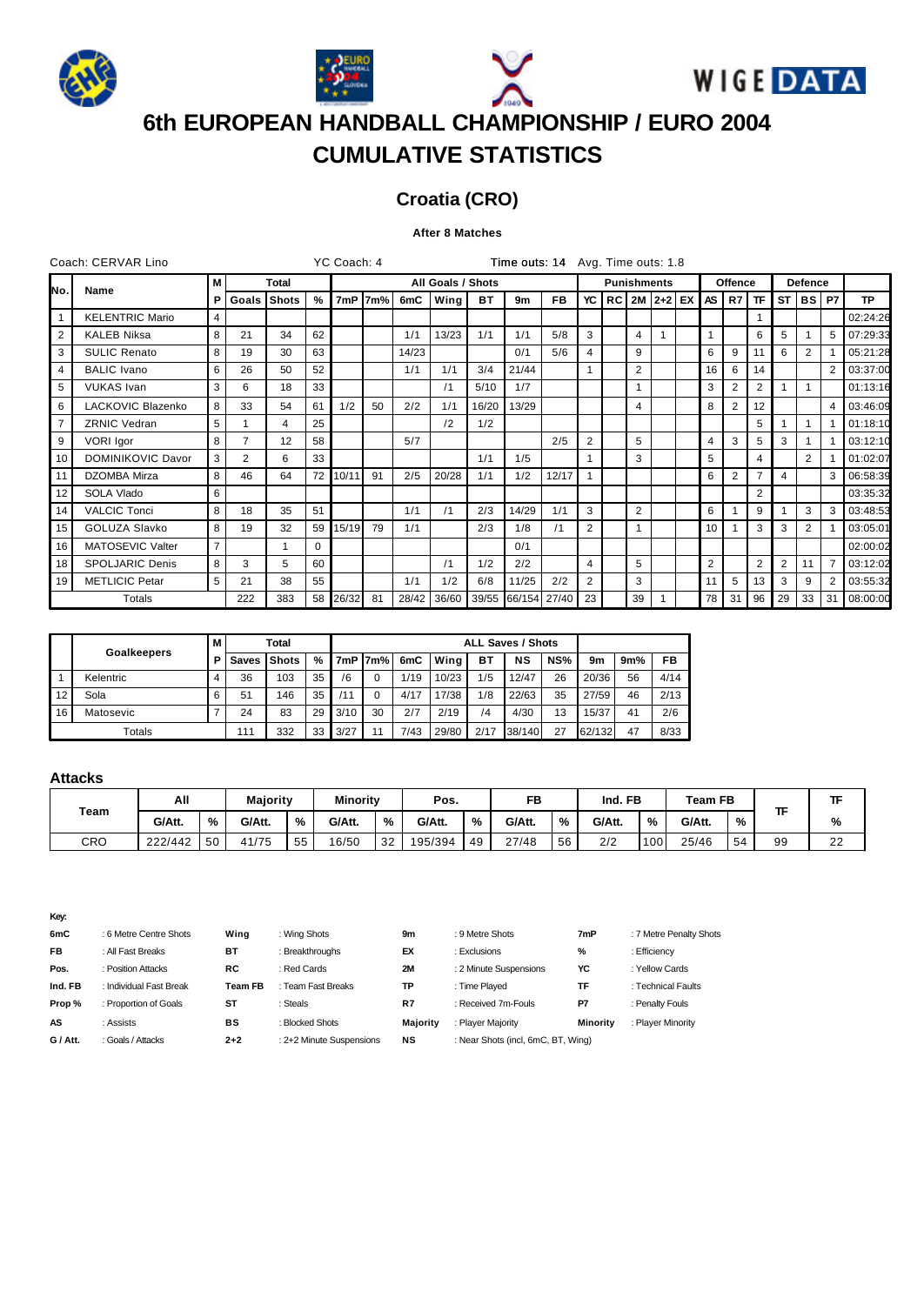







## **Croatia (CRO)**

### **After 8 Matches**

## **Overview of Shot Distribution**

**Players** Goals/Shots

| 2 KALEB Niksa   |     |     |  |  |  |  |  |  |  |
|-----------------|-----|-----|--|--|--|--|--|--|--|
| /1              | 5/7 |     |  |  |  |  |  |  |  |
| 2/3             |     |     |  |  |  |  |  |  |  |
| 5/9             | 3/6 | 6/6 |  |  |  |  |  |  |  |
| 1-Missed 1-Post |     |     |  |  |  |  |  |  |  |

|                 |     | 2/2 |  |  |  |  |  |
|-----------------|-----|-----|--|--|--|--|--|
| 1/3             |     | 1/3 |  |  |  |  |  |
| 6/6             | 2/5 | 7/8 |  |  |  |  |  |
| 1-Missed 2-Post |     |     |  |  |  |  |  |

1/1 1/1 2-Missed 2-Blocked

10 DOMINIKOVIC Davor

3 SULIC Renato

| 4 BALIC Ivano                |     |             |  |  |  |  |  |  |  |
|------------------------------|-----|-------------|--|--|--|--|--|--|--|
| 4/5                          | 1/3 | 3/5         |  |  |  |  |  |  |  |
| 2/5                          | /1  | 1/2<br>8/11 |  |  |  |  |  |  |  |
| 7/7                          | /1  |             |  |  |  |  |  |  |  |
| 3-Missed 5-Post<br>2-Blocked |     |             |  |  |  |  |  |  |  |

| 5 VUKAS Ivan |     |                 |     |  |  |  |  |  |  |
|--------------|-----|-----------------|-----|--|--|--|--|--|--|
|              |     |                 | /1  |  |  |  |  |  |  |
|              | 1/2 | /3              | 3/5 |  |  |  |  |  |  |
|              | 1/1 |                 | 1/2 |  |  |  |  |  |  |
|              |     | 3-Missed 1-Post |     |  |  |  |  |  |  |

|   |        | $\sqrt{1}$ |  |
|---|--------|------------|--|
|   | /3     | 3/5        |  |
|   |        | 1/2        |  |
| d | 1-Post |            |  |

T.

| 2/2      |        | 3/3       |
|----------|--------|-----------|
| 3/4      | /2     | 3/5       |
| 11/16    | 3/4    | 8/8       |
| 2-Missed | 5-Post | 3-Blocked |

6 LACKOVIC Blazenko

| 7 ZRNIC Vedran |  |
|----------------|--|
|----------------|--|

|          | /1  |  |
|----------|-----|--|
|          |     |  |
| /1       | 1/1 |  |
| 1-Missed |     |  |

9 VORI Igor

4/5 1/1  $\frac{1}{2}$  /1  $1/1$   $1/1$ 1-Post

| 19 METLICIC Petar |  |
|-------------------|--|

| 3/3      | $\mathcal{D}$ | 2/2       |
|----------|---------------|-----------|
| 1/2      |               | 2/3       |
| 6/6      | 1/1           | 6/8       |
| 2-Missed | 4-Post        | 5-Blocked |

11 DZOMBA Mirza

| 4/4   | 4/9    | 3/4   |
|-------|--------|-------|
| 1/3   | 1/2    | 4/9   |
| 13/13 | 3/3    | 13/14 |
|       | 2-Post |       |

| 14 VALCIC Tonci |                 |           |
|-----------------|-----------------|-----------|
| 1/1             | 2/3             | 1/1       |
| $\mathcal{D}$   |                 | 2/5       |
| 4/5             | /1              | 8/11      |
|                 | 1-Missed 2-Post | 3-Blocked |

| 15 GOLUZA Slavko |        |           |
|------------------|--------|-----------|
| 1/1              | 1/1    | 4/4       |
| /2               | /1     | 4/6       |
| 5/6              | /3     | 4/4       |
| 1-Missed         | 1-Post | 2-Blocked |

1-Missed

18 SPOLJARIC Denis

|     | /1  |     |
|-----|-----|-----|
| /1  |     |     |
| 1/1 | 1/1 | 1/1 |

### **Goalkeepers**

| Goals/Shots |         |            |  |  |  |  |  |  |
|-------------|---------|------------|--|--|--|--|--|--|
| 8/24        | 6/33    |            |  |  |  |  |  |  |
| 19/30       | 6/9     | 19/35      |  |  |  |  |  |  |
| 31/89       | 7/31    | 8/53       |  |  |  |  |  |  |
| 20-missed   | 18-Post | 32-Blocked |  |  |  |  |  |  |

1 Kelentric

| 1/5      | 1/11   | 3/10      |
|----------|--------|-----------|
| 7/11     | 1/4    | 9/15      |
| 8/22     | 3/10   | 3/15      |
| 4-missed | 1-Post | 6-Blocked |

12 Sola

| 3/12                        | 4/17 | 3/9  |  |  |  |  |
|-----------------------------|------|------|--|--|--|--|
| 10/15                       | 2/2  | 6/12 |  |  |  |  |
| 15/45                       | 4/8  | 4/26 |  |  |  |  |
| 8-missed 14-Post 17-Blocked |      |      |  |  |  |  |

16 Matosevic

| 4/7  | 1/5 | 1/9  |
|------|-----|------|
| 2/4  | 3/3 | 4/8  |
| 8/22 | /13 | 1/12 |
|      |     |      |

8-missed 3-Post 9-Blocked

| <b>Offence</b>          |                             |                             | <b>Defence</b>          |
|-------------------------|-----------------------------|-----------------------------|-------------------------|
| 22/34                   |                             |                             | 21/46                   |
|                         | 39/55<br>Breakthroughs      | 15/19<br>Breakthroughs      |                         |
| 12/32<br>1/2            |                             |                             | 15/59                   |
| Over Circle<br>28/42    |                             |                             | 36/46                   |
| 32/83                   |                             |                             | 30/69                   |
| 26/32                   | 1/1                         | /1                          | 24/31                   |
| 7 <sub>m</sub><br>21/38 | Direct Free Throw           | Direct Free Throw           | 7 <sub>m</sub><br>25/47 |
|                         | 27/40<br><b>Fast Breaks</b> | 25/34<br><b>Fast Breaks</b> |                         |
| 13/24                   |                             |                             | 30/50                   |

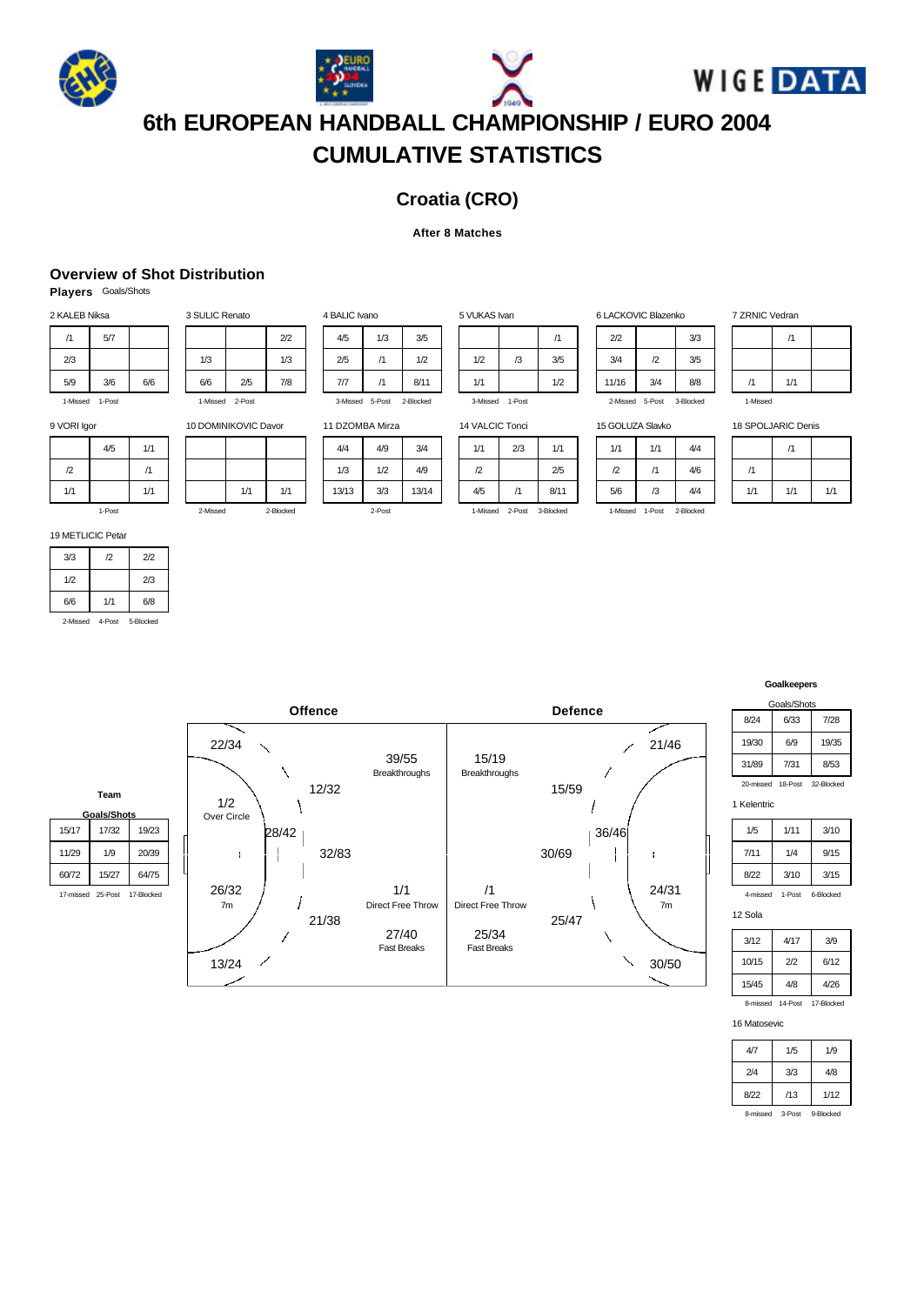







## **Czech Republic (CZE)**

## **After 6 Matches**

|                | Coach: TRTIK Rastislav |   |       |       |    | YC Coach: 1 |           |       |                   |           | Time outs: 6       |           |                | Avg. Time outs: 1.0 |                |                    |                 |                |                |                |                |                |           |
|----------------|------------------------|---|-------|-------|----|-------------|-----------|-------|-------------------|-----------|--------------------|-----------|----------------|---------------------|----------------|--------------------|-----------------|----------------|----------------|----------------|----------------|----------------|-----------|
|                |                        | М |       | Total |    |             |           |       | All Goals / Shots |           |                    |           |                |                     |                | <b>Punishments</b> |                 | Offence        |                |                | <b>Defence</b> |                |           |
| N٥.            | Name                   | Р | Goals | Shots | %  |             | 7mP   7m% | 6mC   | Wing              | <b>BT</b> | 9m                 | <b>FB</b> | YC             |                     |                | RC 2M 2+2 EX       | AS I            | R7             | <b>TF</b>      | ST I           | BS             | <b>P7</b>      | <b>TP</b> |
| 2              | <b>NOCAR Karel</b>     |   | 12    | 19    | 63 | 1/1         | 100       |       | 9/13              | 1/1       | 0/3                | 1/1       | 2              |                     | $\mathbf{1}$   |                    | 3               |                | 6              |                | $\overline{2}$ | 3              | 03:21:38  |
| 3              | <b>BRÜNA Michal</b>    | 5 | 15    | 36    | 42 |             |           | 1/3   | /1                | 3/4       | 11/28              |           |                |                     | 3              |                    | 9               |                | 18             | 3              |                |                | 02:00:20  |
| 4              | <b>HRUBY Petr</b>      | 6 | 8     | 10    | 80 | 1/2         | 50        | 2/3   | 1/1               |           |                    | 4/4       | $\overline{2}$ |                     |                |                    | 7               | 4              |                | 2              |                |                | 01:53:36  |
| 5              | ZEMANEK Jaroslav       | 3 | 6     | 18    | 33 |             |           | 1/2   | 1/1               |           | 4/15               |           |                |                     |                |                    | 2               | 2              |                |                |                |                | 00:59:23  |
| 6              | <b>KRAUS Michal</b>    | 6 | 9     | 18    | 50 |             |           |       | 1/5               |           |                    | 8/13      | $\overline{2}$ |                     |                |                    |                 |                | 9              | 5              |                |                | 02:23:23  |
| $\overline{7}$ | <b>KUBES Daniel</b>    | 6 | 12    | 19    | 63 |             |           | 1/2   | /1                | 2/2       | 7/10               | 2/4       | 4              |                     | 5              |                    | 5               |                | 9              | 5              | $\overline{4}$ | $\overline{2}$ | 02:53:42  |
| 9              | <b>JICHA Filip</b>     | 6 | 22    | 56    | 39 | 2/2         | 100       | 1/1   | 1/3               | 3/5       | 15/45              |           |                |                     |                |                    | 6               | 2              | 12             | 3              |                |                | 03:03:03  |
| 10             | FILIP Jan              | 6 | 23    | 44    | 52 | 2/6         | 33        |       | 11/23             |           | 0/3                | 10/12     |                |                     | 3              |                    |                 | 5              | 6              | 2              |                | 3              | 03:50:55  |
| 11             | <b>FARAR Roman</b>     | 6 |       |       |    |             |           |       |                   |           |                    |           |                |                     | 3              |                    |                 |                |                | 2              | 6              |                | 02:26:48  |
| 12             | <b>MUSIL Radek</b>     | 5 |       |       |    |             |           |       |                   |           |                    |           |                |                     |                |                    |                 |                |                |                |                |                | 01:05:37  |
| 13             | <b>BERKA Milan</b>     | 4 | 15    | 28    | 54 |             |           | /1    | 1/1               | 6/7       | 7/17               | 1/2       |                |                     | $\overline{2}$ |                    | 8               | $\overline{2}$ | 8              |                |                | 3              | 01:32:05  |
| 14             | <b>HEINZ Tomas</b>     | 3 | 8     | 15    | 53 |             |           | 2/2   | 1/7               | 2/2       |                    | 3/4       |                |                     | 2              |                    | 4               |                | 6              | $\overline{2}$ |                |                | 02:47:36  |
| 15             | RADCENKO Alexandr      | 6 | 15    | 38    | 39 |             |           | 2/5   | /1                | 2/2       | 11/30              |           | 3              |                     |                |                    | 10 <sup>°</sup> | $\overline{2}$ | 13             |                |                |                | 03:51:33  |
| 16             | <b>GALIA Martin</b>    | 6 |       |       |    |             |           |       |                   |           |                    |           |                |                     |                |                    | 9               |                | $\overline{7}$ |                |                |                | 04:56:23  |
| 17             | <b>JURICEK David</b>   | 6 | 32    | 44    | 73 | 8/12        | 67        | 15/20 |                   |           |                    | 9/12      |                |                     | 8              |                    | 5               | 3              | 6              | 3              |                | $\overline{2}$ | 04:53:58  |
|                | <b>Totals</b>          |   | 177   | 345   | 51 | 14/23       | 61        |       | 25/39 26/57       |           | 19/23 55/151 38/52 |           | 18             |                     | 32             |                    | 71              | 23             | 103            | 32             | 12             | 23             | 06:00:00  |

|    | м<br>Goalkeepers |   |             | Total |                 |                 |    |      |       |     | <b>ALL Saves / Shots</b> |     |       |     |      |
|----|------------------|---|-------------|-------|-----------------|-----------------|----|------|-------|-----|--------------------------|-----|-------|-----|------|
|    |                  |   | Saves Shots |       |                 | $%$ 17mP l7m% l |    | 6mC  | Wina  | ВT  | ΝS                       | NS% | 9m    | 9m% | FB   |
| 12 | Musil            |   | 14          | 54    | 26              | 1/4             | 25 | 1/12 | 4/11  | 1/5 | 6/28                     | 21  | 6/17  | 35  | 1/5  |
| 16 | Galia            | 6 | 86          | 248   | 35 <sub>1</sub> | 4/19            | 21 | 8/49 | 25/47 |     | 10/38 43/134             | 32  | 31/63 | 49  | 8/32 |
|    | Totals           |   | 100         | 302   | 33              | 5/23            | 22 | 9/61 | 29/58 |     | 11/43 49/162             | 30  | 37/80 | 46  | 9/37 |

## **Attacks**

| Team | All     |    | Majority |    | <b>Minority</b> |    | Pos.    |    | FB     |    | Ind. FB |                  | <b>Team FB</b> |    | ΤF  | π       |
|------|---------|----|----------|----|-----------------|----|---------|----|--------|----|---------|------------------|----------------|----|-----|---------|
|      | G/Att.  | %  | G/Att.   | %  | G/Att.          | %  | G/Att.  | %  | G/Att. | %  | G/Att.  | %                | G/Att.         | %  |     | %       |
| CZE  | 177/400 | 44 | 39/69    | 57 | 21/56           | 38 | 139/331 | 42 | 38/69  | 55 | 2/2     | 100 <sup>1</sup> | 36/67          | 54 | 107 | ^¬<br>້ |

| 6mC       | : 6 Metre Centre Shots  | Wing           | : Wing Shots             | 9m        | : 9 Metre Shots                    | 7mP      | : 7 Metre Penalty Shots |
|-----------|-------------------------|----------------|--------------------------|-----------|------------------------------------|----------|-------------------------|
| <b>FB</b> | : All Fast Breaks       | <b>BT</b>      | : Breakthroughs          | EX        | : Exclusions                       | %        | : Efficiency            |
| Pos.      | : Position Attacks      | RC             | : Red Cards              | <b>2M</b> | : 2 Minute Suspensions             | YC       | : Yellow Cards          |
| Ind. FB   | : Individual Fast Break | <b>Team FB</b> | : Team Fast Breaks       | ТP        | : Time Plaved                      | ΤF       | : Technical Faults      |
| Prop%     | : Proportion of Goals   | ST             | : Steals                 | R7        | : Received 7m-Fouls                | P7       | : Penalty Fouls         |
| AS        | : Assists               | BS             | : Blocked Shots          | Majority  | : Plaver Maiority                  | Minority | : Player Minority       |
| G / Att.  | : Goals / Attacks       | $2+2$          | : 2+2 Minute Suspensions | NS        | : Near Shots (incl. 6mC. BT. Wing) |          |                         |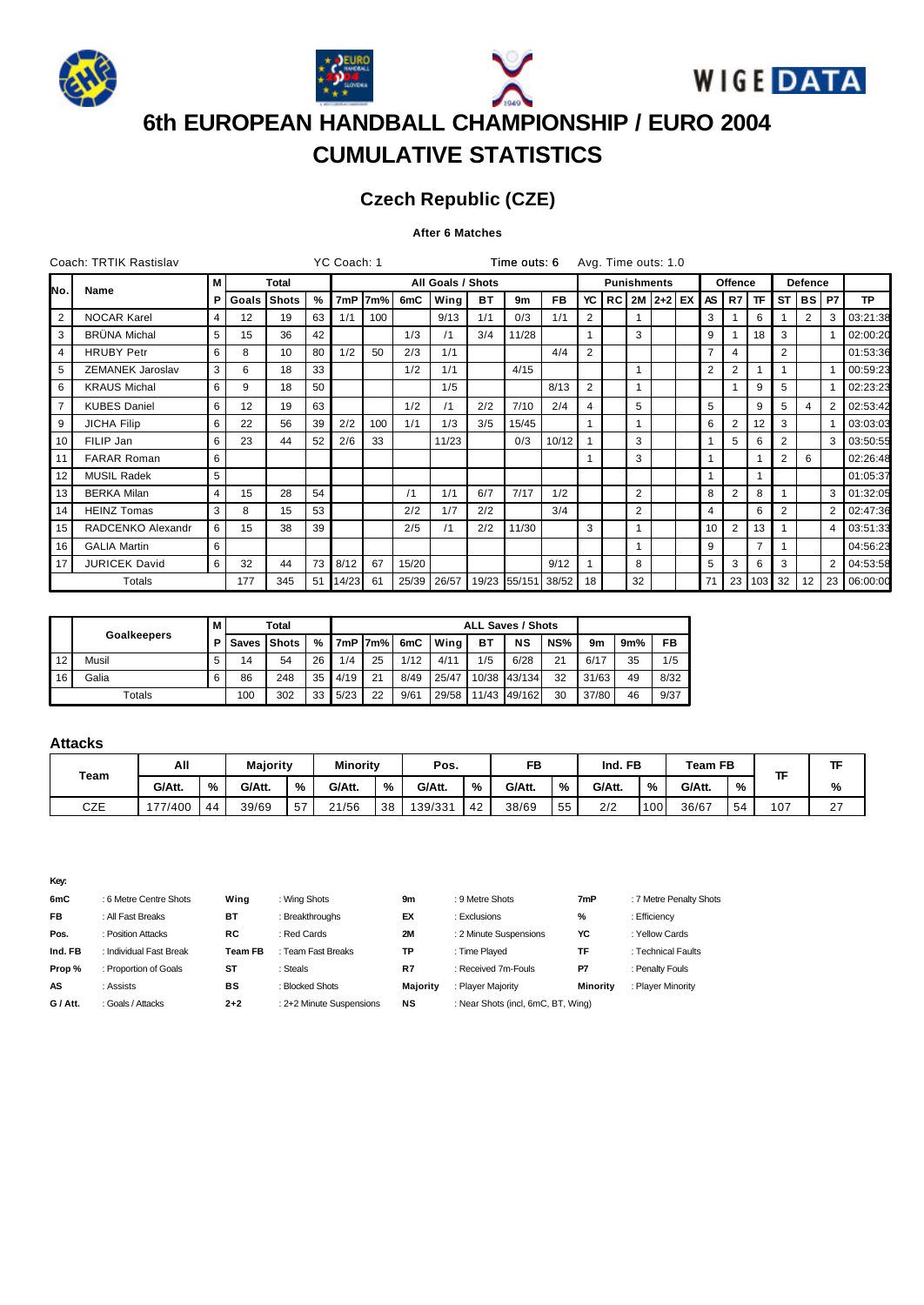







## **Czech Republic (CZE)**

**After 6 Matches**

## **Overview of Shot Distribution**

3 BRÜNA Michal

10 FILIP Jan

/1 1/2 1/1 4/7 2/2 4/7 1/1 2/3 5-Missed 1-Post 6-Blocked

2/2 2/4 7/9 2/5 3/6 3/4 2/2 2/3 4-Missed 4-Post 1-Blocked

**Players** Goals/Shots

| 2 NOCAR Karel   |     |     |  |  |  |  |  |
|-----------------|-----|-----|--|--|--|--|--|
| 1/1             | /1  | 1/1 |  |  |  |  |  |
| 1/4             | 1/1 | 1/2 |  |  |  |  |  |
| 4/4             | 3/3 |     |  |  |  |  |  |
| 1-Missed 1-Post |     |     |  |  |  |  |  |

| 5/5 | 1/1    |  |
|-----|--------|--|
|     | 1-Post |  |

4 HRUBY Petr

| 5 ZEMANEK Jaroslav |     |                 |           |  |  |  |  |  |
|--------------------|-----|-----------------|-----------|--|--|--|--|--|
|                    |     | /1              |           |  |  |  |  |  |
|                    | /1  | /1              | 1/1       |  |  |  |  |  |
|                    | 2/2 |                 | 3/6       |  |  |  |  |  |
|                    |     | 1-Missed 2-Post | 3-Blocked |  |  |  |  |  |

| 6 KRAUS Michal |     |                 |    |  |  |  |  |  |  |
|----------------|-----|-----------------|----|--|--|--|--|--|--|
|                | 5/5 | /1              |    |  |  |  |  |  |  |
|                | /4  |                 |    |  |  |  |  |  |  |
|                |     | 3/3             | 1/ |  |  |  |  |  |  |
|                |     | 1-Missed 2-Post |    |  |  |  |  |  |  |

| :naı |     | 7 K |
|------|-----|-----|
| /1   |     |     |
|      | /1  |     |
| 3/3  | 1/1 |     |
| . .  |     |     |

/1 2/3 4/4 2/3 4/5

9 JICHA Filip

| 3/4 | 2/3 | 1/2 |
|-----|-----|-----|
| /2  | /5  | 4/6 |
| 5/9 |     | 7/7 |

8-Missed 4-Post 6-Blocked

| 17 JURICEK David |  |
|------------------|--|
|------------------|--|

| 6/7                | 1/2 | 4/4 |  |  |  |
|--------------------|-----|-----|--|--|--|
| 4/8                |     | /1  |  |  |  |
| 11/11              |     | 6/7 |  |  |  |
| 1-Missed<br>3-Post |     |     |  |  |  |

**Team Goals/Shots** 17/21 10/19 20/24 13/36 1/11 13/24 49/61 16/20 38/48 29-missed 25-Post 27-Blocked 11 FARAR Roman 13 BERKA Milan

|  | 11  |
|--|-----|
|  | 4/6 |
|  |     |

1/1 /1  $1/1$ 

| <b>BERKA Milan</b> |          |           | 14 HE        |
|--------------------|----------|-----------|--------------|
|                    | 2/2      | 2/3       | /1           |
| /1                 | /2       | 1/1       |              |
| 4/6                | 1/1      | 5/5       | $2^{\prime}$ |
| 2-Missed           | $1-Post$ | 4-Blocked |              |

| 14 HEINZ Tomas |     |     |
|----------------|-----|-----|
| /1             | 2/2 |     |
|                |     | 1/2 |
| 2/2            |     | 3/6 |

1-Pos

7 KUBES Daniel

| 2/3      |     |           |
|----------|-----|-----------|
| 4/4      | 2/3 | 4/5       |
| 1-Missed |     | 2-Blocked |

15 RADCENKO Alexandr

|     |            | 3/3 |
|-----|------------|-----|
| /1  | $\sqrt{2}$ | /1  |
| 5/7 | 3/5        | 4/4 |
|     |            |     |

5-Blocked

|   | <b>Offence</b>                                          |                             |                             | <b>Defence</b>                               |
|---|---------------------------------------------------------|-----------------------------|-----------------------------|----------------------------------------------|
|   | 12/27<br>17/47<br>1/1<br>Over Circle<br>25/39           | 19/23<br>Breakthroughs      | 32/47<br>Breakthroughs      | 17/36<br>12/29<br>/1<br>Over Circle<br>52/68 |
| J | 20/59<br>ŧ<br>14/23<br>7 <sub>m</sub><br>18/45<br>13/29 | 38/52<br><b>Fast Breaks</b> | 28/41<br><b>Fast Breaks</b> | 16/43<br>ı<br>18/23<br>7m<br>15/33<br>12/27  |

### **Goalkeepers**

| Goals/Shots |         |            |  |  |  |  |  |  |  |  |  |
|-------------|---------|------------|--|--|--|--|--|--|--|--|--|
| 4/25        | 10/39   | 12/26      |  |  |  |  |  |  |  |  |  |
| 17/29       | 9/11    | 11/21      |  |  |  |  |  |  |  |  |  |
| 13/61       | 6/25    | 18/65      |  |  |  |  |  |  |  |  |  |
| 18-missed   | 17-Post | 11-Blocked |  |  |  |  |  |  |  |  |  |

12 Musil

| 17       | 1/10   | 4/6        |
|----------|--------|------------|
| 2/4      | 1/1    | $\sqrt{2}$ |
| 2/7      | 1/6    | 3/11       |
| 2-missed | 3-Post | 1-Blocked  |

16 Galia

| 4/18      | 9/29 | 8/20       |
|-----------|------|------------|
| 15/25     | 8/10 | 11/19      |
| 11/54     | 5/19 | 15/54      |
| 16 minned | 14.6 | 10 Plocked |

16-missed 14-Post 10-Blocked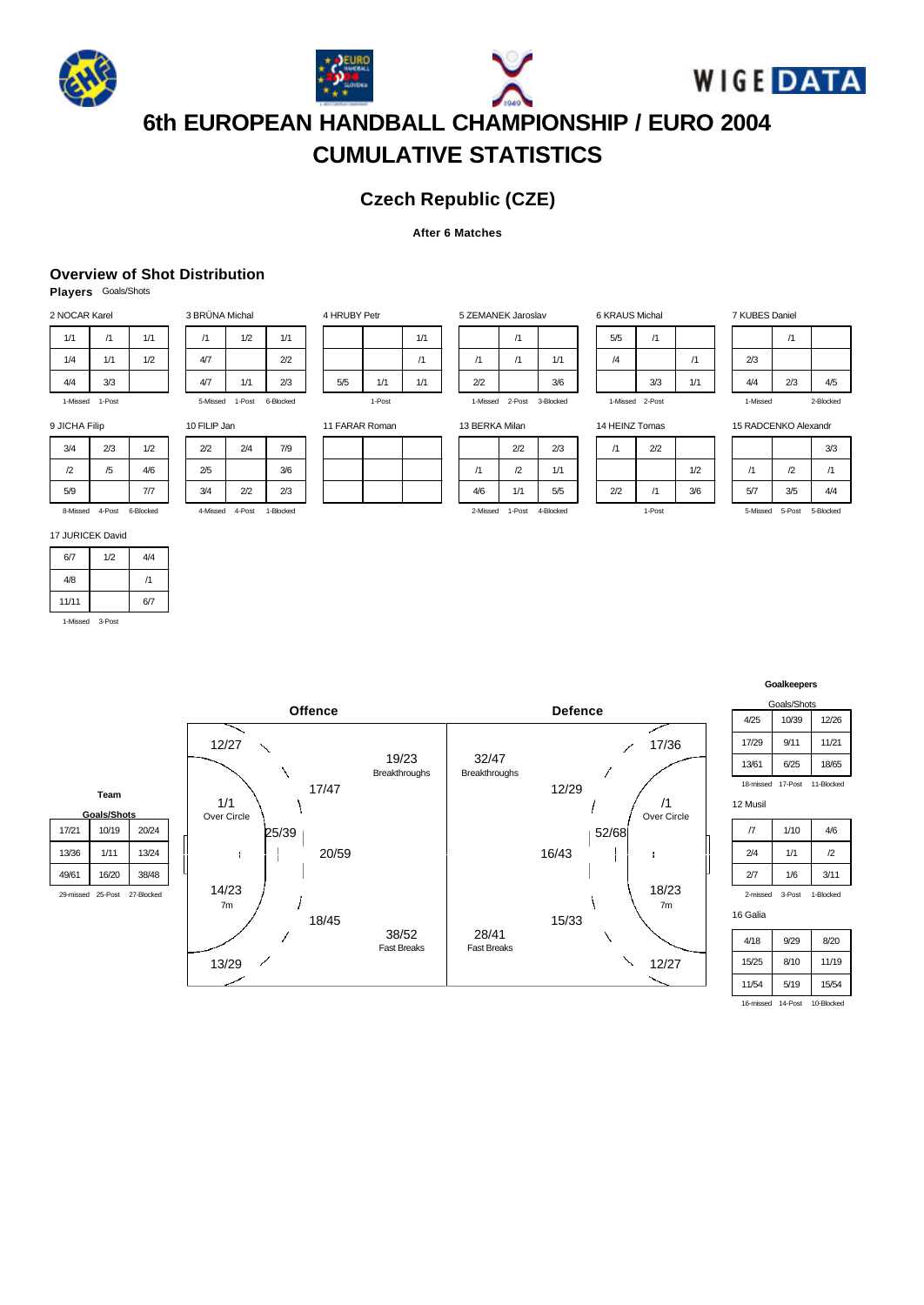







## **Denmark (DEN)**

## **After 8 Matches**

|      | Coach: WINTHER Torben     |                |                |                |                 |       |             |       |                   |           | Time outs: 8       |           |                | Avg. Time outs: 1.0 |    |                    |                |                |                |                |                |                |           |
|------|---------------------------|----------------|----------------|----------------|-----------------|-------|-------------|-------|-------------------|-----------|--------------------|-----------|----------------|---------------------|----|--------------------|----------------|----------------|----------------|----------------|----------------|----------------|-----------|
| lNo. | <b>Name</b>               | м              |                | Total          |                 |       |             |       | All Goals / Shots |           |                    |           |                |                     |    | <b>Punishments</b> |                | Offence        |                |                | <b>Defence</b> |                |           |
|      |                           | P.             | l Goals        | <b>Shots</b>   | $\%$            |       | $7mP$ $7m%$ | 6mC   | Wing              | <b>BT</b> | 9m                 | <b>FB</b> | YC             | RC I                |    | 2M 2+2 EX          | AS I           | R7             | <b>TF</b>      | st l           | l BS I         | <b>P7</b>      | <b>TP</b> |
|      | <b>HVIDT Kasper</b>       | 8              |                |                | 0               |       |             |       |                   |           |                    | /1        |                |                     |    |                    |                |                | 2              |                |                |                | 06:18:09  |
| 2    | <b>BJERRE</b> Morten      |                | 4              | $\overline{7}$ | 57              |       |             |       | /1                | 1/2       | 2/2                | 1/2       |                |                     |    |                    | 4              |                |                |                |                |                | 00:32:08  |
| 3    | NIELSEN Kasper            | 8              | 21             | 41             | 51              |       |             | /1    | /2                | 2/2       | 15/32              | 4/4       |                |                     | 2  |                    | 8              |                | 5              | $\overline{2}$ |                | 2              | 02:25:59  |
| 4    | JÖRGENSEN Klavs H Br      | 8              | 21             | 57             | 37              |       |             |       | 1/2               | 2/4       | 18/51              |           |                |                     | 3  |                    | 15             |                | 15             |                |                |                | 03:49:30  |
| 5    | <b>LAEN Torsten</b>       | 3              | 5              | $\overline{7}$ | 71              |       |             | 4/6   |                   |           |                    | 1/1       |                |                     |    |                    |                |                |                |                |                | $\overline{2}$ | 00:38:54  |
| 6    | JÖRGENSEN Lars            | 8              | 2              | 4              | 50              |       |             | /1    |                   |           | 2/2                | /1        | 6              |                     | 11 |                    | 1              |                | 3              | 5              | 16             | 6              | 04:11:38  |
| 8    | <b>JENSEN Jesper</b>      | 3              | $\overline{2}$ | 4              | 50              |       | $\Omega$    |       | 1/1               |           | 1/2                |           |                |                     |    |                    | $\overline{2}$ |                | 5              |                |                |                | 00:32:04  |
| 9    | <b>CHRISTIANSEN Lars</b>  | $\overline{7}$ | 32             | 52             | 62              | 6/9   | 67          | 2/3   | 15/28             | 1/1       |                    | 8/11      | $\overline{2}$ |                     | 3  |                    | 3              |                | 4              | 3              |                | 3              | 06:49:17  |
| 10   | <b>BOLDSEN Joachim</b>    | 8              | 23             | 33             | 70              | 2/2   | 100         | 4/4   | 1/1               | 5/6       | 5/14               | 6/6       | 3              |                     | 2  |                    | 14             | 8              | 4              | $\overline{7}$ | $\overline{7}$ |                | 04:23:24  |
| 11   | <b>SCHNUCHEL Boris</b>    | $\overline{2}$ | 6              | 8              | 75              |       |             |       | 2/2               | 1/1       |                    | 3/5       |                |                     |    |                    |                |                | 4              |                |                |                | 01:06:32  |
| 12   | <b>BRUUN Michael</b>      | $\overline{7}$ |                |                |                 |       |             |       |                   |           |                    |           |                |                     |    |                    |                |                |                |                |                |                | 01:41:47  |
| 14   | <b>KNUDSEN Michael</b>    | 8              | 40             | 49             | 82              |       |             | 36/44 |                   | 1/1       | 1/2                | 2/2       | 4              |                     | 8  |                    | 10             | 9              | $\overline{7}$ | 10             | 8              | 3              | 06:05:58  |
| 15   | <b>JAKOBSEN Claus</b>     | 8              | 9              | 27             | 33              |       | $\Omega$    | 2/4   | /1                | 3/6       | 4/14               | /1        | 2              |                     | 3  |                    | 10             |                | 14             |                |                | 2              | 03:38:00  |
| 17   | STRYGER Sören             | $\overline{7}$ | 34             | 42             | 81              | 8/10  | 80          | 4/5   | 15/19             | 1/1       |                    | 6/7       | $\overline{2}$ |                     | 3  |                    | 3              |                | 5              | 6              |                |                | 06:27:45  |
| 18   | <b>HJERMIND Christian</b> | $\overline{4}$ | 10             | 15             | 67              | 1/1   | 100         | 1/1   | 4/6               |           |                    | 4/7       |                |                     |    |                    | 4              |                |                | 1              |                |                | 01:35:20  |
| 21   | JEPPESEN Lars Krogh       | 8              | 31             | 73             | 42              |       |             | 2/3   | 1/2               | 5/8       | 20/57              | 3/3       | $\overline{2}$ |                     | 2  |                    | 32             | $\overline{2}$ | 17             | 3              | 15             |                | 05:43:35  |
|      | Totals                    |                | 240            | 420            | 57 <sup>1</sup> | 17/24 | 71          |       | 55/72 40/65       |           | 22/32 68/176 38/51 |           | 22             |                     | 39 |                    | 108            | 25             | 85             | 41             | 47             | 23             | 08:00:00  |

|    | <b>Goalkeepers</b> |    |             | Total |    |      |      |       |        |       | <b>ALL Saves / Shots</b> |     |        |     |      |
|----|--------------------|----|-------------|-------|----|------|------|-------|--------|-------|--------------------------|-----|--------|-----|------|
|    |                    | PІ | Saves Shots |       | %  | 7mP  | 17m% | 6mC   | l Wina | вT    | NS                       | NS% | 9m     | 9m% | FB   |
|    | Hvidt              |    | 95          | 254   | 37 | 2/13 | 15   | 6/30  | 18/35  | 8/31  | 32/96                    | 33  | 55/120 | 46  | 6/25 |
| 12 | Bruun              |    | 33          | 80    | 41 | 1/9  | 11   | 4/13  | 5/12   | 5/10  | 14/35                    | 40  | 15/28  | 54  | 3/8  |
|    | Totals             |    | 128         | 334   | 38 | 3/22 | 14   | 10/43 | 123/47 | 13/41 | 46/131                   | 35  | 70/148 | 47  | 9/33 |

## **Attacks**

| Team | All     |    | <b>Majority</b> | <b>Minority</b> |        |    | Pos.    |    | FB     |    | Ind. FB |    | Team FB |    |    |    |
|------|---------|----|-----------------|-----------------|--------|----|---------|----|--------|----|---------|----|---------|----|----|----|
|      | G/Att.  | %  | G/Att.          | %               | G/Att. | %  | G/Att.  | %  | G/Att. | %  | G/Att.  | %  | G/Att.  | %  |    | %  |
| DEN  | 240/460 | 52 | 40/69           | 58              | 22/55  | 40 | 202/400 | 51 | 38/60  | 63 | 2/3     | 67 | 36/57   | 63 | 88 | 19 |

| 6mC       | : 6 Metre Centre Shots  | Wing           | : Wing Shots             | 9m        | : 9 Metre Shots                    | 7mP      | : 7 Metre Penalty Shots |
|-----------|-------------------------|----------------|--------------------------|-----------|------------------------------------|----------|-------------------------|
| <b>FB</b> | : All Fast Breaks       | вT             | : Breakthroughs          | EX        | : Exclusions                       | $\%$     | : Efficiency            |
| Pos.      | : Position Attacks      | RC             | : Red Cards              | <b>2M</b> | : 2 Minute Suspensions             | YC       | : Yellow Cards          |
| Ind. FB   | : Individual Fast Break | <b>Team FB</b> | : Team Fast Breaks       | ТP        | : Time Plaved                      | TF       | : Technical Faults      |
| Prop%     | : Proportion of Goals   | ST             | : Steals                 | R7        | : Received 7m-Fouls                | P7       | : Penalty Fouls         |
| AS        | : Assists               | BS             | : Blocked Shots          | Majority  | : Player Majority                  | Minority | : Player Minority       |
| G / Att.  | : Goals / Attacks       | $2+2$          | : 2+2 Minute Suspensions | NS        | : Near Shots (incl, 6mC, BT, Wing) |          |                         |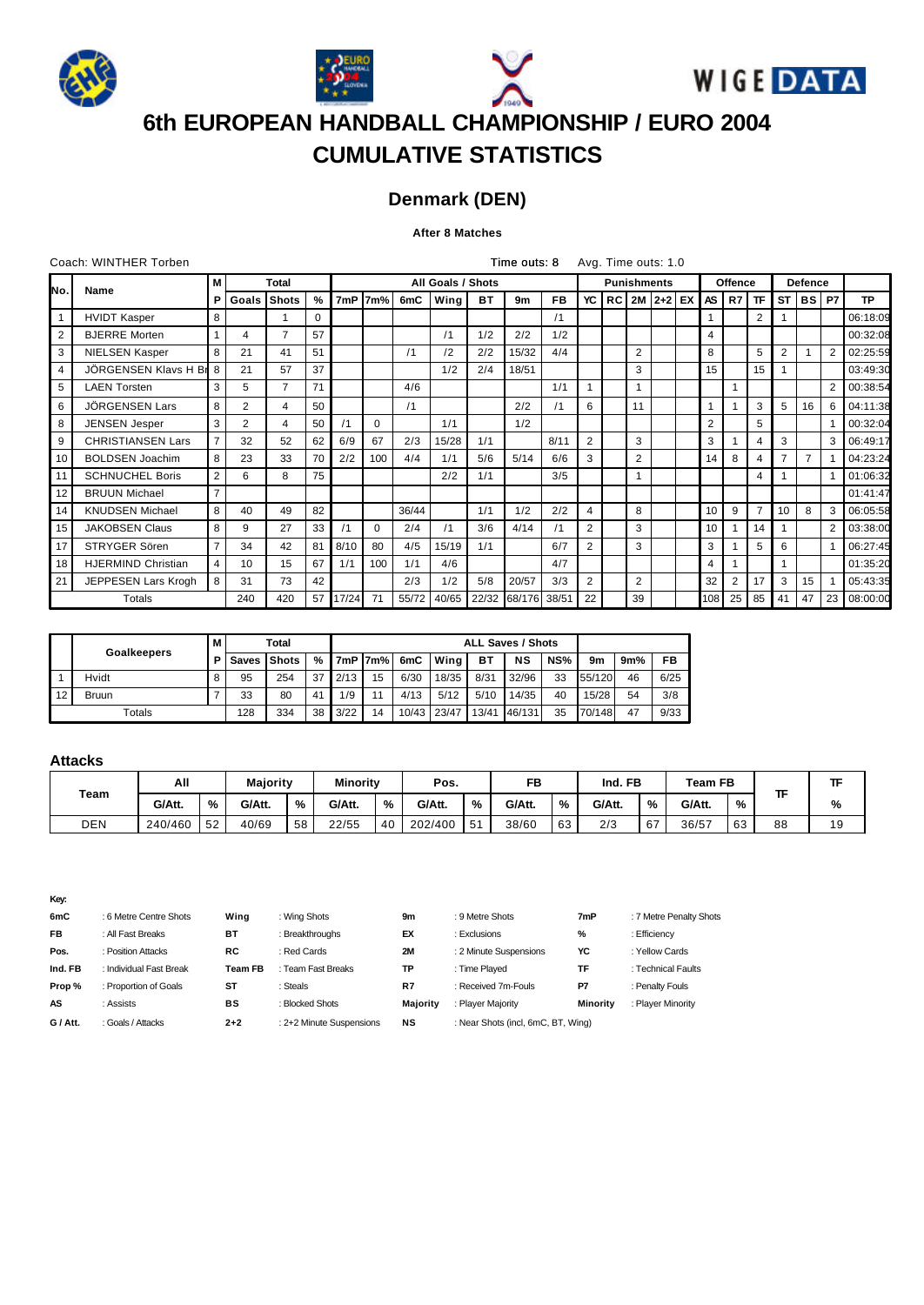







## **Denmark (DEN)**

### **After 8 Matches**

## **Overview of Shot Distribution**

**Players** Goals/Shots

| 2 BJERRE Morten |        |     |
|-----------------|--------|-----|
| 2/2             |        | 1/1 |
|                 | /1     |     |
|                 |        | 1/1 |
|                 | 2-Post |     |

| /1  | 2/2             | 8/8       |
|-----|-----------------|-----------|
| /1  | /1              | 1/1       |
| 5/8 | 1/1             | 4/5       |
|     | 2-Missed 3-Post | 8-Blocked |

3 NIELSEN Kasper

10 BOLDSEN Joachim 3/4 4/5 3/3  $3/4$  1/1 5/7 1/1 3/4 1-Post 3-Blocked

21 JEPPESEN Lars Krogh 3/7 4/6  $1/5$  /1 /4 15/21 4/5 4/8 2-Missed 3-Post 11-Blocked

| 4 JÖRGENSEN Klavs H Bruur    |            |     |  |
|------------------------------|------------|-----|--|
| 1/1                          | 1/1        | 4/5 |  |
| 2/3                          | $\sqrt{2}$ | 3/4 |  |
| 3/8                          | 5/6        | 2/6 |  |
| 5-Missed 7-Post<br>8-Blocked |            |     |  |

| 5 LAEN Torsten     |     |     |
|--------------------|-----|-----|
| 1/1                | 1/1 | 1/1 |
| /1                 |     |     |
| 1/1                |     | 1/1 |
| <b>Minney</b><br>۰ |     |     |

| 6 JÖRGENSEN Lars |  |     |  |
|------------------|--|-----|--|
|                  |  |     |  |
|                  |  | /1  |  |
|                  |  | 1/1 |  |

8 JENSEN Jesper

| 1/1 | /1 |
|-----|----|
| 1/2 |    |

9 CHRISTIANSEN Lars

| Y UHRIOTIANOEN LAIS |     |       |  |
|---------------------|-----|-------|--|
| $\mathbf{r}$        | 3/6 | 2/3   |  |
| 3/5                 |     | 2/4   |  |
| 7/9                 | 2/2 | 13/14 |  |
| 2 Miccod            | AD  |       |  |

4-Pos

18 HJERMIND Christian

| 3/3 | 3/4             | 4/5 |
|-----|-----------------|-----|
|     | 2-Missed 1-Post |     |

11 SCHNUCHEL B

|  | 1/1 |  |
|--|-----|--|
|  |     |  |
|  | 4/5 |  |

| 4 KNUDSEN Michael  |     |     |  |
|--------------------|-----|-----|--|
| 2/2                | 5/6 | 1/2 |  |
| 3/5                | /1  | 5/6 |  |
| 15/16              | 1/1 | 8/8 |  |
| 1-Missed<br>1-Post |     |     |  |

| <b>15 JAKOBSEN Claus</b> |     |     |  |
|--------------------------|-----|-----|--|
|                          | 1/1 | /1  |  |
| $\mathcal{D}$            |     | /1  |  |
| 2/5                      | 2/3 | 4/6 |  |

 $1/1$ 

| 17 STRYGER Sören |  |
|------------------|--|
|------------------|--|

| 4/5      | 2/2 |     |
|----------|-----|-----|
| 3/3      |     | 4/5 |
| 11/12    | 3/3 | 7/8 |
| 4-Missed |     |     |

**Goalkeepers**

|           | Goals/Shots |            |
|-----------|-------------|------------|
| 2/14      | 12/34       | 5/26       |
| 25/37     | 17/17       | 16/27      |
| 17/81     | 14/22       | 20/76      |
| 21-missed | 17-Post     | 48-Blocked |

dl

| 2/11      | 11/26   | 5/21       |
|-----------|---------|------------|
| 13/23     | 13/13   | 13/21      |
| 13/65     | 8/12    | 17/62      |
| 16-missed | 11-Post | 48-Blocked |

12 Bruun

| /3                | 1/8  | /5   |
|-------------------|------|------|
| 12/14             | 4/4  | 3/6  |
| 4/16              | 6/10 | 3/14 |
| . .<br>$-$<br>. . | --   |      |

5-missed 6-Post

|       |                   |            |                    | <b>Offence</b> |                               |                               | <b>Defence</b> |                    | 2 <sup>1</sup>  |
|-------|-------------------|------------|--------------------|----------------|-------------------------------|-------------------------------|----------------|--------------------|-----------------|
|       |                   |            | 20/25              | $\checkmark$   | 22/32<br><b>Breakthroughs</b> | 28/44<br><b>Breakthroughs</b> |                | 11/22              | 25/<br>17/      |
|       | Team              |            |                    | 16/41          |                               |                               | 18/59          |                    | $21 - r$        |
|       | Goals/Shots       |            | 1/2<br>Over Circle |                |                               |                               |                | 1/2<br>Over Circle | 1 Hvi           |
| 17/26 | 19/26             | 25/31      |                    | 55/72          |                               |                               |                | 33/46              | 2 <sup>1</sup>  |
| 16/30 | $\sqrt{7}$        | 16/27      | н                  | 31/76          |                               |                               | 45/121         |                    | 13/             |
| 68/93 | 23/27             | 56/72      |                    |                |                               |                               |                |                    | 13/             |
|       | 22-missed 24-Post | 34-Blocked | 17/24              |                | /2                            | $\sqrt{2}$                    |                | 19/24              | $16 - r$        |
|       |                   |            | 7m                 | 21/57          | Direct Free Throw             | Direct Free Throw             | 15/39          | 7 <sub>m</sub>     | 12 Br           |
|       |                   |            |                    |                | 38/51<br><b>Fast Breaks</b>   | 24/33<br><b>Fast Breaks</b>   |                |                    | K               |
|       |                   |            | 19/38              | ╱              |                               |                               |                | 12/29              | 12/             |
|       |                   |            |                    |                |                               |                               |                |                    | $\overline{AB}$ |

|     | <b>SCHNUCHEL Boris</b> |     |  |
|-----|------------------------|-----|--|
| 1/1 |                        | 1/1 |  |
|     |                        |     |  |
|     |                        |     |  |

14 KNUDSEN Michael

2-Missed 2-Post 4-Blocked

1-Missed

2/3 /2 3/4 3/8 5/6 2/6 5-Missed 7-Post 8-Blocked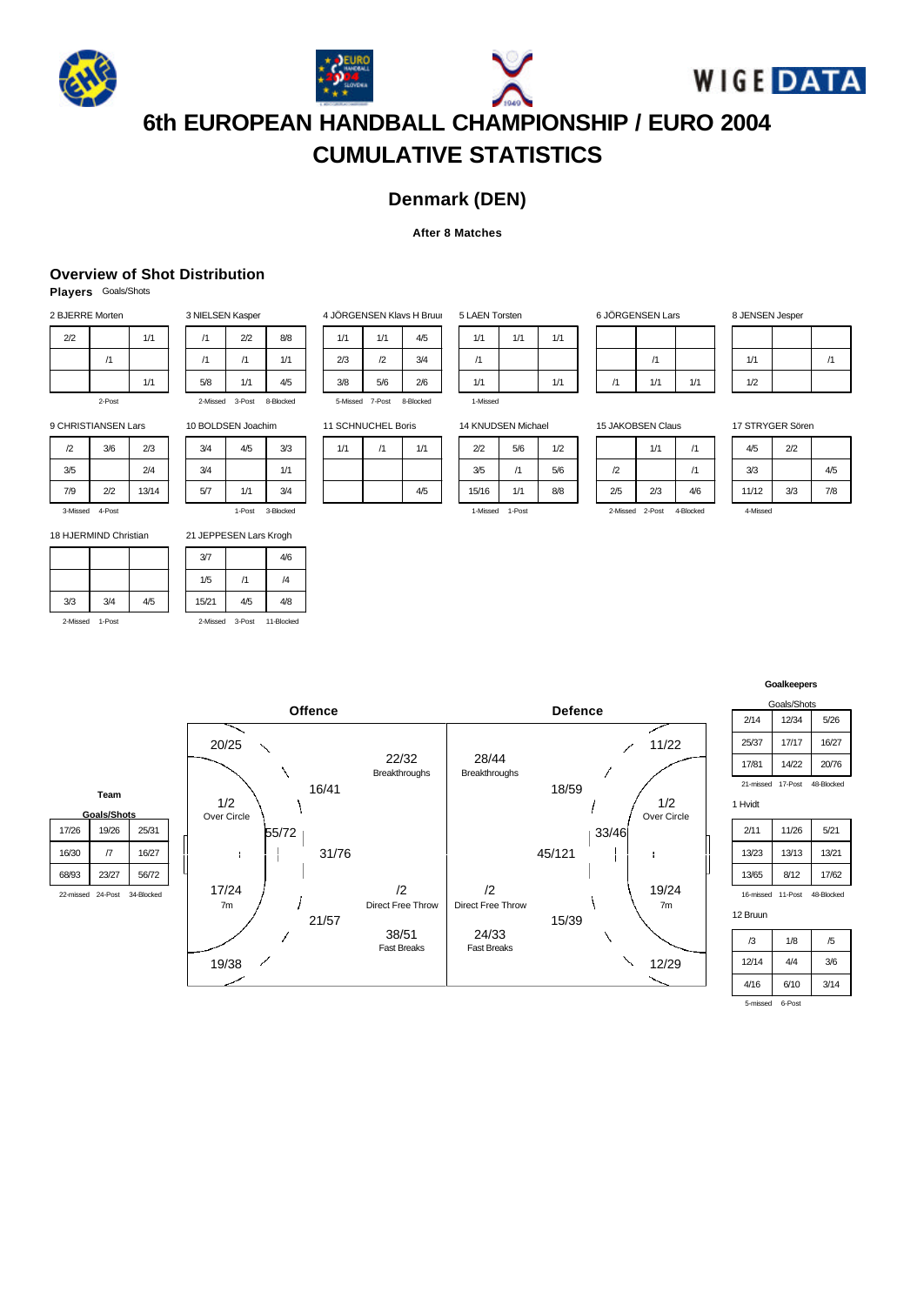







## **Spain (ESP)**

## **After 6 Matches**

|                | Coach: ARGILES Cesar      |   |       |              |               |          |          |      |                   |     | Time outs: 10 Avg. Time outs: 1.7 |           |                |    |                      |                 |                |                |    |                |   |             |
|----------------|---------------------------|---|-------|--------------|---------------|----------|----------|------|-------------------|-----|-----------------------------------|-----------|----------------|----|----------------------|-----------------|----------------|----------------|----|----------------|---|-------------|
| No.            | <b>Name</b>               | м |       | <b>Total</b> |               |          |          |      | All Goals / Shots |     |                                   |           |                |    | <b>Punishments</b>   |                 | <b>Offence</b> |                |    | <b>Defence</b> |   |             |
|                |                           | P | Goals | <b>Shots</b> | $\frac{9}{6}$ |          | 7mP 7m%  | 6mC  | Wing              | BT. | 9m                                | <b>FB</b> | YC             |    | $RC$   2M   2+2   EX | AS I            | R7             | <b>TF</b>      |    | ST BS P7       |   | <b>TP</b>   |
|                | HOMBRADOS Jose Javie 6    |   |       |              | 100           |          |          |      |                   |     | 1/1                               |           |                |    |                      |                 |                |                |    |                |   | 03:28:56    |
| 2              | <b>ENTRERRIOS Alberto</b> | 6 | 19    | 56           | 34            |          |          | 1/2  | /1                | 6/8 | 11/43                             | 1/2       |                | 6  |                      | 11              | 4              | 9              |    |                |   | 03:22:59    |
| 3              | PRIETO Carlos             | 3 |       |              | 100           |          |          | 1/1  |                   |     |                                   |           |                | 3  |                      |                 |                | 2              |    | 6              |   | 01:01:11    |
| $\overline{4}$ | <b>FERNANDEZ Jesus</b>    | 4 | 8     | 12           | 67            |          |          | 1/2  |                   | 6/6 | 1/4                               |           | 3              | 3  |                      | $\overline{4}$  | 3              | 4              | 2  | $\overline{4}$ | 3 | 02:26:59    |
| 5              | <b>ENTRERRIOS Raul</b>    | 6 | 6     | 16           | 38            |          |          |      |                   | 2/3 | 4/13                              |           |                |    |                      | 12 <sup>2</sup> | 2              | $\overline{7}$ |    |                |   | 01:25:49    |
| 6              | O'CALLAGHAN Xavier        | 6 | 6     | 11           | 55            |          |          | /2   | 2/3               |     | 1/1                               | 3/5       |                |    |                      |                 |                | 2              | 2  |                |   | 02:06:50    |
| 8              | BELAUSTEGUI Jon           | 5 | 24    | 52           | 46            | 4/6      | 67       | /1   | /1                | 1/1 | 18/42                             | 1/1       |                | 3  |                      | $\overline{7}$  |                | 9              | 2  |                |   | 02:53:33    |
| 9              | <b>ORTEGA Mariano</b>     | 6 | 11    | 20           | 55            |          |          |      |                   | 3/3 | 7/16                              | 1/1       |                |    |                      | $\overline{7}$  | 3              | 8              | 3  | 2              |   | 02:52:02    |
| 11             | <b>LOZANO Demetrio</b>    | 4 | 12    | 29           | 41            | 2/2      | 100      |      | 1/1               | 1/2 | 4/20                              | 4/4       | 2              | 3  |                      | 6               |                | 9              |    | $\overline{2}$ |   | 02:03:55    |
| 13             | HERNANDEZ Fernando        | 6 | 16    | 32           | 50            | /3       | $\Omega$ | 1/3  | 9/17              |     | 1/3                               | 5/6       |                | 3  |                      | 5               | 5              | 5              | 5  |                | 5 | 04:35:56    |
| 14             | GARABAYA Ruben            | 5 | 4     | 6            | 67            |          |          | 3/4  |                   |     |                                   | 1/2       | $\overline{2}$ | 6  |                      |                 |                | 3              |    | $\overline{2}$ | 3 | 02:42:44    |
| 15             | PEREZ Juan                | 5 | 11    | 16           | 69            |          |          | 9/12 | 1/1               |     | 0/1                               | 1/2       | 4              | 4  |                      | 5               | 3              | 2              | 2  | 6              | 3 | 02:31:24    |
| 16             | <b>BARRUFET David</b>     | 4 |       |              |               |          |          |      |                   |     |                                   |           |                |    |                      |                 |                |                |    |                |   | 02:33:04    |
| 17             | <b>GARCIA Juan</b>        | 5 | 26    | 34           | 76            | 6/9      | 67       | 1/2  | 10/13             |     |                                   | 9/10      |                |    |                      | 5 <sup>5</sup>  |                | 2              | 5  |                |   | 03:43:37    |
| 18             | <b>ROMERO</b> Iker        | 5 | 18    | 44           | 41            | 1/3      | 33       |      | 1/3               | 4/4 | 12/33                             | /1        | $\overline{2}$ |    |                      | 2               |                | 8              | 5  | $\overline{2}$ | 4 | 02:39:48    |
| 19             | <b>GARCIA Roberto</b>     | 5 | 3     | 3            | 100           | 1/1      | 100      |      | 2/2               |     |                                   |           |                |    |                      | 1               |                | 3              |    |                |   | 01:01:13    |
|                | Totals                    |   | 166   | 333          |               | 50 14/24 | 58       |      | 17/29 26/42       |     | 23/27 60/177 26/34                |           | 18             | 33 |                      | 67              | 25             | 74             | 28 | 24             |   | 22 06:00:00 |

|    | <b>Goalkeepers</b> | м | <b>ALL Saves / Shots</b><br>Total |     |    |       |       |       |       |      |        |     |       |     |      |
|----|--------------------|---|-----------------------------------|-----|----|-------|-------|-------|-------|------|--------|-----|-------|-----|------|
|    |                    | Р | <b>∣Saves IShots</b>              |     | %  | l 7mP | ` 7m% | 6mC   | Wing  | ВT   | ΝS     | NS% | 9m    | 9m% | FB   |
|    | Hombrados          |   | 50                                | 146 | 34 | 2/10  | 20    | 7/22  | 9/24  | 2/20 | 18/66  | 27  | 26/56 | 46  | 4/14 |
| 16 | <b>Barrufet</b>    |   | 37                                | 111 | 33 | 1/10  | 10    | 9/22  | 8/22  | 1/13 | 18/57  | 32  | 14/31 | 45  | 4/13 |
|    | Totals             |   | 87                                | 257 | 34 | 3/20  | 15    | 16/44 | 17/46 | 3/33 | 36/123 | 29  | 40/87 | 46  | 8/27 |

## **Attacks**

|            | All     |    | <b>Majority</b> |    | <b>Minority</b> |    | Pos.   |    | FB     |    | Ind. FB |                  | Team FB |    |    |              |
|------------|---------|----|-----------------|----|-----------------|----|--------|----|--------|----|---------|------------------|---------|----|----|--------------|
| Team       | G/Att.  | %  | G/Att.          | %  | G/Att.          | %  | G/Att. | %  | G/Att. | %  | G/Att.  | %                | G/Att.  | %  |    | %            |
| <b>ESP</b> | 166/358 | 46 | 28/51           | 55 | 12/39           | 31 | 40/318 | 44 | 26/40  | 65 | 4/4     | 100 <sup>1</sup> | 22/36   | 61 | 78 | $\sim$<br>22 |

| 6mC       | : 6 Metre Centre Shots  | Wing           | : Wing Shots             | 9m              | : 9 Metre Shots                    | 7mP      | : 7 Metre Penalty Shots |
|-----------|-------------------------|----------------|--------------------------|-----------------|------------------------------------|----------|-------------------------|
| <b>FB</b> | : All Fast Breaks       | ВT             | : Breakthroughs          | EX              | : Exclusions                       | %        | : Efficiency            |
| Pos.      | : Position Attacks      | RC             | : Red Cards              | 2M              | : 2 Minute Suspensions             | YC       | : Yellow Cards          |
| Ind. FB   | : Individual Fast Break | <b>Team FB</b> | : Team Fast Breaks       | TP              | : Time Plaved                      | TF       | : Technical Faults      |
| Prop%     | : Proportion of Goals   | ST             | : Steals                 | R7              | : Received 7m-Fouls                | P7       | : Penalty Fouls         |
| AS        | : Assists               | BS             | : Blocked Shots          | <b>Majority</b> | : Player Majority                  | Minority | : Player Minority       |
| G / Att.  | : Goals / Attacks       | $2 + 2$        | : 2+2 Minute Suspensions | NS              | : Near Shots (incl, 6mC, BT, Wing) |          |                         |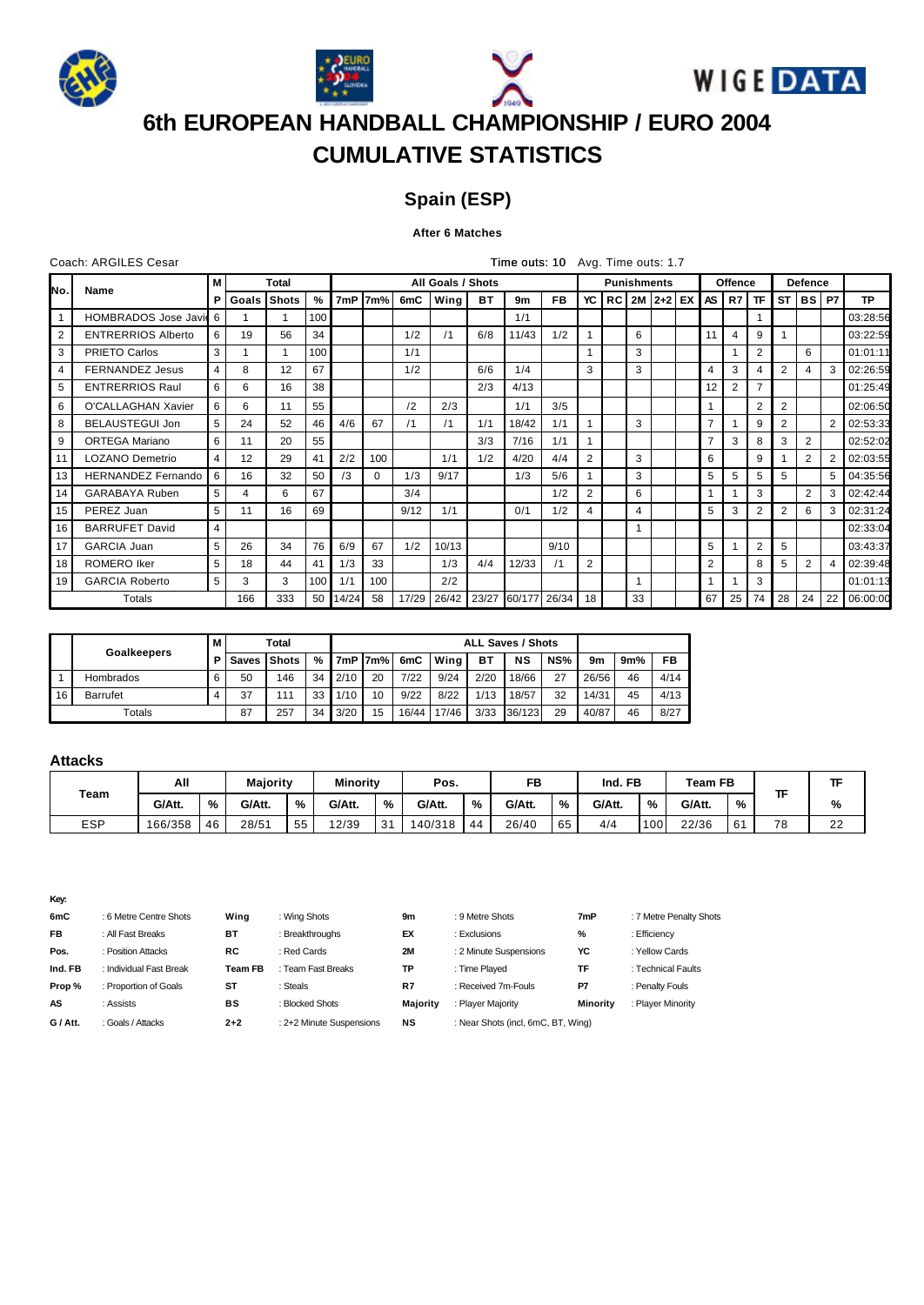







# **6th EUROPEAN HANDBALL CHAMPIONSHIP / EURO 2004 CUMULATIVE STATISTICS**

## **Spain (ESP)**

### **After 6 Matches**

## **Overview of Shot Distribution**

**Players** Goals/Shots

| 1/2                | /1 | 1/1        |  |  |  |  |  |
|--------------------|----|------------|--|--|--|--|--|
| /1                 |    | $\sqrt{2}$ |  |  |  |  |  |
| 7/13<br>6/7<br>4/7 |    |            |  |  |  |  |  |

5-Missed 6-Post 11-Blocked

|          | 9 ORTEGA Mariano |           |
|----------|------------------|-----------|
| 1/1      |                  | /1        |
| /1       |                  | /1        |
| 4/6      |                  | 6/6       |
| 3-Missed |                  | 1-Blocked |

1/1 3/3 3/4  $2/3$  /3 4/6 2/3 1/2 2/7 2-Missed 2-Post 8-Blocked

18 ROMERO Iker

19 GARCIA Roberto

3 PRIETO Carlos

1/1

| טוסטטרו רווטרורט פו |  |  |
|---------------------|--|--|
| 1/1                 |  |  |
|                     |  |  |
| 2/2                 |  |  |
|                     |  |  |

| 4 FERNANDEZ Jesus |            |     |  |
|-------------------|------------|-----|--|
|                   | 1/1<br>1/1 |     |  |
| 1/1               | /1         | 1/1 |  |
| 3/3               | /1         | 1/1 |  |
| 2-Blocked         |            |     |  |

| 5 ENTRERRIOS Raul |        |           |
|-------------------|--------|-----------|
| 2/2               |        | 2/2       |
| /1                |        |           |
| 1/2               | 1/1    | /1        |
| 2-Missed          | 1-Post | 3-Blocked |

|    |        | 2/2       |  |
|----|--------|-----------|--|
|    |        |           |  |
|    | 1/1    | /1        |  |
| ed | 1-Post | 3-Blocked |  |

 $\overline{\phantom{0}}$ 

| 6 O'CALLAGHAN Xavier |  |     |
|----------------------|--|-----|
| 1/1<br>1/2           |  |     |
| /1                   |  |     |
| 2/3                  |  | 2/3 |
| 1-Post               |  |     |

8 BELAUSTEGUI Jon

| 2/4  | 2/4             | 1/1       |
|------|-----------------|-----------|
| 2/2  |                 | 3/5       |
| 8/11 | 3/5             | 3/3       |
|      | 9-Missed 2-Post | 6-Blocked |

15 PEREZ Juan

|     |     | 1/2 |  |
|-----|-----|-----|--|
| /1  |     | 1/3 |  |
| 5/6 | 2/2 | 2/2 |  |
|     |     |     |  |

17 GARCIA Juan

|        | 4/4 | 3/3 |
|--------|-----|-----|
| 1/4    |     | 2/4 |
| 4/4    | 4/5 | 8/8 |
| 2-Post |     |     |

11 LOZANO Demetrio 1/1 1/1 1/1  $1/3$  /2 6/7 1/1 1/4 1-Missed 8-Blocked

| 1/1 |  |
|-----|--|
|     |  |
| 2/2 |  |
|     |  |

| 13 HERNANDEZ Fernando |            |     |  |
|-----------------------|------------|-----|--|
| 2/2                   | 5/8<br>/1  |     |  |
| 1/1                   | /3         |     |  |
| 7/8                   | $\sqrt{2}$ | 1/2 |  |
| 2-Blocked<br>3-Post   |            |     |  |

| 14 GARABAYA Ruben |                 |     |
|-------------------|-----------------|-----|
|                   |                 |     |
|                   |                 | 1/1 |
| 1/1               |                 | 2/2 |
|                   | 1-Missed 1-Post |     |

**Goalkeepers**

ioals/Sho  $6/14$   $3/17$   $4/16$ 16/30 2/3 10/18 22/74 10/24 14/61 17-missed 12-Post 23-Blocked

1 Hombrados

| 2/9                               | 2/12 | 4/8  |
|-----------------------------------|------|------|
| 8/14                              | 1/2  | 4/8  |
| 16/44                             | 5/15 | 8/34 |
| 10-missed<br>16-Blocked<br>3-Post |      |      |

16 Barrufet

| 4/5  | 1/5 | /8   |
|------|-----|------|
| 8/16 | 1/1 | 6/10 |
| 6/30 | 5/9 | 6/27 |

7-missed 9-Post 7-Blocked

|       | Team               |       |
|-------|--------------------|-------|
|       | <b>Goals/Shots</b> |       |
| 11/14 | 17/23              | 14/19 |
| 8/19  | /4                 | 12/29 |
| 53/70 | 18/26              | 33/47 |

23-missed 18-Post 41-Blocked

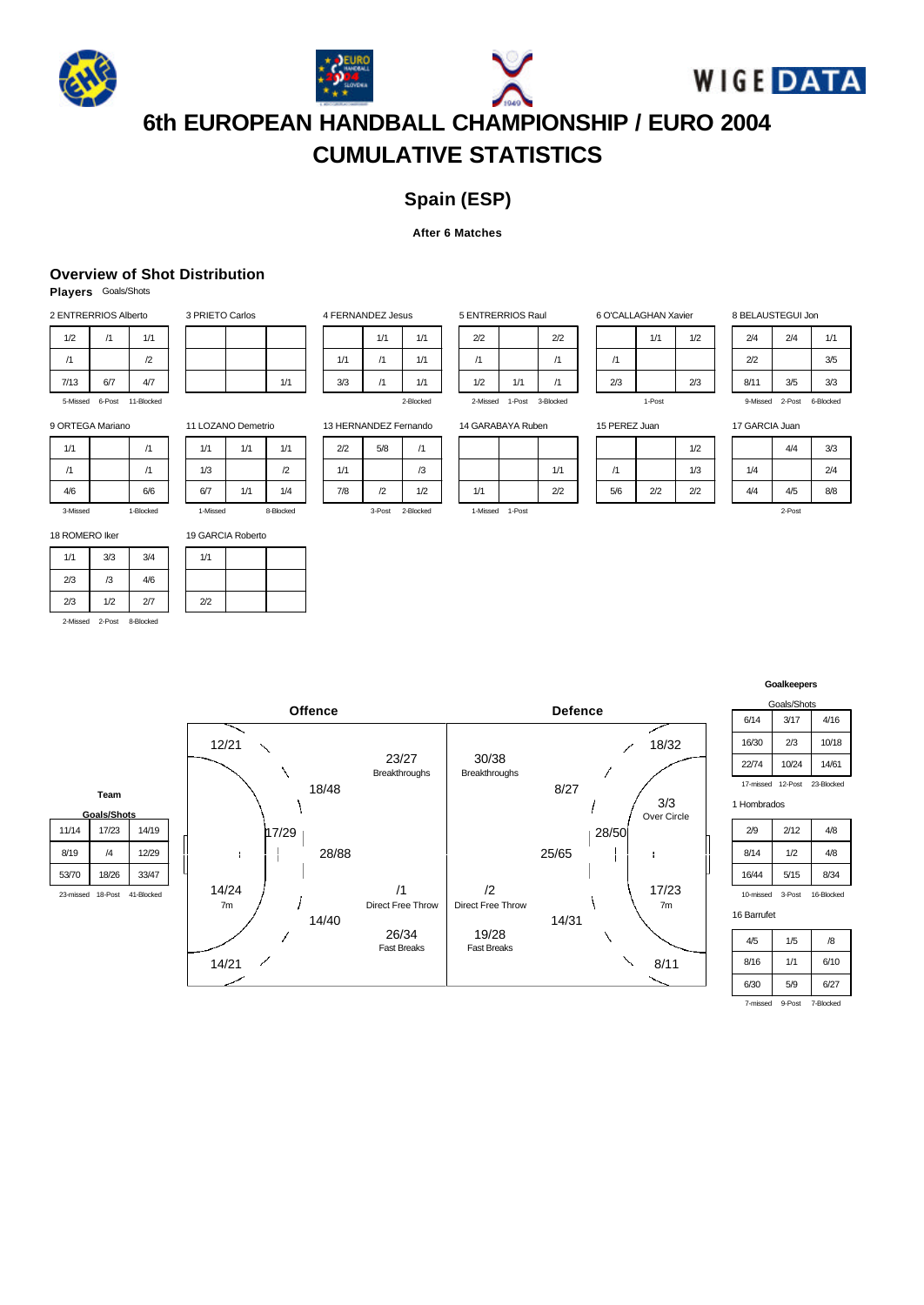







## **France (FRA)**

## **After 7 Matches**

|                | Coach: ONESTA Claude    |                |                |              |      | YC Coach: 1 |          |       |                   |      | Time outs: 6       |     |    | Avg. Time outs: 0.9 |                |                    |                |         |                |                |                |                |           |
|----------------|-------------------------|----------------|----------------|--------------|------|-------------|----------|-------|-------------------|------|--------------------|-----|----|---------------------|----------------|--------------------|----------------|---------|----------------|----------------|----------------|----------------|-----------|
| N٥.            | Name                    | M              |                | Total        |      |             |          |       | All Goals / Shots |      |                    |     |    |                     |                | <b>Punishments</b> |                | Offence |                |                | <b>Defence</b> |                |           |
|                |                         | P.             | Goals          | <b>Shots</b> | $\%$ |             | 7mP 17m% | 6mC   | Wing              | ВT   | 9m                 | FB  | YC |                     |                | RC 2M 2+2 EX       | AS I           | R7      | <b>TF</b>      | ST I           | <b>BS</b>      | l P7           | <b>TP</b> |
|                | PLOQUIN Yohann          | 3              |                |              |      |             |          |       |                   |      |                    |     |    |                     |                |                    |                |         |                |                |                |                | 00:53:16  |
| 2              | FERNANDEZ Jerome        | $\overline{2}$ | $\overline{7}$ | 13           | 54   |             | $\Omega$ |       | 1/1               |      | 4/9                | 2/2 |    |                     |                |                    | 4              | 2       |                |                |                |                | 00:45:14  |
| 3              | <b>DINART Didier</b>    | $\overline{7}$ | $\overline{2}$ | 3            | 67   |             |          | 1/1   |                   |      |                    | 1/2 | 2  |                     | $\overline{1}$ |                    |                |         |                | 7              | 13             | 6              | 03:22:45  |
| $\overline{4}$ | <b>BURDET Cedric</b>    | $\overline{7}$ | 22             | 31           | 71   | 1/1         | 100      | 1/1   | 2/2               | 1/2  | 16/23              | 1/2 |    |                     | 2              |                    | 18             | 2       | $\overline{7}$ | $\overline{4}$ |                | $\overline{2}$ | 03:47:14  |
| 5              | <b>GILLE Guillaume</b>  | 6              | 18             | 43           | 42   |             |          | 1/1   | /1                | 8/11 | 7/26               | 2/4 | 4  |                     | 6              |                    | 19             |         | 15             | 3              | 2              |                | 03:57:27  |
| 6              | <b>GILLE Bertrand</b>   | $\overline{7}$ | 22             | 40           | 55   |             |          | 15/22 | /1                | 2/3  | 4/12               | 1/2 | 2  |                     | $\overline{4}$ |                    | 16             | 5       | $\overline{7}$ | 14             | 2              |                | 05:41:57  |
| 9              | <b>ANQUETIL Gregory</b> | $\overline{7}$ | 24             | 37           | 65   | 9/10        | 90       | 1/1   | 5/12              | /2   | 1/4                | 8/8 | 3  |                     | 3              |                    | 5              |         | 10             | 5              |                |                | 04:31:51  |
| 10             | <b>GOLIC Andrei</b>     | $\overline{7}$ | 9              | 21           | 43   |             |          | 2/2   | 5/13              | /1   | 0/2                | 2/3 |    |                     |                |                    | 4              | 2       | 9              |                |                | $\mathcal{P}$  | 03:40:50  |
| 11             | <b>GIRAULT Olivier</b>  | 5              | 15             | 25           | 60   | 1/1         | 100      | 2/2   | 5/14              | 1/2  |                    | 6/6 | 2  |                     | 3              |                    | 9              | 4       | 4              | 3              |                |                | 03:25:29  |
| 12             | <b>LEMONNE Nicolas</b>  | $\overline{2}$ |                |              |      |             |          |       |                   |      |                    |     |    |                     |                |                    |                |         |                |                |                |                | 00:22:29  |
| 13             | <b>KARABATIC Nikola</b> | $\overline{7}$ | 35             | 71           | 49   | 8/13        | 62       |       | 2/3               | 9/11 | 14/41              | 2/3 | 5  |                     | $\overline{4}$ |                    | 21             | 6       | 14             | $\overline{4}$ | 3              |                | 04:59:34  |
| 14             | <b>KEMPE Christophe</b> | $\overline{7}$ | 10             | 12           | 83   |             |          | 9/10  |                   | /1   | 1/1                |     |    |                     |                |                    | 5              | 6       | 4              |                |                |                | 01:35:04  |
| 15             | <b>JUNILLON Franck</b>  | 6              | 5              | 13           | 38   |             |          |       | /2                | 1/2  | 4/9                |     |    |                     | 3              |                    |                |         | 3              |                | 1              | $\overline{2}$ | 01:35:05  |
| 16             | <b>OMEYER Thierry</b>   | $\overline{7}$ |                |              |      |             |          |       |                   |      |                    |     |    |                     |                |                    |                |         |                |                |                |                | 05:44:15  |
| 18             | <b>ABATI Joel</b>       | 6              | 10             | 20           | 50   | 2/5         | 40       | 1/1   | 3/7               |      | 0/1                | 4/6 | 2  |                     | $\overline{4}$ |                    | 3              | 2       | 3              | 3              |                | $\overline{2}$ | 02:38:40  |
| 19             | <b>CAZAL Patrick</b>    | $\overline{7}$ | 9              | 22           | 41   |             |          |       | /1                | 1/1  | 8/20               |     |    |                     |                |                    | $\overline{7}$ |         | 5              |                |                |                | 01:58:50  |
|                | Totals                  |                | 189            | 352          |      | 54 21/31    | 68       |       | 33/41 23/57       |      | 23/36 59/148 30/39 |     | 21 |                     | 34             |                    | 115            | 31      | 89             | 46             | 23             | 23             | 07:00:00  |

|    | Goalkeepers | Total<br>м |       |       |    |      | <b>ALL Saves / Shots</b> |      |       |      |        |     |       |     |      |
|----|-------------|------------|-------|-------|----|------|--------------------------|------|-------|------|--------|-----|-------|-----|------|
|    |             | Р          | Saves | Shots | %  | 7mP  | l7m%                     | 6mC  | Wing  | вT   | NS     | NS% | 9m    | 9m% | FB   |
|    | Ploguin     |            | 8     | 37    | 22 | /6   | 17                       | /5   |       | 1/5  | 1/11   | 9   | 5/10  | 50  | 1/10 |
| 12 | _emonne     |            |       | 14    | 29 |      |                          | 12   | 3/6   | 14   | 3/12   | 25  | 1/2   | 50  |      |
| 16 | Omever      |            | 67    | 210   | 32 | 3/16 | 19                       | 4/22 | 13/33 | 2/25 | 19/80  | 24  | 39/79 | 49  | 6/35 |
|    | Totals      |            | 79    | 261   | 30 | 4/22 | 18                       | 4/29 | 16/40 | 3/34 | 23/103 | 22  | 45/91 | 49  | 7/45 |

### **Attacks**

|            | All     |    | <b>Majority</b> |    | <b>Minority</b> |    | Pos.    |    | FB     |    | Ind. FB |                  | Team FB |    |    |    |
|------------|---------|----|-----------------|----|-----------------|----|---------|----|--------|----|---------|------------------|---------|----|----|----|
| Team       | G/Att.  | %  | G/Att.          | %  | G/Att.          | %  | G/Att.  | %  | G/Att. | %  | G/Att.  | %                | G/Att.  | %  |    | %  |
| <b>FRA</b> | 189/403 | 47 | 57/99           | 58 | 14/40           | 35 | 159/359 | 44 | 30/44  | 68 | 8/8     | 100 <sup>1</sup> | 22/36   | 61 | 95 | 24 |

| 6mC       | : 6 Metre Centre Shots  | Wina      | : Wing Shots             | 9m              | : 9 Metre Shots                    | 7mP      | : 7 Metre Penalty Shots |
|-----------|-------------------------|-----------|--------------------------|-----------------|------------------------------------|----------|-------------------------|
| <b>FB</b> | : All Fast Breaks       | ВT        | : Breakthroughs          | EX              | : Exclusions                       | %        | : Efficiency            |
| Pos.      | : Position Attacks      | <b>RC</b> | : Red Cards              | <b>2M</b>       | : 2 Minute Suspensions             | YC       | : Yellow Cards          |
| Ind. FB   | : Individual Fast Break | Team FB   | : Team Fast Breaks       | TP              | : Time Plaved                      | TF       | : Technical Faults      |
| Prop%     | : Proportion of Goals   | ST        | : Steals                 | R7              | : Received 7m-Fouls                | P7       | : Penalty Fouls         |
| AS        | : Assists               | <b>BS</b> | : Blocked Shots          | <b>Majority</b> | : Player Majority                  | Minority | : Plaver Minority       |
| G / Att.  | : Goals / Attacks       | $2+2$     | : 2+2 Minute Suspensions | NS              | : Near Shots (incl, 6mC, BT, Wing) |          |                         |
|           |                         |           |                          |                 |                                    |          |                         |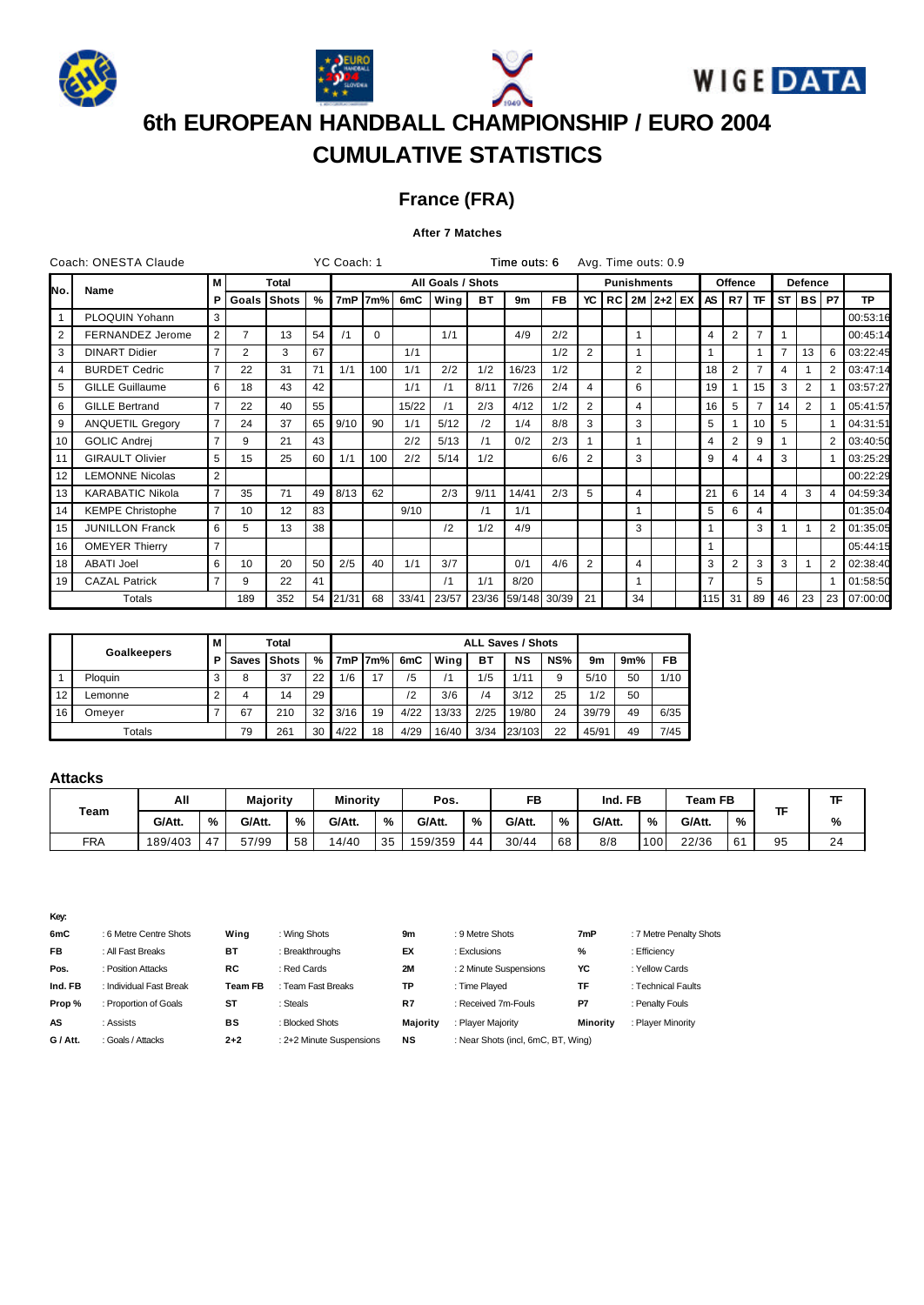







## **France (FRA)**

### **After 7 Matches**

## **Overview of Shot Distribution**

**Players** Goals/Shots

| 2 FERNANDEZ Jerome  |     |  |  |  |  |  |  |
|---------------------|-----|--|--|--|--|--|--|
| 1/1                 | 1/1 |  |  |  |  |  |  |
| $\sqrt{2}$          |     |  |  |  |  |  |  |
| 3/4<br>2/2          |     |  |  |  |  |  |  |
| 2-Post<br>1-Blocked |     |  |  |  |  |  |  |

11 GIRAULT Olivier

1/2 1/1 1/1  $1/2$  /1 2/3 2/3 1/4 6/6 1-Missed 1-Post

/1 2/2

3 DINART Didier

| 10 GOLIC Andrei |        |           |  |  |  |  |  |
|-----------------|--------|-----------|--|--|--|--|--|
|                 | 1/1    | 1/1       |  |  |  |  |  |
| 1/4             | /2     | 1/5       |  |  |  |  |  |
| 1/1             |        | 4/4       |  |  |  |  |  |
|                 | 2-Post | 1-Blocked |  |  |  |  |  |

19 CAZAL Patrick

|     |                  | 2/2 |
|-----|------------------|-----|
| /1  |                  | 1/5 |
| 1/1 | 2/4              | 3/6 |
|     | 1-Post 2-Blocked |     |

**Team Goals/Shots** 16/19 20/24 18/21 7/30 /11 15/41 48/59 11/19 54/67 19-missed 21-Post 20-Blocked 1-Missed 1-Post 1-Blocked

2/2 1/1 3/3 1/3 /1 3/4 5/6 1/1 6/7

4 BURDET Cedric

| 4/4      | 7/9    | 4/5       |
|----------|--------|-----------|
| 2/5      | /4     | 27        |
| 7/9      | 2/4    | 7/9       |
| 6-Missed | 4-Post | 4-Blocked |

| 4/6                 | 1/2    | 67        |
|---------------------|--------|-----------|
| 3-Missed            | 3-Post | 5-Blocked |
| 14 KEMPE Christophe |        |           |
|                     | 3/3    |           |
|                     |        |           |

5 GILLE Guillaume

 $2/2$  1/1 1/3  $1/6$  /1 2/4

4/4 3/3

1-Missed 1-Post

 $6/7$ 

| 6 GILLE Bertrand |     |     |  |  |  |  |  |
|------------------|-----|-----|--|--|--|--|--|
| 4/4              | 1/2 | 2/2 |  |  |  |  |  |
| מ                |     | 2/6 |  |  |  |  |  |

15 JUNILLON Franck  $1/1$  /1 /1

> $2/3$  2/3 2-Missed 2-Blocked

| 4/4 | 1/2             | 2/2       |  |
|-----|-----------------|-----------|--|
| /2  | /1              | 2/6       |  |
| 6/7 |                 | 7/9       |  |
|     | 2-Missed 1-Post | 4-Blocked |  |

9 ANQUETIL Gregory

| 1/2   | 4/4             | 1/1        |
|-------|-----------------|------------|
| 1/2   | /1              | $\sqrt{2}$ |
| 10/12 | 1/1             | 6/8        |
|       | 2-Missed 2-Post |            |

18 ABATI Joel

| /1  |                 | 3/3 |
|-----|-----------------|-----|
| /2  |                 | 2/4 |
| 2/2 | 1/1             | 2/3 |
|     | 1-Missed 3-Post |     |

## 13 KARABATIC Nikola

|     | .      | . .       |  |
|-----|--------|-----------|--|
|     | /4     | 27        |  |
|     | 2/4    | 7/9       |  |
| sed | 4-Post | 4-Blocked |  |

| <b>Offence</b>                               |                             |                             | <b>Defence</b>                                |
|----------------------------------------------|-----------------------------|-----------------------------|-----------------------------------------------|
| 9/22<br>17/36<br>1/1<br>Over Circle<br>33/41 | 23/36<br>Breakthroughs      | 31/39<br>Breakthroughs      | 14/21<br>18/42<br>1/1<br>Over Circle<br>25/34 |
| 29/70<br>ŧ<br>21/31<br>7m                    |                             |                             | 16/56<br>н<br>18/23<br>7m                     |
| 13/42<br>13/34                               | 30/39<br><b>Fast Breaks</b> | 38/51<br><b>Fast Breaks</b> | 12/38<br>9/21                                 |

### **Goalkeepers**

ioals/Sho 3/24 3/22 9/27 19/29 7/7 13/32 12/51 5/19 8/50 22-missed 20-Post 23-Blocked

1 Ploquin

| 1/6      | /3     | 1/1  |
|----------|--------|------|
| 3/4      |        | 1/3  |
| 1/7      | /3     | 1/10 |
| 2-missed | 4-Post |      |

12 Lemonne

|            | '1     | 2/3 |
|------------|--------|-----|
| 1/1        |        | 1/3 |
| $\sqrt{2}$ | /1     | /3  |
|            | 2-Post |     |

16 Omeyer

| 2/18  | 3/18 | 6/23  |
|-------|------|-------|
| 15/24 | 7/7  | 11/26 |
| 11/42 | 5/15 | 7/37  |
|       |      |       |

20-missed 14-Post 23-Block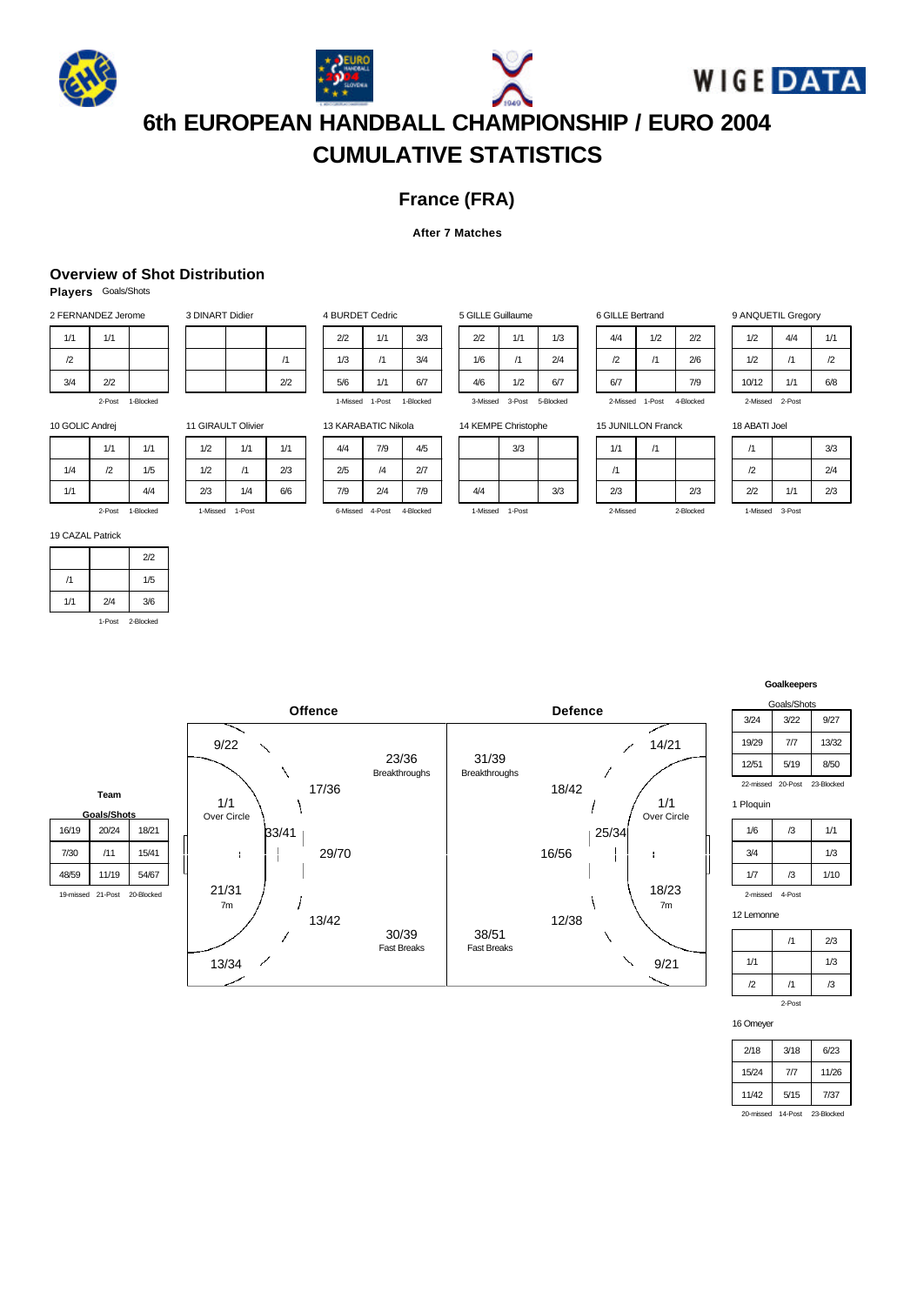







## **Germany (GER)**

## **After 8 Matches**

|                | Coach: BRAND Heiner        |                |     |              |    | YC Coach: 2 |         |       |                   |     | Time outs: 11 Avg. Time outs: 1.4 |           |               |                |                    |              |                 |                |                |                |                |                |           |
|----------------|----------------------------|----------------|-----|--------------|----|-------------|---------|-------|-------------------|-----|-----------------------------------|-----------|---------------|----------------|--------------------|--------------|-----------------|----------------|----------------|----------------|----------------|----------------|-----------|
|                |                            | М              |     | <b>Total</b> |    |             |         |       | All Goals / Shots |     |                                   |           |               |                | <b>Punishments</b> |              |                 | <b>Offence</b> |                |                | <b>Defence</b> |                |           |
| N٥.            | Name                       | Р              |     | Goals Shots  | %  |             | 7mP 7m% | 6mC   | Wina              | ВT  | 9m                                | <b>FB</b> | YC            |                |                    | RC 2M 2+2 EX | AS I            | R7             | <b>TF</b>      | <b>ST</b>      | ∣ BS I         | <b>P7</b>      | <b>TP</b> |
| $\mathbf{1}$   | <b>FRITZ Henning</b>       |                |     |              |    |             |         |       |                   |     |                                   |           |               |                |                    |              | 6               |                |                |                |                |                | 06:14:08  |
| 2              | <b>HENS Pascal</b>         | 8              | 32  | 60           | 53 |             |         |       | /1                | 7/8 | 25/50                             | /1        |               |                |                    |              | 9               | 2              | 17             | $\overline{2}$ |                |                | 03:03:45  |
| 3              | <b>WEBER Steffen</b>       | 5              | 4   | 5            | 80 |             |         | 1/1   |                   |     | 2/3                               | 1/1       |               |                |                    |              |                 |                |                |                |                |                | 00:38:32  |
| 4              | <b>DRAGUNSKI Mark</b>      | $\overline{7}$ | 2   | 4            | 50 |             |         | 2/3   |                   |     | 0/1                               |           |               | 3              |                    |              | 1               |                | 2              |                |                |                | 00:53:27  |
| $\overline{7}$ | <b>IMMEL Jan-Olaf</b>      | 5              | 8   | 14           | 57 |             |         |       |                   | 2/2 | 5/11                              | 1/1       |               | 2              |                    |              |                 |                |                |                | 3              | 2              | 00:57:13  |
| 8              | <b>SCHWARZER Christian</b> | 8              | 27  | 41           | 66 |             |         | 21/30 | 1/2               | 1/1 |                                   | 4/8       |               | $\overline{2}$ |                    |              | 17              | 11             | 11             | $\overline{7}$ | 3              | 4              | 06:46:36  |
| 9              | PETERSEN Klaus-Dieter      | 8              |     |              |    |             |         |       |                   |     |                                   |           | 4             | 8              |                    |              |                 |                |                | 8              | 11             | 11             | 03:51:42  |
| 11             | <b>ZERBE Volker</b>        | 8              | 22  | 40           | 55 |             |         |       | 3/3               | 3/4 | 16/33                             |           | 6             | 10             |                    |              | 28              |                | 9              |                | 18             | 5              | 06:15:45  |
| 12             | RAMOTA Christian           | 4              |     |              |    |             |         |       |                   |     |                                   |           |               |                |                    |              |                 |                |                |                |                |                | 01:45:52  |
| 13             | <b>BAUR Markus</b>         | 3              | 18  | 25           | 72 | 9/10        | 90      | 2/2   |                   | 1/1 | 5/10                              | 1/2       |               | $\overline{2}$ |                    |              | 27              | 2              |                |                |                | $\overline{2}$ | 02:06:58  |
| 14             | <b>ZEITZ Christian</b>     | 8              | 15  | 37           | 41 |             |         | 1/1   | 3/6               | 3/4 | 6/23                              | 2/3       |               | $\mathbf{1}$   |                    |              | 4               |                | 6              | 3              |                |                | 01:43:54  |
| 15             | <b>JANSEN Torsten</b>      | 8              | 26  | 43           | 60 |             |         | 1/3   | 13/22             | 3/3 |                                   | 9/15      | $\mathcal{P}$ | 3              |                    |              | 10 <sup>1</sup> | 3              | 12             | 5              |                | 5              | 07:08:10  |
| 17             | <b>GRIMM Heiko</b>         | 2              | 3   | 6            | 50 |             |         |       | /2                |     |                                   | 3/4       |               |                |                    |              | 1               |                |                |                |                |                | 00:51:33  |
| 18             | STEPHAN Daniel             | 8              | 42  | 85           | 49 | 17/20       | 85      | 4/9   | 1/2               | 5/8 | 12/42                             | 3/4       | 4             | 5              |                    |              | 22              | 3              | 9              |                | 8              | 6              | 06:11:36  |
| 19             | <b>KEHRMANN Florian</b>    | 8              | 45  | 81           | 56 | 1/1         | 100     | 5/6   | 18/41             | 2/2 | 2/8                               | 17/23     |               | $\overline{2}$ |                    |              | 18              |                | $\overline{7}$ | 6              |                | 3              | 07:30:49  |
| 20             | SCHÖNE Christian           |                |     |              |    |             |         |       |                   |     |                                   |           |               |                |                    |              |                 |                |                |                |                |                |           |
|                | Totals                     |                | 244 | 442          |    | 55 27/31    | 87      |       | 37/55 39/79       |     | 27/33 73/181 41/63                |           | 20            | 40             |                    |              | 145 I           | 31             | 83             | 38             | 45             | 40             | 08:00:00  |

|    | м<br><b>Goalkeepers</b> |    | Total<br><b>ALL Saves / Shots</b> |     |    |       |      |       |       |       |        |     |        |     |      |
|----|-------------------------|----|-----------------------------------|-----|----|-------|------|-------|-------|-------|--------|-----|--------|-----|------|
|    |                         | PІ | Saves Shots                       |     | %  | 7mP   | 17m% | 6mC   | Wing  | BТ    | NS     | NS% | 9m     | 9m% | FB   |
|    | Fritz                   |    | 97                                | 260 | 37 | 8/27  | 30   | 10/40 | 13/34 | 8/30  | 31/104 | 30  | 51/98  | 52  | 7/31 |
| 12 | Ramota                  |    | 29                                | 74  | 39 | 5/11  | 45   | 2/7   | 7/14  | 3/17  | 12/38  | 32  | 12/18  | 67  | 0/7  |
|    | Totals                  |    | 126                               | 334 | 38 | 13/38 | 34   | 12/47 | 20/48 | 11/47 | 43/142 | 30  | 63/116 | 54  | 7/38 |

## **Attacks**

|      | All     | <b>Majority</b> |        | <b>Minority</b><br>Pos. |        |    |         | FB |        | Ind. FB |        | Team FB |        |    |    |    |
|------|---------|-----------------|--------|-------------------------|--------|----|---------|----|--------|---------|--------|---------|--------|----|----|----|
| Team | G/Att.  | %               | G/Att. | %                       | G/Att. | %  | G/Att.  | %  | G/Att. | %       | G/Att. | %       | G/Att. | %  |    | %  |
| GER  | 244/465 | -52             | 56/87  | 64                      | 23/53  | 43 | 203/404 | 50 | 41/61  | 67      | 13/17  | 76      | 28/44  | 64 | 85 | 18 |

| 6mC       | : 6 Metre Centre Shots  | Wing           | : Wing Shots             | 9m        | : 9 Metre Shots                    | 7mP      | : 7 Metre Penalty Shots |
|-----------|-------------------------|----------------|--------------------------|-----------|------------------------------------|----------|-------------------------|
| <b>FB</b> | : All Fast Breaks       | BT             | : Breakthroughs          | EX        | : Exclusions                       | %        | : Efficiency            |
| Pos.      | : Position Attacks      | RC.            | : Red Cards              | <b>2M</b> | : 2 Minute Suspensions             | YC       | : Yellow Cards          |
| Ind. FB   | : Individual Fast Break | <b>Team FB</b> | : Team Fast Breaks       | TP        | : Time Plaved                      | ΤF       | : Technical Faults      |
| Prop%     | : Proportion of Goals   | ST             | : Steals                 | R7        | : Received 7m-Fouls                | P7       | : Penalty Fouls         |
| AS        | : Assists               | BS             | : Blocked Shots          | Majority  | : Player Majority                  | Minority | : Player Minority       |
| G / Att.  | : Goals / Attacks       | $2+2$          | : 2+2 Minute Suspensions | NS        | : Near Shots (incl, 6mC, BT, Wing) |          |                         |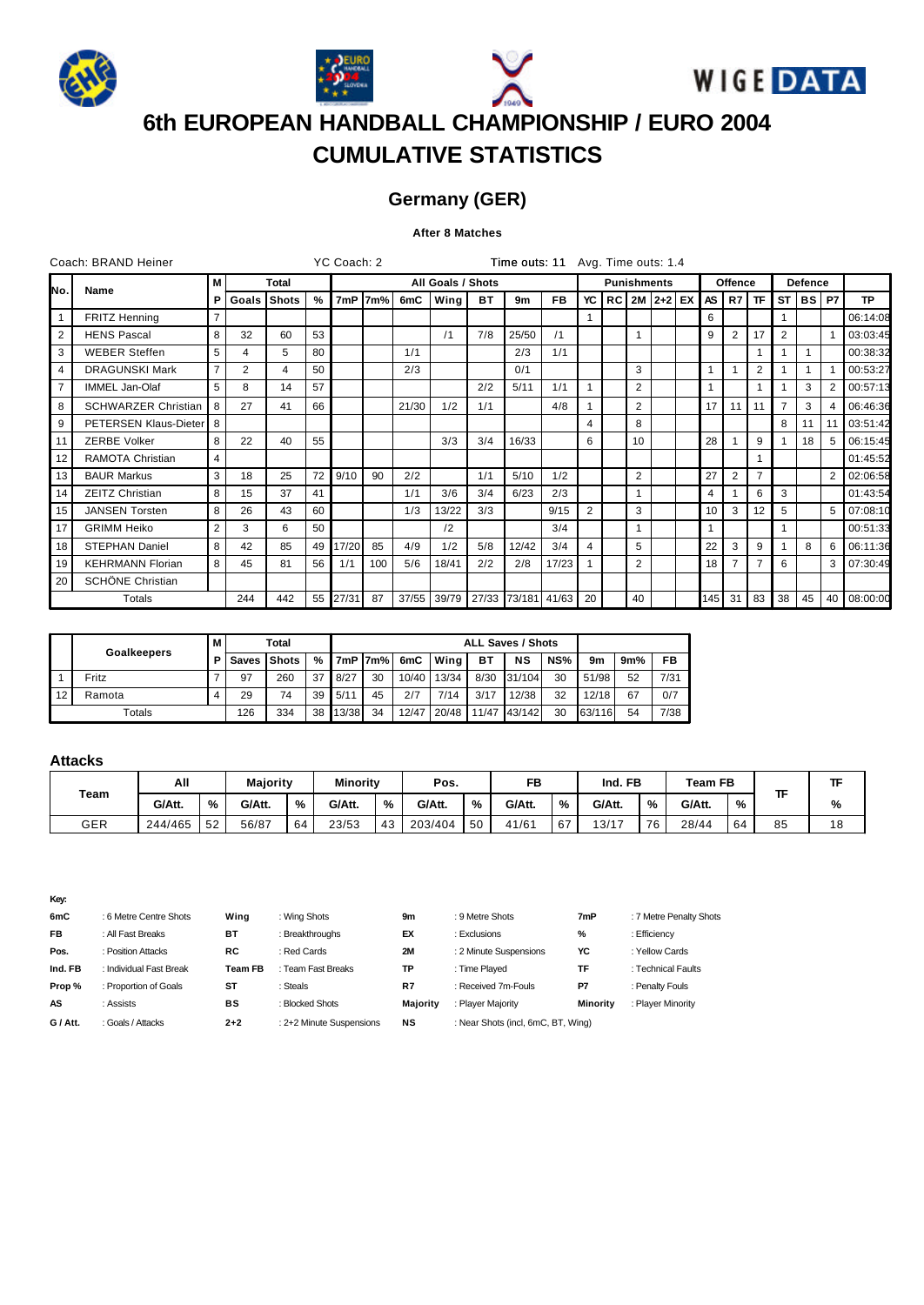







## **Germany (GER)**

### **After 8 Matches**

## **Overview of Shot Distribution**

**Players** Goals/Shots

| 2 HENS Pascal                |     |     |  |
|------------------------------|-----|-----|--|
| 6/7                          | 1/3 | 7/7 |  |
| 3/5                          | /3  | 4/6 |  |
| 6/12                         | 1/1 | 4/6 |  |
| 3-Missed 3-Post<br>4-Blocked |     |     |  |

2/2 2/2 1-Blocked 13 BAUR Markus

20 SCHÖNE Christian

20/46

3/4 Over Circle

**37/55** 

 $\overline{\phantom{0}}$ 

١

J

13/32

38/97

22/52

41/63 Fast Breaks

16/29

27/31 7m

 $\mathbf{r}$ 

3 WEBER Steffen

|          | <b>BAUR Markus</b> |           | 14 ZEITZ Christ |         |
|----------|--------------------|-----------|-----------------|---------|
|          | 1/2                | 2/2       | 3/3             | 3/4     |
| 2/4      |                    |           | 1/3             | /1      |
| 6/6      |                    | 7/7       | 1/4             | 1/2     |
| 1-Missed | 1-Post             | 2-Blocked | 6-Missed        | $1-POS$ |

tian  $2/2$  $1/4$  $3/5$ 

/1

|          | 8 SCHWARZER Christian |     |            |  |
|----------|-----------------------|-----|------------|--|
|          | 3/4                   | 6/7 | $\sqrt{4}$ |  |
|          | 1/2                   | 1/2 | /1         |  |
|          | 10/12                 | 3/3 | 3/5        |  |
| 1-Missed |                       |     |            |  |

9 PETERSEN Klaus-Dieter

11 ZERBE Volker

| .        |               |     |
|----------|---------------|-----|
| 6/6      |               | 2/2 |
| 1/2      | 1/1           | 1/4 |
| 7/8      | 1/1           | 3/6 |
| 1-Missed | <b>Q-Post</b> |     |

1-Missed 9-Post

19 KEHRMANN Florian

| 4/4                             | 8/9        | 1/3   |
|---------------------------------|------------|-------|
| 3/8                             | $\sqrt{2}$ | 1/7   |
| 11/15                           | 4/8        | 13/15 |
| 3-Post<br>3-Missed<br>4-Blocked |            |       |

6-Missed 1-Post 2-Blocked

4 DRAGUNSKI Mark

 $1/1$   $1/1$ 1-Post

|                          |           | 1-Post 1-Blocked |
|--------------------------|-----------|------------------|
| <b>15 JANSEN Torsten</b> |           |                  |
| /1                       | 8/12      | 3/3              |
| 2/5                      | /1        | 2/6              |
| 6/6                      |           | 5/7              |
|                          | $2$ -Post |                  |

7 IMMEL Jan-Olaf

/1 1/1 /1 3/3 2/4 2/2

| 17 GRIMM Heiko |  |
|----------------|--|
|                |  |

|            |        | /1  |
|------------|--------|-----|
| $\sqrt{1}$ | 1/1    | 2/2 |
|            | 1-Post |     |

| 18 STEPHAN Daniel |     |      |  |
|-------------------|-----|------|--|
| 3/3               | 7/9 | 3/4  |  |
| 3/5               | /3  | /3   |  |
| 13/20             | 5/6 | 8/14 |  |

2-Missed 4-Post 12-Blocked



31/39 Fast Breaks



oals/Sho 7/23 10/29 6/27 12/24 15/16 28/41 16/71 11/29 21/74 25-missed 22-Post 45-Blocked

1 Fritz

| 5/18                               | 8/23  | 5/22  |
|------------------------------------|-------|-------|
| 9/16                               | 13/14 | 21/34 |
| 15/58                              | 6/18  | 15/57 |
| 18-Post<br>18-missed<br>37-Blocked |       |       |

12 Ramota

14/28

╲

 $\checkmark$ 

| 2/5                  | 2/6           | 1/5             |
|----------------------|---------------|-----------------|
| 3/8                  | 2/2           | 7/7             |
| 1/13                 | 5/11          | 6/17            |
| . .<br>$\sim$<br>$-$ | $\sim$ $\sim$ | - - -<br>$\sim$ |

7-missed 4-Post 8-Blo

**Team Goals/Shots** 25/28 34/47 21/28 16/35 2/14 9/33

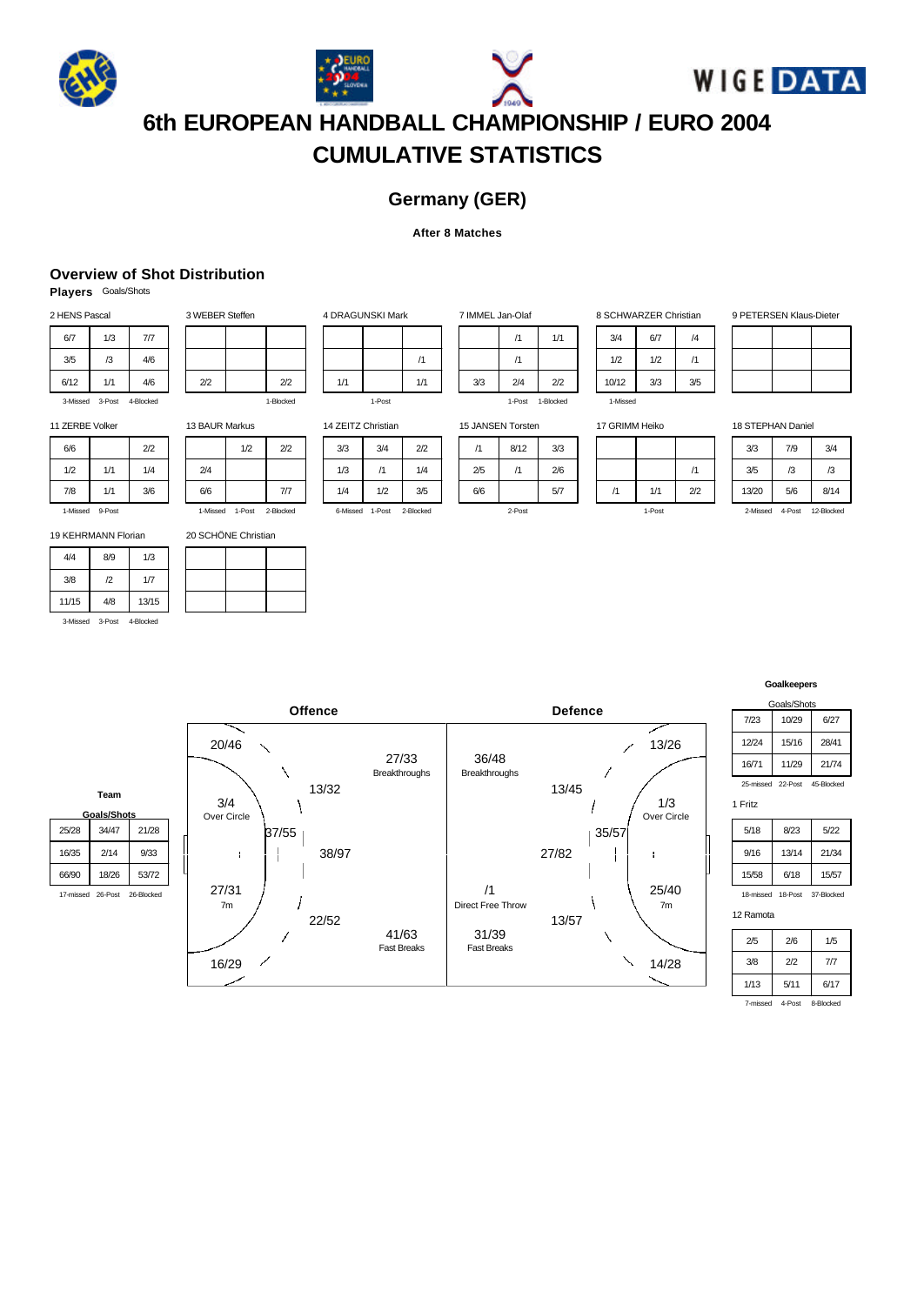







## **Hungary (HUN)**

## **After 6 Matches**

|                | Coach: SKALICZKY Laszlo |   |       |                |                 | YC Coach: 1 |          |       |                   |           | Time outs: 9 |                    |                | Avg. Time outs: 1.5 |                |                    |                      |                |                |                |                         |                |                |           |
|----------------|-------------------------|---|-------|----------------|-----------------|-------------|----------|-------|-------------------|-----------|--------------|--------------------|----------------|---------------------|----------------|--------------------|----------------------|----------------|----------------|----------------|-------------------------|----------------|----------------|-----------|
|                |                         | М |       | Total          |                 |             |          |       | All Goals / Shots |           |              |                    |                |                     |                | <b>Punishments</b> |                      |                | Offence        |                |                         | <b>Defence</b> |                |           |
| İN٥.           | Name                    | Р | Goals | <b>Shots</b>   | %               | 7mP         | l7m%     | 6mC   | Wing              | <b>BT</b> | 9m           | <b>FB</b>          | YC             |                     |                |                    | $RC$   2M   2+2   EX | AS             | R7             | <b>TF</b>      | <b>ST</b>               | <b>BS</b>      | <b>P7</b>      | <b>TP</b> |
|                | <b>SZATMARI Janos</b>   | 5 |       |                |                 |             |          |       |                   |           |              |                    |                |                     |                |                    |                      |                |                |                |                         |                |                | 03:19:52  |
| 2              | <b>BUDAY Daniel</b>     | 6 | 24    | 54             | 44              | 8/13        | 62       | 3/6   | 2/4               | 3/3       | 7/26         | 1/2                |                |                     | $\overline{2}$ |                    |                      | 14             | $\overline{7}$ | 4              | 5                       | 5              | 3              | 04:54:23  |
| 3              | <b>ILYES Ferenc</b>     | 5 | 2     | $\overline{7}$ | 29              |             |          |       |                   | 2/2       | 0/5          |                    | 3              |                     | $\overline{2}$ |                    |                      |                |                | 3              |                         |                |                | 01:04:05  |
| 4              | <b>CSASZAR Gabor</b>    | 4 | 9     | 15             | 60              | 8/10        | 80       |       | /1                |           | 1/4          |                    |                |                     |                |                    |                      |                |                |                |                         |                |                | 00:22:20  |
| 5              | <b>MEZEI Richard</b>    | 6 | 14    | 21             | 67              |             |          | 14/20 |                   |           | 0/1          |                    | 3              |                     | 6              |                    |                      | 3              | 2              | 2              | $\overline{\mathbf{4}}$ | 8              |                | 04:49:57  |
| 6              | <b>MOCSAI Tamas</b>     | 5 | 15    | 34             | 44              | 5/8         | 63       |       | 2/5               | 1/1       | 6/19         | 1/1                | $\overline{2}$ |                     | $\overline{2}$ |                    |                      | 5              |                | $\overline{7}$ |                         |                | $\overline{2}$ | 01:39:38  |
| $\overline{7}$ | <b>GAL Gyula</b>        | 6 |       | $\overline{2}$ | 50              |             |          |       |                   |           |              | 1/2                |                |                     |                |                    |                      | 1              |                |                | 2                       |                | $\overline{2}$ | 00:58:57  |
| 8              | <b>IVANCSIK Gergö</b>   | 6 | 12    | 15             | 80              |             |          | /1    | 5/6               | 1/1       |              | 6/7                |                |                     |                |                    |                      |                |                | 2              |                         |                | $\overline{2}$ | 02:03:55  |
| 9              | <b>ROSTA Miklos</b>     | 5 |       | 2              | 50              |             |          | 1/2   |                   |           |              |                    |                |                     | 5              |                    |                      |                |                | 3              |                         | $\overline{2}$ |                | 01:16:13  |
| 10             | <b>KERTESZ Balazs</b>   | 6 | 16    | 25             | 64              | 1/1         | 100      | 1/1   | 9/16              | 2/2       | 0/1          | 3/4                | 3              |                     | 3              |                    |                      | 3              | 3              | 10             | 5                       |                | 3              | 05:10:27  |
| 12             | <b>FAZEKAS Nandor</b>   | 6 |       |                | 0               |             |          |       |                   |           | 0/1          |                    |                |                     |                |                    |                      | $\overline{2}$ |                |                |                         |                |                | 02:42:08  |
| 13             | DIAZ Ivo                | 6 | 27    | 50             | 54              |             |          | 3/8   | 1/1               | 14/15     | 6/21         | 3/5                |                |                     |                |                    |                      | 23             | 14             | 21             | 3                       | $\overline{2}$ | 5              | 04:36:02  |
| 15             | PASZTOR Istvan          | 6 | 15    | 28             | 54              |             | $\Omega$ | 2/2   | 8/18              | /1        | 1/1          | 4/5                |                |                     | 3              |                    |                      | $\overline{7}$ | 2              | 6              | 4                       |                | $\overline{2}$ | 04:34:58  |
| 17             | <b>LALUSKA Balazs</b>   | 3 | 6     | 13             | 46              |             |          |       | 1/1               | 1/2       | 4/10         |                    |                |                     | 2              |                    |                      | 4              |                | 3              |                         |                |                | 01:14:55  |
| 18             | MOHACSI Arpad           | 2 |       | 3              | 33              |             | $\Omega$ | 1/1   |                   |           | 0/1          |                    |                |                     |                |                    |                      |                |                |                |                         |                |                | 00:07:57  |
| 19             | NAGY Laszlo             | 5 | 21    | 39             | 54              |             |          | 1/1   |                   | 7/9       | 12/26        | 1/3                | $\overline{2}$ |                     |                |                    |                      | 12             | 3              | 13             | 2                       | $\overline{2}$ | $\overline{2}$ | 03:04:13  |
|                | Totals                  |   | 164   | 309            | 53 <sup>1</sup> | 22/34       | 65       |       | 26/42 28/52       |           |              | 31/36 37/116 20/29 | 18             |                     | 27             |                    |                      | 76             | 33             | 77             | 28                      | 23             | 26             | 06:00:00  |

|    | <b>Goalkeepers</b> | м |                              | Total |     |      |      |       |       |      | <b>ALL Saves / Shots</b> |     |        |     |      |
|----|--------------------|---|------------------------------|-------|-----|------|------|-------|-------|------|--------------------------|-----|--------|-----|------|
|    |                    |   | <b>PI</b> Saves <i>Shots</i> |       | %   | 7mP  | 17m% | 6mC   | Wing  | BT   | NS                       | NS% | 9m     | 9m% | FB   |
|    | Szatmari           |   | 52                           | 140   | -37 | 2/11 | 18   | 4/22  | 9/22  | 7/19 | 20/63                    | 32  | 27/57  | 47  | 3/9  |
| 12 | Fazekas            |   | 49                           | 130   | 38  | 112  | 0    | 8/17  | 12/23 | 2/10 | 22/50                    | 44  | 23/52  | 44  | 4/16 |
|    | Totals             |   | 101                          | 270   | 37  | 2/23 | 9    | 12/39 | 21/45 | 9/29 | 42/113                   | 37  | 50/109 | 46  | 7/25 |

## **Attacks**

|      | All     |    | Majority |    | <b>Minority</b> |    | Pos.    |    | FB     |    | Ind. FB |   | Team FB |    |    |              |
|------|---------|----|----------|----|-----------------|----|---------|----|--------|----|---------|---|---------|----|----|--------------|
| Team | G/Att.  | %  | G/Att.   | %  | G/Att.          | %  | G/Att.  | %  | G/Att. | %  | G/Att.  | % | G/Att.  | %  |    | %            |
| HUN  | 164/352 | 47 | 40/63    | 63 | 13/38           | 34 | 144/314 | 46 | 20/38  | 53 |         |   | 20/38   | 53 | 79 | $\sim$<br>22 |

| 6mC       | : 6 Metre Centre Shots  | Wing           | : Wing Shots             | 9m        | : 9 Metre Shots                    | 7mP      | : 7 Metre Penalty Shots |
|-----------|-------------------------|----------------|--------------------------|-----------|------------------------------------|----------|-------------------------|
| <b>FB</b> | : All Fast Breaks       | BT             | : Breakthroughs          | EX        | : Exclusions                       | %        | : Efficiency            |
| Pos.      | : Position Attacks      | RC.            | : Red Cards              | <b>2M</b> | : 2 Minute Suspensions             | YC       | : Yellow Cards          |
| Ind. FB   | : Individual Fast Break | <b>Team FB</b> | : Team Fast Breaks       | TP        | : Time Plaved                      | ΤF       | : Technical Faults      |
| Prop%     | : Proportion of Goals   | ST             | : Steals                 | R7        | : Received 7m-Fouls                | P7       | : Penalty Fouls         |
| AS        | : Assists               | BS             | : Blocked Shots          | Majority  | : Player Majority                  | Minority | : Player Minority       |
| G / Att.  | : Goals / Attacks       | $2+2$          | : 2+2 Minute Suspensions | NS        | : Near Shots (incl, 6mC, BT, Wing) |          |                         |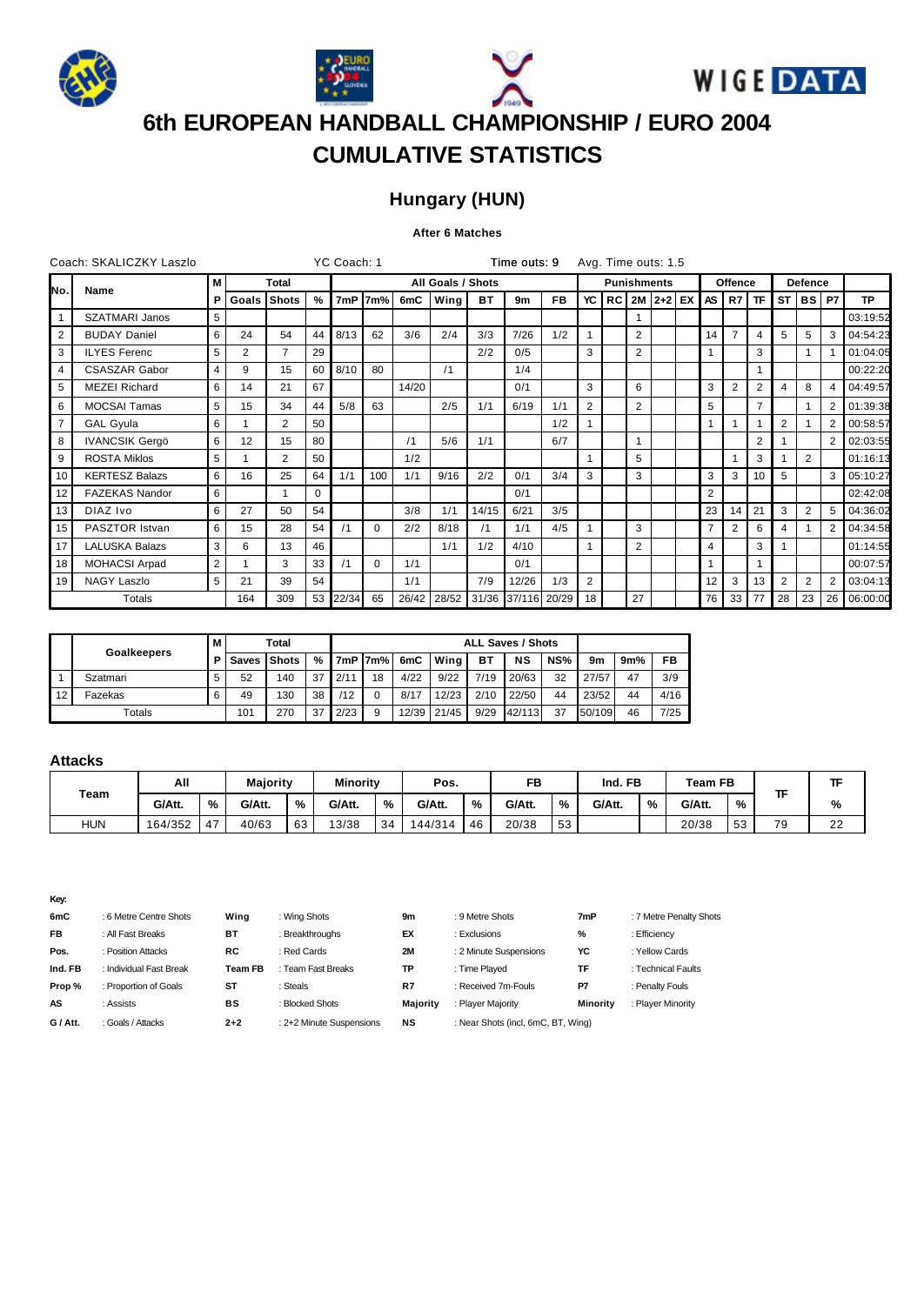







## **Hungary (HUN)**

### **After 6 Matches**

## **Overview of Shot Distribution**

3 ILYES Ferenc

/1

**Players** Goals/Shots

| 2 BUDAY Daniel                  |            |     |  |  |  |  |  |
|---------------------------------|------------|-----|--|--|--|--|--|
| 3/4                             | 1/2        | 4/5 |  |  |  |  |  |
| 1/2                             | $\sqrt{2}$ | 2/5 |  |  |  |  |  |
| 6/9                             | 2/5        | 5/8 |  |  |  |  |  |
| 5-Missed<br>4-Post<br>3-Blocked |            |     |  |  |  |  |  |

/1 1/1 1/1 /1 2-Blocked 9 ROSTA Miklos

|     |                       | $\overline{2}$ |
|-----|-----------------------|----------------|
| 2/2 | 1/1                   | 2/2            |
|     | 1-Missed 1-Post       | 1-Blocked      |
|     | <b>KERTESZ Balazs</b> |                |

 $3/4$  1/1

4 CSASZAR Gabor

|     | <b>CERTESZ Balazs</b> |     |  |  |  |  |
|-----|-----------------------|-----|--|--|--|--|
| 2/2 |                       | 2/4 |  |  |  |  |
| /1  |                       | /1  |  |  |  |  |
| 717 | 1/1                   | 4/4 |  |  |  |  |

| 1/1         |                 | 6/6       |
|-------------|-----------------|-----------|
|             | 2-Missed 2-Post | 1-Blocked |
| 13 DIAZ Ivo |                 |           |
| /3          | 3/3             | /1        |
| 1/2         | $\mathcal{D}$   | 1/2       |
| 70          | מוח             | 1011C     |

2-Blocked

 $1/1$   $1/4$   $1/2$ 7 GAL Gyula

| ----   |  |  |  |  |  |  |  |  |
|--------|--|--|--|--|--|--|--|--|
|        |  |  |  |  |  |  |  |  |
| 1/1    |  |  |  |  |  |  |  |  |
|        |  |  |  |  |  |  |  |  |
| 1-Post |  |  |  |  |  |  |  |  |

17 LALUSKA Balazs

|     |                 | 1/1 |
|-----|-----------------|-----|
| 3/3 | $\sqrt{2}$      | 2/3 |
|     | 3-Missed 1-Post |     |

8 IVANCSIK Gergö

|            | -    |     |
|------------|------|-----|
| 2/2        | 2/2  | 3/4 |
| 1/1        |      | 1/1 |
| 1/1        |      | 2/2 |
| 4 Milanoul | Doot |     |

d 1-Pos

18 MOHACSI Arpad

| 1/1 |  |
|-----|--|
|     |  |
| /2  |  |

**Team Goals/Shots** 14/20 14/23 14/21 11/16 1/10 11/21 41/57 11/19 47/57 24-missed 25-Post 15-Blocked

| 19 NAGY Laszlo |                 |           |  |  |  |  |
|----------------|-----------------|-----------|--|--|--|--|
| 4/5            | 1/2             |           |  |  |  |  |
| 6/6            |                 | 2/4       |  |  |  |  |
| 4/7            | 1/2             | 3/5       |  |  |  |  |
|                | 2-Missed 2-Post | 4-Blocked |  |  |  |  |

 $/1$  1/1

|    |        | 2/4 |  |
|----|--------|-----|--|
|    |        | /1  |  |
|    | 1/1    | 4/4 |  |
| ١d | 3-Post |     |  |

|               |       | 15 PAS |
|---------------|-------|--------|
| 3/3           | /1    | 1/2    |
| /2            | 1/2   |        |
| $\frac{2}{2}$ | 13/13 | 3/5    |
|               |       |        |

SZTOR Istvan  $/1$   $2/3$ 1/1 3/5 2/3 6/9 1-Missed 3-Post

6 MOCSAI Tamas

 $1/2$  /4 6/10 2/2 3/4 2-Missed 1-Post 2-Blocked

**Goalkeepers**

| Goals/Shots |         |            |  |  |  |  |  |  |  |  |  |  |
|-------------|---------|------------|--|--|--|--|--|--|--|--|--|--|
| 1/13        | 9/33    | 2/17       |  |  |  |  |  |  |  |  |  |  |
| 22/38       | 15/16   | 13/24      |  |  |  |  |  |  |  |  |  |  |
| 21/66       | 6/19    | 12/44      |  |  |  |  |  |  |  |  |  |  |
| 18-missed   | 18-Post | 21-Blocked |  |  |  |  |  |  |  |  |  |  |

1 Szatmari

| 1/8       | 6/15   | 1/8       |
|-----------|--------|-----------|
| 13/21     | 6/7    | 7/12      |
| 12/43     | 3/11   | 3/15      |
| 11-missed | 8-Post | 9-Blocked |

12 Fazekas

| /5   | 3/18 | 1/9  |
|------|------|------|
| 9/17 | 9/9  | 6/12 |
| 9/23 | 3/8  | 9/29 |

7-missed 10-Post 12-Blocked

| <b>Offence</b>                           |                                                        |                             | <b>Defence</b>                                             |
|------------------------------------------|--------------------------------------------------------|-----------------------------|------------------------------------------------------------|
| 13/24<br>13/37<br>26/42<br>19/53<br>÷    | 31/36<br>Breakthroughs                                 | 20/33<br>Breakthroughs      | 9/21<br>16/42<br>3/3<br>Over Circle<br>27/40<br>26/78<br>н |
| 22/34<br>7 <sub>m</sub><br>5/24<br>15/28 | /2<br>Direct Free Throw<br>20/29<br><b>Fast Breaks</b> | 18/26<br><b>Fast Breaks</b> | 21/26<br>7m<br>17/31<br>12/27                              |

 $10$ 2/2 2/4 7/7 1/1 4/4

1-Miss

| 13 DIAZ Ivo |                      |       |
|-------------|----------------------|-------|
| /3          | 3/3                  | /1    |
| 1/2         | $\mathbf{r}$         | 1/2   |
| 7/8         | 2/2                  | 13/13 |
|             | $\sim$ $\sim$ $\sim$ | .     |

5 MEZEI Richard

3/4 1/1 3/4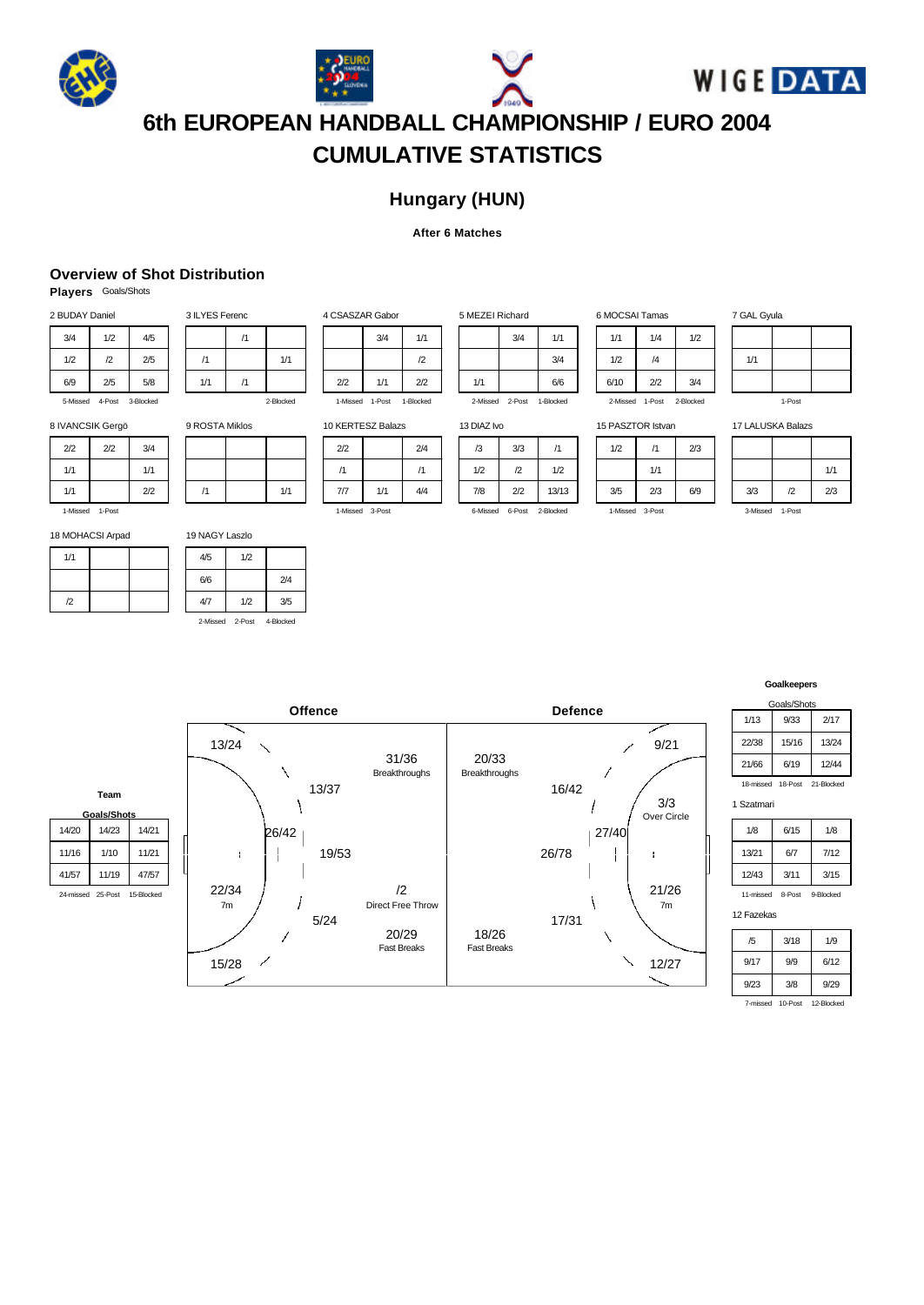







## **Iceland (ISL)**

## **After 3 Matches**

|                | Coach: GUDMUNDSSON Gudmundur |                      |                |                 |          | YC Coach: 1 |                   |      |             |      | Time outs: 3 |             |    | Avg. Time outs: 1.0 |                |                    |              |                |         |           |                |                |                |           |
|----------------|------------------------------|----------------------|----------------|-----------------|----------|-------------|-------------------|------|-------------|------|--------------|-------------|----|---------------------|----------------|--------------------|--------------|----------------|---------|-----------|----------------|----------------|----------------|-----------|
| N٥.            | <b>Name</b>                  | м                    |                | Total           |          |             | All Goals / Shots |      |             |      |              |             |    |                     |                | <b>Punishments</b> |              |                | Offence |           | <b>Defence</b> |                |                |           |
|                |                              | P.                   | Goals          | <b>Shots</b>    | %        |             | 7mP 7m%           | 6mC  | Wing        | ВT   | 9m           | <b>FB</b>   | YC |                     |                |                    | RC 2M 2+2 EX | AS I           | R7      | <b>TF</b> | ST             |                | <b>BS P7</b>   | <b>TP</b> |
| 2              | SIGHVATSSON Robert           | $\mathbf{2}^{\circ}$ |                |                 |          |             |                   |      |             |      |              |             |    |                     |                |                    |              |                |         |           |                |                |                | 00:17:00  |
| $\overline{4}$ | JONSSON Einar Orn            | 3                    | 6              | 13              | 46       |             |                   | 1/1  | 4/11        | 1/1  |              |             |    |                     |                |                    |              | $\overline{2}$ |         |           |                |                |                | 02:53:03  |
| 5              | <b>SIGURDSSON Sigfus</b>     | 3                    | 8              | 13              | 62       |             |                   | 8/12 |             |      |              | /1          | 3  | 1                   | $\overline{4}$ |                    |              | 4              | 6       | 3         |                | 5              | 3              | 02:06:45  |
| 6              | SIGURDSSON Dagur             | $\mathcal{P}$        |                | 10 <sup>1</sup> | $\Omega$ |             |                   |      | /1          |      | 0/9          |             |    |                     |                |                    |              | $\overline{2}$ |         |           |                |                |                | 00:26:29  |
| $\overline{7}$ | <b>JOHANNESSON Patreku</b>   | 3                    |                | 5               | 20       |             |                   |      |             |      | 1/5          |             |    |                     |                |                    |              |                |         | 4         |                |                |                | 00:53:19  |
| 9              | SIGURDSSON Gudjon            | 3                    | 15             | 27              | 56       |             |                   | 4/8  | 5/9         | 2/3  | 0/2          | 4/5         |    |                     |                |                    |              | 9              | 2       | 3         |                |                |                | 03:00:00  |
| 10             | <b>HALLGRIMSSON Asgeir</b>   | 2                    | $\overline{2}$ | 6               | 33       |             |                   |      |             | /1   | 1/2          | 1/3         |    |                     |                |                    |              |                |         |           |                |                |                | 00:09:32  |
| 11             | STEFANSSON Olafur            | 3                    | 20             | 39              | 51       | 12/16       | 75                |      |             |      | 7/22         | 1/1         |    |                     | 3              |                    |              | 17             |         | 9         |                | $\overline{2}$ | $\overline{2}$ | 02:51:14  |
| 12             | <b>HRAFNKELSSON Gudmu 3</b>  |                      |                |                 |          |             |                   |      |             |      |              |             |    |                     |                |                    |              |                |         |           |                |                |                | 02:09:49  |
| 13             | SIGTRYGGSSON Runar           | 3                    | $\overline{7}$ | 9               | 78       |             |                   | 3/4  | 1/1         |      | 1/2          | 2/2         |    |                     | 3              |                    |              |                |         |           |                |                | $\overline{2}$ | 01:21:14  |
| 14             | <b>OSKARSSON Ragnar</b>      |                      |                |                 |          |             |                   |      |             |      |              |             |    |                     |                |                    |              |                |         |           |                |                |                | 00:06:45  |
| 15             | <b>GUDJONSSON Snorri</b>     | 3                    | 12             | 22              | 55       |             |                   | 3/3  | 1/1         | 1/1  | 6/15         | 1/2         |    |                     |                |                    |              | $\overline{7}$ | 5       | 5         | 2              |                |                | 02:14:34  |
| 16             | <b>REYNISSON Reynir</b>      | $\mathcal{P}$        |                |                 |          |             |                   |      |             |      |              |             |    |                     |                |                    |              |                |         |           |                |                |                | 00:52:11  |
| 17             | <b>VIKTORSSON Gunnar Be</b>  |                      |                |                 |          |             |                   |      |             |      |              |             |    |                     |                |                    |              |                |         |           |                |                |                |           |
| 18             | PADRON Jaliesky Garcia 3     |                      | 16             | 28              | 57       |             |                   |      |             | 3/4  | 12/23        | 1/1         |    |                     | $\overline{1}$ |                    |              | 5              |         | 6         |                |                |                | 01:32:08  |
| 19             | <b>GUNNARSSON Robert</b>     |                      |                |                 |          |             |                   |      |             |      |              |             |    |                     |                |                    |              |                |         |           |                |                |                | 00:05:57  |
|                | Totals                       |                      | 87             | 172             | 51       | 12/16       | 75                |      | 19/28 11/23 | 7/10 |              | 28/80 10/15 | 8  |                     | 14             |                    |              | 48             | 16      | 34        | $\overline{7}$ | 9              | 10             | 03:00:00  |

|    |                    | M |                    | Total |    | <b>ALL Saves / Shots</b> |      |      |             |     |       |     |       |     |      |  |  |
|----|--------------------|---|--------------------|-------|----|--------------------------|------|------|-------------|-----|-------|-----|-------|-----|------|--|--|
|    | <b>Goalkeepers</b> | P | <b>Saves Shots</b> |       | %  | 7mP                      | 17m% | 6mC  | <b>Wing</b> | вT  | NS    | NS% | 9m    | 9m% | FB   |  |  |
| 12 | Hrafnkelsson       |   | 33                 | 103   | 32 | 1/6                      | 17   | 5/15 | 3/18        | 110 | 8/43  | 19  | 22/40 | 55  | 2/14 |  |  |
| 16 | Reynisson          |   | 12                 | 38    | 32 | 1/2                      | 50   | /3   | 2/4         | /3  | 2/10  | 20  | 8/20  | 40  | 1/6  |  |  |
|    | Totals             |   | 45                 | 141   | 32 | 2/8                      | 25   | 5/18 | 5/22        | 13  | 10/53 | 19  | 30/60 | 50  | 3/20 |  |  |

## **Attacks**

| Team       | All    |    | <b>Majority</b> |            | <b>Minority</b> |    | Pos.   |    | FB     |    | Ind. FB |      | <b>Team FB</b> |    |    |    |
|------------|--------|----|-----------------|------------|-----------------|----|--------|----|--------|----|---------|------|----------------|----|----|----|
|            | G/Att. | %  | G/Att.          | %          | G/Att.          | %  | G/Att. | %  | G/Att. | %  | G/Att.  | %    | G/Att.         | %  |    | %  |
| <b>ISL</b> | 87/188 | 46 | 14/21           | .67<br>ັບເ | 5/20            | 25 | 77/167 | 46 | 10/21  | 48 | 2/2     | 100I | 8/19           | 42 | 34 | 18 |

| 6mC       | : 6 Metre Centre Shots  | Wing           | : Wing Shots             | 9m        | : 9 Metre Shots                    | 7mP      | : 7 Metre Penalty Shots |
|-----------|-------------------------|----------------|--------------------------|-----------|------------------------------------|----------|-------------------------|
| <b>FB</b> | : All Fast Breaks       | BT             | : Breakthroughs          | EX        | : Exclusions                       | %        | : Efficiency            |
| Pos.      | : Position Attacks      | RC             | : Red Cards              | <b>2M</b> | : 2 Minute Suspensions             | YC       | : Yellow Cards          |
| Ind. FB   | : Individual Fast Break | <b>Team FB</b> | : Team Fast Breaks       | TP        | : Time Plaved                      | ΤF       | : Technical Faults      |
| Prop%     | : Proportion of Goals   | ST             | : Steals                 | R7        | : Received 7m-Fouls                | P7       | : Penalty Fouls         |
| AS        | : Assists               | BS             | : Blocked Shots          | Majority  | : Player Majority                  | Minority | : Plaver Minority       |
| G / Att.  | : Goals / Attacks       | $2+2$          | : 2+2 Minute Suspensions | NS        | : Near Shots (incl, 6mC, BT, Wing) |          |                         |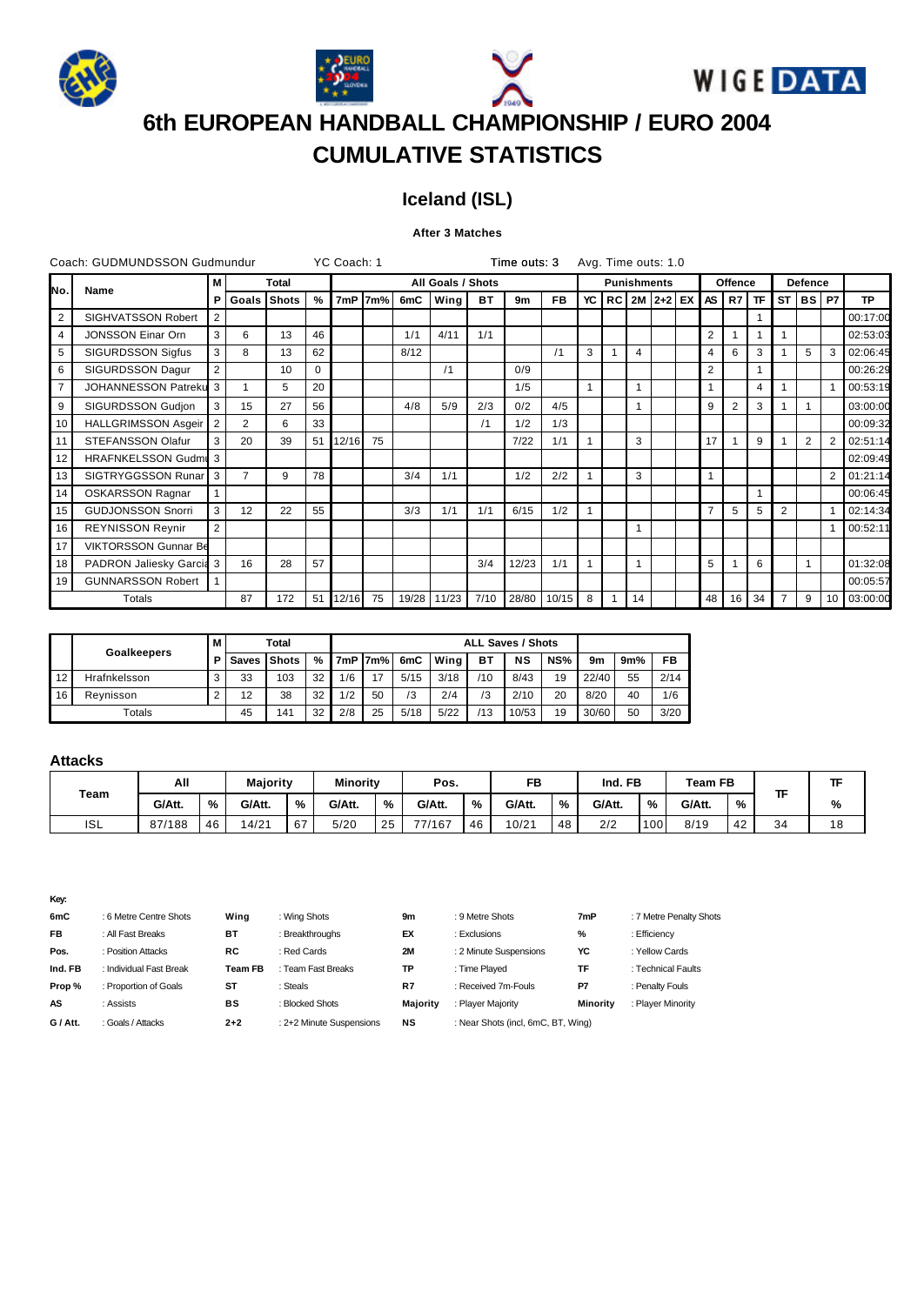







## **Iceland (ISL)**

### **After 3 Matches**

## **Overview of Shot Distribution**

**Players** Goals/Shots

| 2 SIGHVATSSON Robert |  |  |  |
|----------------------|--|--|--|
|                      |  |  |  |
|                      |  |  |  |
|                      |  |  |  |

| 4 JONSSON Einar Orn |                 |     |  |  |  |
|---------------------|-----------------|-----|--|--|--|
|                     | 1/1             |     |  |  |  |
|                     |                 | /1  |  |  |  |
| 1/1                 | 2/2             | 2/3 |  |  |  |
|                     | 1-Missed 2-Post |     |  |  |  |

| 5 SIGURDSSON Sigfus |     |     |  |  |
|---------------------|-----|-----|--|--|
| 3/5                 |     |     |  |  |
|                     |     |     |  |  |
|                     | 2/2 | 3/3 |  |  |
| $2$ -Post           |     |     |  |  |

| 6 SIGURDSSON Dagur |               |          |  |  |  |
|--------------------|---------------|----------|--|--|--|
|                    |               |          |  |  |  |
|                    | $\mathcal{D}$ |          |  |  |  |
|                    |               |          |  |  |  |
|                    |               | Die also |  |  |  |

| /4        |         |
|-----------|---------|
|           |         |
| 3-Blocked | 1-Misse |

| 7 JOHANNESSON Patrekur |  |  |  |  |
|------------------------|--|--|--|--|
| 1/1                    |  |  |  |  |
|                        |  |  |  |  |

3-Blocked

9 SIGURDSSON Gudjon

| 1/1 | 1/2    |              |
|-----|--------|--------------|
| 1/4 |        | $\mathbf{r}$ |
| 4/4 | 4/6    | 4/6          |
|     | 1-Post | 1-Blocked    |

10 HALLGRIMSSON Asgeir

| /1 |   |     |
|----|---|-----|
|    |   | 1/1 |
|    |   | 1/3 |
|    | - |     |

1-Post

18 PADRON Jaliesky Garcia

| 2/2          | 3/3 | 8/9 |
|--------------|-----|-----|
| 1/1          | /1  | 1/2 |
| $\mathbf{r}$ |     | 1/1 |

2-Missed 2-Post 2-Blocked

**Team Goals/Shots** 5/7 18/22 10/13 2/11 /4 5/14 16/18 12/16 19/26 9-missed 10-Post 22-Blocked

11 STEFANSSON Olafur 1/1 9/9  $/2$  2  $4/4$  /1 4

19 GUNNARSSON Robert

| 1/1      | 9/9       |           | 1/1 | 11  |
|----------|-----------|-----------|-----|-----|
| /2       |           | 2/2       |     |     |
| 4/4      | /1        | 4/5       | 3/3 | 2/2 |
| 4-Missed | $2$ -Post | 9-Blocked |     |     |

| 13 SIGTRYGGSSON Runar |     |     | 14 OSKARSSON Ragnar |  |
|-----------------------|-----|-----|---------------------|--|
| 1/1                   |     |     |                     |  |
|                       |     |     |                     |  |
| 3/3                   | 2/2 | 1/1 |                     |  |

| 15 GUDJONSSON Snorri  |     |     |  |  |  |  |  |  |  |  |  |
|-----------------------|-----|-----|--|--|--|--|--|--|--|--|--|
| /1                    |     | 2/2 |  |  |  |  |  |  |  |  |  |
| $\mathcal{D}$         |     | 1/2 |  |  |  |  |  |  |  |  |  |
| 4/4                   | 2/2 | 3/4 |  |  |  |  |  |  |  |  |  |
| 1-Missed<br>4-Blocked |     |     |  |  |  |  |  |  |  |  |  |

| 4/0              | 4/n                      |  |
|------------------|--------------------------|--|
| 1-Post 1-Blocked |                          |  |
|                  | 17 VIKTORSSON Gunnar Ber |  |
|                  |                          |  |

| <b>Offence</b>                     |                             |                             | <b>Defence</b>                              |
|------------------------------------|-----------------------------|-----------------------------|---------------------------------------------|
| 4/11<br>6/20<br>19/28              | 7/10<br>Breakthroughs       | 13/13<br>Breakthroughs      | 7/12<br>8/22<br>1/1<br>Over Circle<br>13/21 |
| 12/33<br>÷<br>12/16                |                             |                             | 11/36<br>ŧ<br>6/10                          |
| 7m<br>10/27<br>$\diagup$<br>$7/12$ | 10/15<br><b>Fast Breaks</b> | 17/20<br><b>Fast Breaks</b> | 7m<br>11/29<br>9/12                         |

**Goalkeepers**

ioals/Shot 2/12 1/8 2/8 5/7 8/8 4/9 9/43 7/13 7/33 10-missed 16-Post 9-Blocked

12 Hrafnkelsson

| 2/10     | 1/6     | 1/7       |
|----------|---------|-----------|
| 5/6      | 5/5     | 4/7       |
| 7/33     | 2/6     | 6/23      |
| 7-missed | 11-Post | 8-Blocked |

16 Reynisson

| /2            | $\mathbf{r}$ | 1/1          |
|---------------|--------------|--------------|
| /1            | 3/3          | $\mathbf{r}$ |
| 2/10          | 5/7          | 1/10         |
| the factor of | $D - 1$<br>- | Die also al- |

3-missed 5-Post 1-Blocked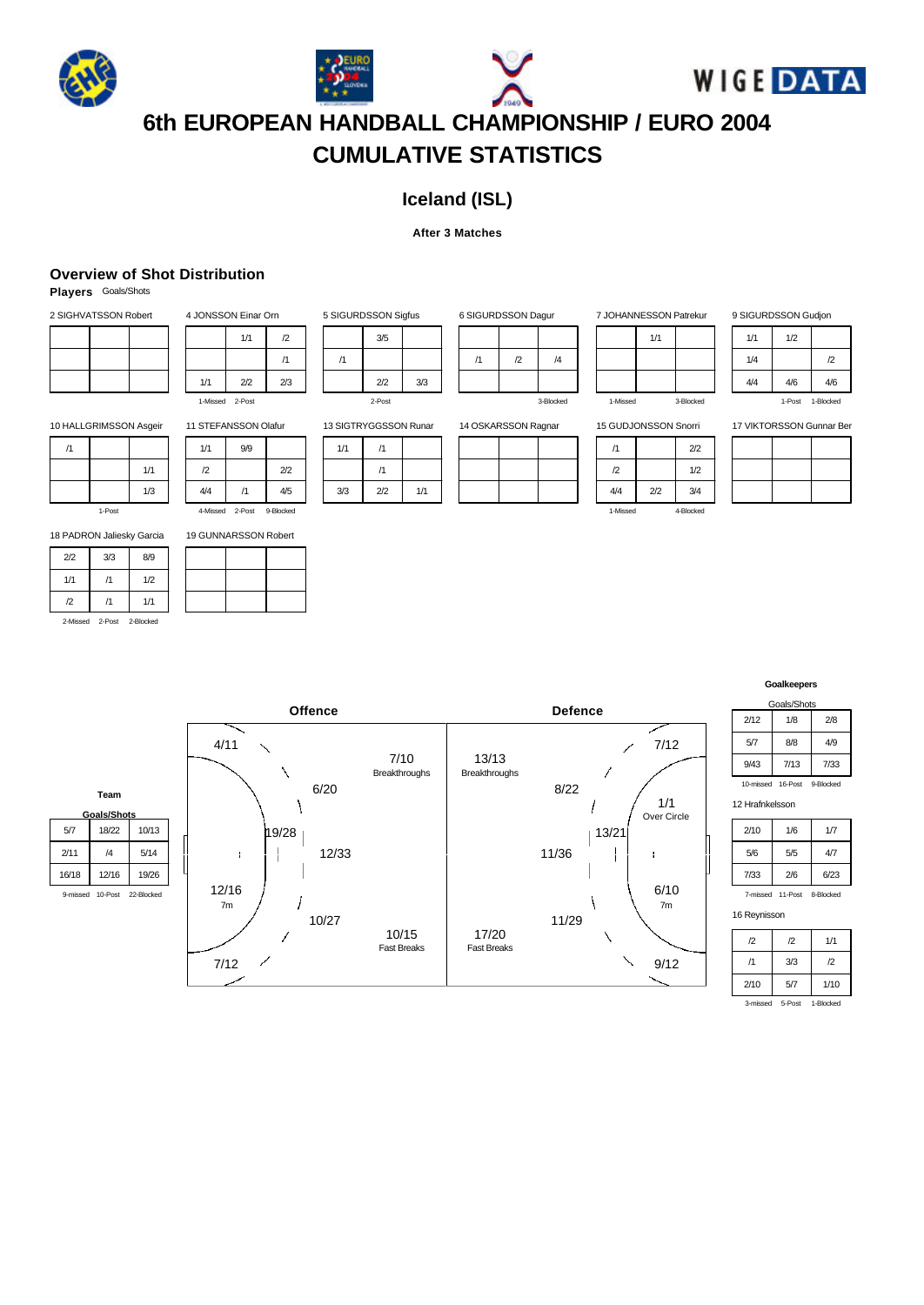







## **Poland (POL)**

## **After 3 Matches**

|                | Coach: ZAJACZKOWSKI Bogdan |                |                |                |     |     |         |     |                   |     | Time outs: 5 |       |                | Avg. Time outs: 1.7 |                |                    |                    |                |                |                |                |                |           |           |
|----------------|----------------------------|----------------|----------------|----------------|-----|-----|---------|-----|-------------------|-----|--------------|-------|----------------|---------------------|----------------|--------------------|--------------------|----------------|----------------|----------------|----------------|----------------|-----------|-----------|
|                |                            | м              |                | Total          |     |     |         |     | All Goals / Shots |     |              |       |                |                     |                | <b>Punishments</b> |                    |                | Offence        |                |                | <b>Defence</b> |           |           |
| lNo.           | Name                       | P              | l Goals        | <b>Shots</b>   | %   |     | 7mP 7m% | 6mC | Wing              | ВT  | 9m           | FB    | YC             |                     |                |                    | RC   2M   2+2   EX | AS I           | R7 I           | <b>TF</b>      |                | <b>STIBS</b>   | <b>P7</b> | <b>TP</b> |
|                | MARSZALEK Andrzej          |                |                |                |     |     |         |     |                   |     |              |       |                |                     |                |                    |                    |                |                |                |                |                |           | 00:14:59  |
| 2              | <b>PALUCH Tomasz</b>       | 3              | $\overline{7}$ | 12             | 58  |     |         |     | 5/8               | 2/2 |              | /2    |                |                     |                |                    |                    | 4              |                |                |                |                |           | 02:01:12  |
| 3              | <b>LIJEWSKI Marcin</b>     | 3              | 6              | 18             | 33  |     |         |     |                   | 1/1 | 5/17         |       | 3              |                     | 4              |                    |                    | 12             |                | 5              |                | 3              | 6         | 01:52:09  |
| 5              | PRZYBECKI Piotr            |                |                |                |     |     |         |     |                   |     |              |       |                |                     |                |                    |                    |                |                |                |                |                |           |           |
| 6              | <b>TKACZYK Grzegorz</b>    | 3              | 20             | 40             | 50  | 3/4 | 75      | 2/4 | /1                | 5/6 | 4/19         | 6/6   |                |                     |                |                    |                    | 18             | $\overline{2}$ | 6              |                |                |           | 02:27:29  |
| $\overline{7}$ | <b>NILSSON Dawid</b>       | 3              | 6              | 10             | 60  |     |         |     |                   | 2/2 | 2/5          | 2/3   | $\overline{2}$ |                     |                |                    |                    | 1              |                | $\overline{2}$ |                |                |           | 01:17:39  |
| 8              | <b>BIELECKI Karol</b>      | 3              | 15             | 29             | 52  | 2/3 | 67      | /1  |                   | 3/3 | 10/22        |       |                |                     | 1              |                    |                    | $\overline{7}$ |                | 8              |                |                |           | 01:29:16  |
| 9              | LIS Robert                 | 3              | 4              | 4              | 100 |     |         | 3/3 | 1/1               |     |              |       | $\overline{2}$ |                     | 4              |                    |                    | $\overline{2}$ |                | 4              |                |                |           | 01:49:23  |
| 10             | WISNIEWSKI Adam            | 3              | 10             | 11             | 91  |     |         | 2/2 | 1/1               | 1/2 | 1/1          | 5/5   |                |                     | -1             |                    |                    | 3              |                | $\overline{2}$ | $\overline{2}$ |                | 3         | 02:08:16  |
| 11             | <b>STARCZAN Leszek</b>     | 3              | 5              | $\overline{7}$ | 71  |     |         | 1/1 | 2/4               |     |              | 2/2   |                |                     | $\overline{2}$ |                    |                    | 3              |                | 6              | 2              |                |           | 01:26:02  |
| 12             | <b>SZMAL Slawomir</b>      | 3              |                |                |     |     |         |     |                   |     |              |       |                |                     |                |                    |                    |                |                |                |                |                |           | 01:50:51  |
| 13             | <b>JURASIK Mariusz</b>     | 3              | 8              | 26             | 31  |     |         |     | 3/6               | 2/2 | 1/16         | 2/2   |                |                     | 1              |                    |                    | 9              | 2              |                |                |                |           | 01:30:18  |
| 14             | <b>WASIAK Radoslaw</b>     | 3              | 4              | 4              | 100 |     |         | 4/4 |                   |     |              |       |                |                     | 3              |                    |                    | 1              |                | $\overline{2}$ |                |                |           | 00:56:39  |
| 15             | <b>JURKIEWICZ Mariusz</b>  | 3              |                | $\overline{2}$ | 50  |     |         |     |                   | 1/1 | 0/1          |       |                |                     | 5              |                    |                    | 3              |                | 3              |                |                | 4         | 00:46:55  |
| 18             | <b>GRABARCZYK Piotr</b>    |                |                |                |     |     |         |     |                   |     |              |       |                |                     | 1              |                    |                    |                |                |                |                |                |           | 00:14:42  |
| 22             | <b>BERNACKI Rafal</b>      | $\overline{2}$ |                |                |     |     |         |     |                   |     |              |       |                |                     |                |                    |                    |                |                |                |                |                |           | 00:54:10  |
|                | Totals                     |                | 86             | 163            | 53  | 5/7 | 71      |     | 12/15 12/21       |     | 17/19 23/81  | 17/20 | 9              | 2                   | 25             |                    |                    | 64             | $\overline{7}$ | 41             | 6              | 6              | 17        | 03:00:00  |

|    | Goalkeepers |   | Total<br>м<br><b>ALL Saves / Shots</b> |         |    |              |         |      |      |    |      |     |       |     |      |
|----|-------------|---|----------------------------------------|---------|----|--------------|---------|------|------|----|------|-----|-------|-----|------|
|    |             |   | Saves                                  | l Shots | %  | 7mP          | $17m\%$ | 6mC  | Wing | вT | ΝS   | NS% | 9m    | 9m% | FB   |
|    | Marszalek   |   |                                        | 17      | 24 | $^{\prime}2$ | 0       | 1/3  | 2/5  |    | 3/9  | 33  | 0/4   | 0   | 1/2  |
| 12 | Szmal       | 3 | 22                                     | 84      | 26 | 3/10         | 30      | /11  | 2/19 |    | 2/31 | 6   | 15/29 | 52  | 2/14 |
| 22 | Bernacki    |   | 8                                      | 41      | 20 | 5            | 0       | 2/6  | 2/4  | /5 | 4/15 | 27  | 3/13  | 23  | 1/8  |
|    | Totals      |   | 34                                     | 142     | 24 | 3/17         | 18      | 3/20 | 6/28 |    | 9/55 | 16  | 18/46 | 39  | 4/24 |

### **Attacks**

|      | All    |    | <b>Majority</b> |    | <b>Minority</b> |    | Pos.   |    | <b>FB</b> |                             | Ind. FB |                  | Team FB |    |    |    |
|------|--------|----|-----------------|----|-----------------|----|--------|----|-----------|-----------------------------|---------|------------------|---------|----|----|----|
| Team | G/Att. | %  | G/Att.          | %  | G/Att.          | %  | G/Att. | %  | G/Att.    | %                           | G/Att.  | %                | G/Att.  | %  |    | %  |
| POL  | 86/191 | 45 | 20/32           | 63 | 1/38            | 29 | 69/169 | 41 | 17/22     | $\rightarrow$ $\rightarrow$ | 3/3     | 100 <sup>1</sup> | 14/19   | 74 | 45 | 24 |

| : 6 Metre Centre Shots  | Wing    | : Wing Shots             | 9m              | : 9 Metre Shots        | 7mP      | : 7 Metre Penalty Shots            |
|-------------------------|---------|--------------------------|-----------------|------------------------|----------|------------------------------------|
| : All Fast Breaks       | вT      | : Breakthroughs          | EX              | : Exclusions           | %        | : Efficiency                       |
| : Position Attacks      | RC      | : Red Cards              | <b>2M</b>       | : 2 Minute Suspensions | YC       | : Yellow Cards                     |
| : Individual Fast Break | Team FB | : Team Fast Breaks       | <b>TP</b>       | : Time Plaved          | TF       | : Technical Faults                 |
| : Proportion of Goals   | ST      | : Steals                 | R7              | : Received 7m-Fouls    | P7       | : Penalty Fouls                    |
| : Assists               | BS      | : Blocked Shots          | <b>Majority</b> | : Player Majority      | Minority | : Plaver Minority                  |
| : Goals / Attacks       | $2 + 2$ | : 2+2 Minute Suspensions | <b>NS</b>       |                        |          |                                    |
|                         |         |                          |                 |                        |          | : Near Shots (incl, 6mC, BT, Wing) |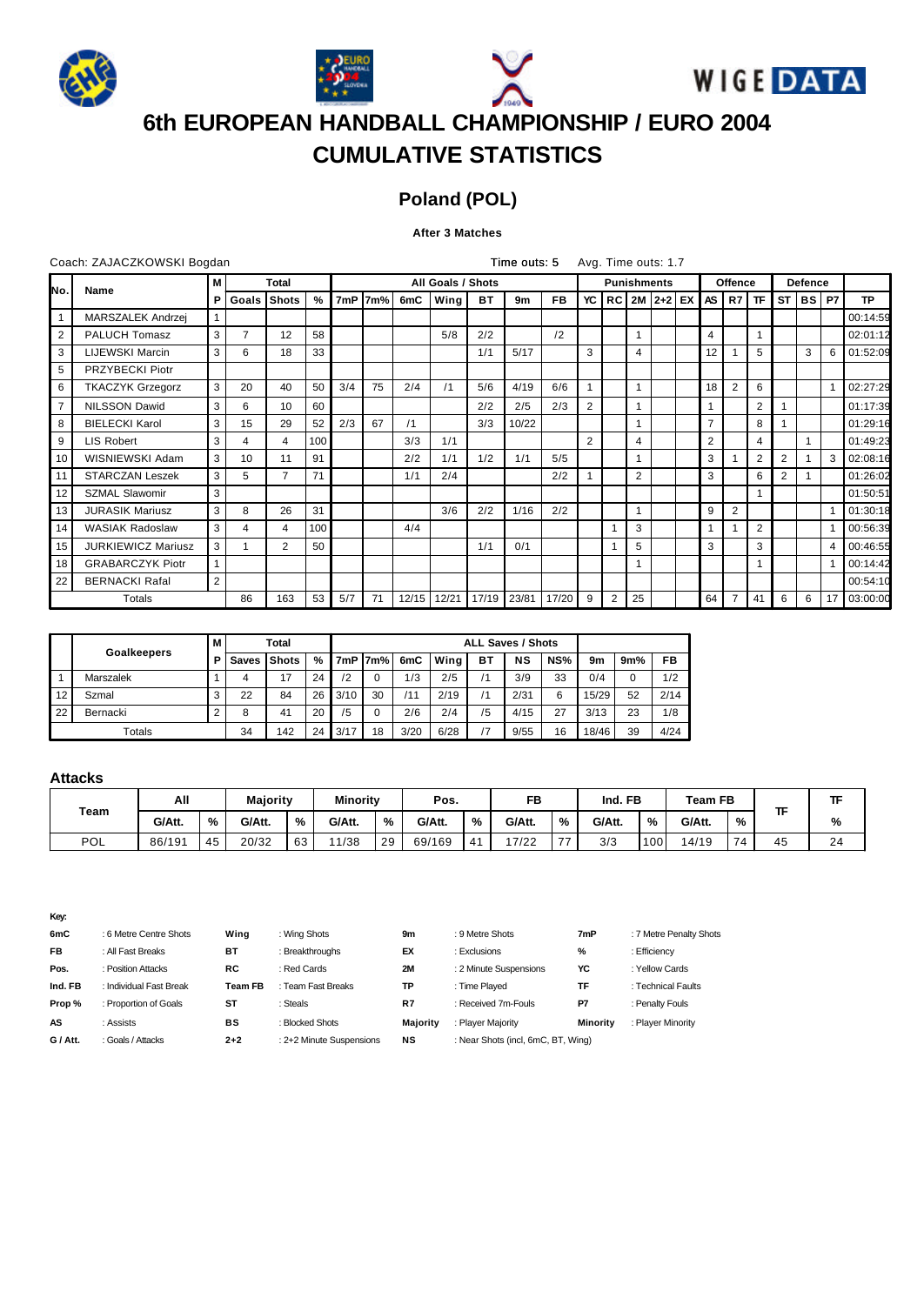







## **Poland (POL)**

### **After 3 Matches**

## **Overview of Shot Distribution**

1/1

10 WISNIEWSKI Adam  $4/4$  1/2

2/2 1/1 1/1

**Players** Goals/Shots

| 2 PALUCH Tomasz |     |     |  |  |  |  |  |  |  |  |
|-----------------|-----|-----|--|--|--|--|--|--|--|--|
|                 | /1  | 1/1 |  |  |  |  |  |  |  |  |
| 1/1             |     |     |  |  |  |  |  |  |  |  |
| 2/2             | 2/3 | 1/2 |  |  |  |  |  |  |  |  |
| 2-Missed        |     |     |  |  |  |  |  |  |  |  |

|     | 3 LIJEWSKI Marcin         |     | 5 PRZYI |
|-----|---------------------------|-----|---------|
| 3/3 |                           |     |         |
|     |                           | /2  |         |
| 2/3 | /1                        | 1/1 |         |
|     | 3-Missed 1-Post 2-Blocked |     |         |

| <b>ZYBECKI Piotr</b> |  |  |  |
|----------------------|--|--|--|
|                      |  |  |  |
|                      |  |  |  |
|                      |  |  |  |
|                      |  |  |  |

| 6 TKACZYK Grzegorz |                 |           |
|--------------------|-----------------|-----------|
| 3/4                | 5/6             | 4/6       |
|                    | /1              | 1/3       |
| 4/5                |                 | 3/4       |
|                    | 3-Missed 3-Post | 5-Blocked |

| . . | $\cdots$<br>٠ |  |
|-----|---------------|--|
| į   | 1/2           |  |
| 3   |               |  |
| ì   |               |  |
|     |               |  |

| 7 NILSSON Dawid       |     |     |  |
|-----------------------|-----|-----|--|
|                       | 2/2 |     |  |
|                       |     |     |  |
| 1/2                   |     | 3/3 |  |
| 1-Missed<br>1-Blocked |     |     |  |

8 BIELECKI Karol

| 2/3      | 1/2       | 3/3       |
|----------|-----------|-----------|
| /1       | /1        | 2/2       |
| 2/2      | 1/1       | 4/7       |
| 3.Miccod | $1.$ Poet | 3-Rinckod |

9 LIS Robert

| 1/1 |     |  |
|-----|-----|--|
|     |     |  |
| 1/1 | 2/2 |  |

### 18 GRABARCZYK Piotr

**Team Goals/Shots** 17/20 7/13 11/15 3/6 /4 3/12 21/26 6/8 18/23 13-missed 8-Post 15-Blocked 11 STARCZAN Leszek

|     | $\sqrt{2}$ |     |
|-----|------------|-----|
|     |            |     |
| 2/2 |            | 3/3 |

| <b>13 JURASIK Mariusz</b> |        |               |
|---------------------------|--------|---------------|
| 3/4                       | 1/2    |               |
| 1/2                       | 12     | $\mathcal{L}$ |
| 2/4                       | 1/1    |               |
| 1-Missed                  | 3-Post | 4-Blocked     |

14 WASI 1/1 3/3

| ilAK Radoslaw |  |  |  |
|---------------|--|--|--|
|               |  |  |  |
|               |  |  |  |
|               |  |  |  |

|                       |  | 3-Missed 1-Post 3-Blocked |  |
|-----------------------|--|---------------------------|--|
| 15 JURKIEWICZ Mariusz |  |                           |  |
|                       |  |                           |  |
|                       |  |                           |  |

1/1

**Goalkeepers**

| Goals/Shots                     |      |      |  |
|---------------------------------|------|------|--|
| 1/10                            | 3/14 | 4/21 |  |
| 9/11                            | 2/2  | 7/10 |  |
| 6/35                            | /9   | 2/30 |  |
| 8-Post<br>5-missed<br>7-Blocked |      |      |  |

1 Marszalek

|     | 1/3        |            |
|-----|------------|------------|
| 1/2 | 1/1        | 1/1        |
| /6  | $\sqrt{2}$ | $\sqrt{2}$ |
|     |            | 1-Blocked  |

12 Szmal

| /5       | 2/8    | 3/13      |
|----------|--------|-----------|
| 7/8      | 1/1    | 5/8       |
| 3/18     | /5     | 1/18      |
| 4-missed | 7-Post | 4-Blocked |

22 Bernacki

| 1/5  | /3           | 1/8  |
|------|--------------|------|
| 1/1  |              | 1/1  |
| 3/11 | $\mathbf{r}$ | 1/10 |
|      |              |      |

1-missed 1-Post 2-Blocked

| <b>Offence</b>              |                             |                             | <b>Defence</b>                                   |
|-----------------------------|-----------------------------|-----------------------------|--------------------------------------------------|
| 8/15<br>╲                   | 17/19<br>Breakthroughs      | 7/7<br>Breakthroughs        | 12/18                                            |
| 3/23<br>12/15<br>10/32<br>÷ |                             |                             | 12/24<br>/1<br>Over Circle<br>17/20<br>9/30<br>÷ |
| 5/7<br>7m<br>10/26<br>4/6   | 17/20<br><b>Fast Breaks</b> | 20/24<br><b>Fast Breaks</b> | 14/18<br>7m<br>7/10<br>10/11                     |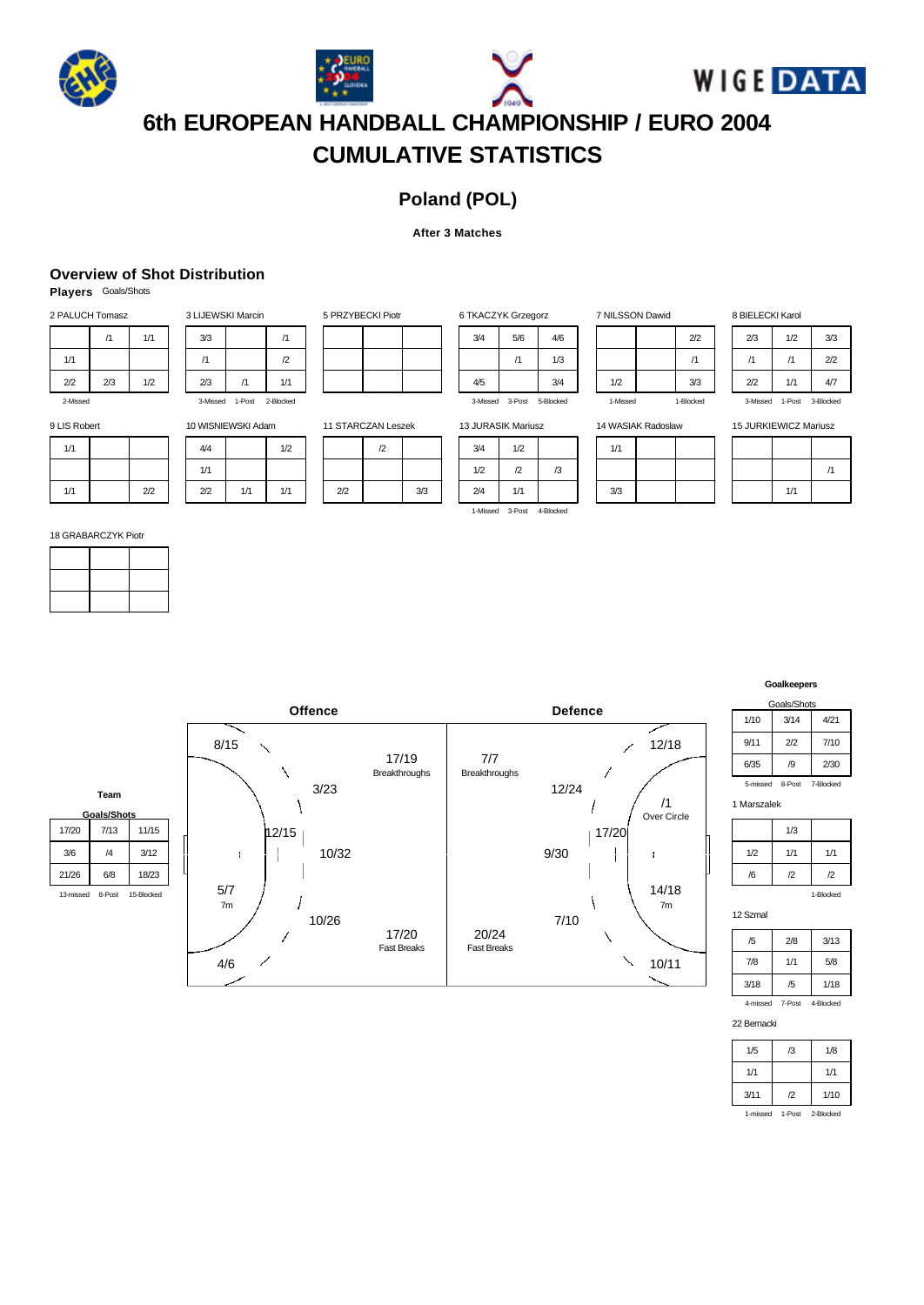







## **Portugal (POR)**

## **After 3 Matches**

|              | Coach: CUESTA Garcia   |                |                |       |             | YC Coach: 1 |         |      |                   |     | Time outs: 3 |           |                | Avg. Time outs: 1.0 |                |                    |                |           |           |    |                |           |           |
|--------------|------------------------|----------------|----------------|-------|-------------|-------------|---------|------|-------------------|-----|--------------|-----------|----------------|---------------------|----------------|--------------------|----------------|-----------|-----------|----|----------------|-----------|-----------|
| No.          |                        | М              |                | Total |             |             |         |      | All Goals / Shots |     |              |           |                |                     |                | <b>Punishments</b> |                | Offence   |           |    | <b>Defence</b> |           |           |
|              | Name                   | Р              | Goals          | Shots | $\%$        |             | 7mP 7m% | 6mC  | Wing              | BT. | 9m           | <b>FB</b> | YC             |                     |                | $RC12M12+2IEX$     | AS I           | <b>R7</b> | <b>TF</b> |    | <b>STIBS</b>   | <b>P7</b> | <b>TP</b> |
| $\mathbf{1}$ | <b>FERREIRA Carlos</b> | 3              |                |       |             |             |         |      |                   |     |              |           |                |                     |                |                    | 3              |           |           |    |                |           | 01:53:50  |
| 2            | <b>GALAMBAS Carlos</b> | $\overline{2}$ | 3              | 4     | 75          |             |         | 3/4  |                   |     |              |           |                |                     |                |                    |                |           | 2         |    |                |           | 00:21:56  |
| 3            | <b>RESENDE Carlos</b>  | 3              | 17             | 38    | 45          | 5/9         | 56      | 1/1  | 1/3               |     | 8/23         | 2/2       |                |                     | $\overline{1}$ |                    | 8              |           | 8         | 5  |                | 3         | 02:39:46  |
| 4            | PINTO Joao             | 3              | 2              | 4     | 50          |             |         |      | /1                |     | 2/3          |           |                |                     |                |                    | $\overline{2}$ | 3         |           |    |                |           | 00:25:25  |
| 6            | <b>ANDRADE Dario</b>   |                |                |       |             |             |         |      |                   |     |              |           |                |                     |                |                    |                |           |           |    |                |           |           |
| 8            | COELHO Eduardo         | 3              | 17             | 34    | 50          | 4/5         | 80      | 3/4  | /1                |     | 9/23         | 1/1       |                |                     | 2              |                    | 9              |           | 9         | 3  |                |           | 02:44:17  |
| 9            | COSTA Ricardo          | 3              | 12             | 18    | 67          |             |         | 4/4  | 6/9               | /1  |              | 2/4       | 2              |                     | $\overline{2}$ |                    | $\overline{2}$ |           | 3         |    |                |           | 02:18:35  |
| 10           | COSTA Jose             | 3              | 11             | 13    | 85          |             |         | 9/10 | 2/3               |     |              |           |                |                     |                |                    | 3              | 4         |           |    |                |           | 01:04:31  |
| 12           | CANDEIAS Ricardo       |                |                |       |             |             |         |      |                   |     |              |           |                |                     |                |                    |                |           |           |    |                |           | 00:14:11  |
| 13           | <b>TAVARES David</b>   | 3              | $\overline{7}$ | 8     | 88          |             |         | 1/1  | 5/6               |     |              | 1/1       |                |                     |                |                    | $\overline{2}$ | 2         |           |    |                |           | 00:47:54  |
| 14           | <b>GOMES Luis</b>      |                |                | 2     | 50          |             |         |      | /1                |     | 1/1          |           |                |                     |                |                    |                |           |           |    |                |           | 00:15:13  |
| 15           | ROCHA Rui              | 3              | 12             | 20    | 60          |             |         |      | 7/14              |     |              | 5/6       |                |                     |                |                    | $\overline{2}$ |           | 3         |    |                |           | 02:38:35  |
| 16           | <b>GOMES Humberto</b>  | 2              |                |       |             |             |         |      |                   |     |              |           |                |                     |                |                    |                |           |           |    |                |           | 00:51:59  |
| 18           | LOPES Joao             | 3              |                | 3     | $\mathbf 0$ |             |         | /1   |                   |     | 0/2          |           | 2              |                     | 5              |                    |                |           | 4         |    |                |           | 01:27:05  |
| 22           | CARMO Inacio           | 3              | 7              | 17    | 41          |             |         |      | /2                | 2/3 | 5/12         |           | $\overline{2}$ |                     | 1              |                    | 8              | 3         | 4         | 2  |                |           | 02:16:58  |
| 23           | <b>MATOS Carlos</b>    | 3              | 2              | 5     | 40          |             |         |      |                   | 1/2 | 0/2          | 1/1       |                |                     |                |                    | $\overline{2}$ |           | 5         | 2  |                |           | 00:59:45  |
|              | Totals                 |                | 91             | 166   |             | 55 9/14     | 64      |      | 21/25 21/40       | 3/6 | 25/66        | 12/15     | 9              |                     | 11             |                    | 44             | 14        | 42        | 17 | 3              |           | 03:00:00  |

|    |                    | М |       | Total |    |     |         |      |      |      | <b>ALL Saves / Shots</b> |     |      |     |      |
|----|--------------------|---|-------|-------|----|-----|---------|------|------|------|--------------------------|-----|------|-----|------|
|    | <b>Goalkeepers</b> | Р | Saves | Shots | %  | 7mP | $17m$ % | 6mC  | Wing | BT   | NS                       | NS% | 9m   | 9m% | FB   |
|    | Ferreira           | w | 15    | 78    | 19 | '4  | 0       | 5/17 | 2/11 | 1/8  | 8/36                     | 22  | 6/28 | 21  | 1/10 |
| 12 | Candeias           |   | ົ     | 12    | -  | 1/1 | 100     | /4   | 1/1  |      | 1/6                      | 17  | 0/2  | 0   | 0/3  |
| 16 | Gomes              |   | 8     | 36    | 22 | 12  |         | 2/8  | 12   | ′3   | 2/13                     | 15  | 3/11 | 27  | 3/10 |
|    | Totals             |   | 25    | 126   | 20 | 1/7 | 14      | 7/29 | 3/14 | 1/12 | 1/55                     | 20  | 9/41 | 22  | 4/23 |

### **Attacks**

|            | All    |    | <b>Majority</b> |    | <b>Minority</b> |    | Pos.   |    | <b>FB</b> |    | Ind. FB |   | Team FB |    |    |          |
|------------|--------|----|-----------------|----|-----------------|----|--------|----|-----------|----|---------|---|---------|----|----|----------|
| Team       | G/Att. | %  | G/Att.          | %  | G/Att.          | %  | G/Att. | %  | G/Att.    | %  | G/Att.  | % | G/Att.  | %  |    | %        |
| <b>POR</b> | 91/185 | 49 | 15/27           | 56 | 7/24            | 29 | 79/165 | 48 | 12/20     | 60 |         |   | 12/20   | 60 | 42 | ົດ<br>د∠ |

| : 6 Metre Centre Shots  | Wing           | : Wing Shots             | 9m              | : 9 Metre Shots        | 7mP      | : 7 Metre Penalty Shots            |
|-------------------------|----------------|--------------------------|-----------------|------------------------|----------|------------------------------------|
| : All Fast Breaks       | вT             | : Breakthroughs          | EX              | : Exclusions           | %        | : Efficiency                       |
| : Position Attacks      | RC             | : Red Cards              | <b>2M</b>       | : 2 Minute Suspensions | YC       | : Yellow Cards                     |
| : Individual Fast Break | <b>Team FB</b> | : Team Fast Breaks       | TP              | : Time Plaved          | TF       | : Technical Faults                 |
| : Proportion of Goals   | ST             | : Steals                 | R7              | : Received 7m-Fouls    | P7       | : Penalty Fouls                    |
| : Assists               | BS             | : Blocked Shots          | <b>Majority</b> | : Player Majority      | Minority | : Plaver Minority                  |
| : Goals / Attacks       | $2 + 2$        | : 2+2 Minute Suspensions | <b>NS</b>       |                        |          |                                    |
|                         |                |                          |                 |                        |          | : Near Shots (incl, 6mC, BT, Wing) |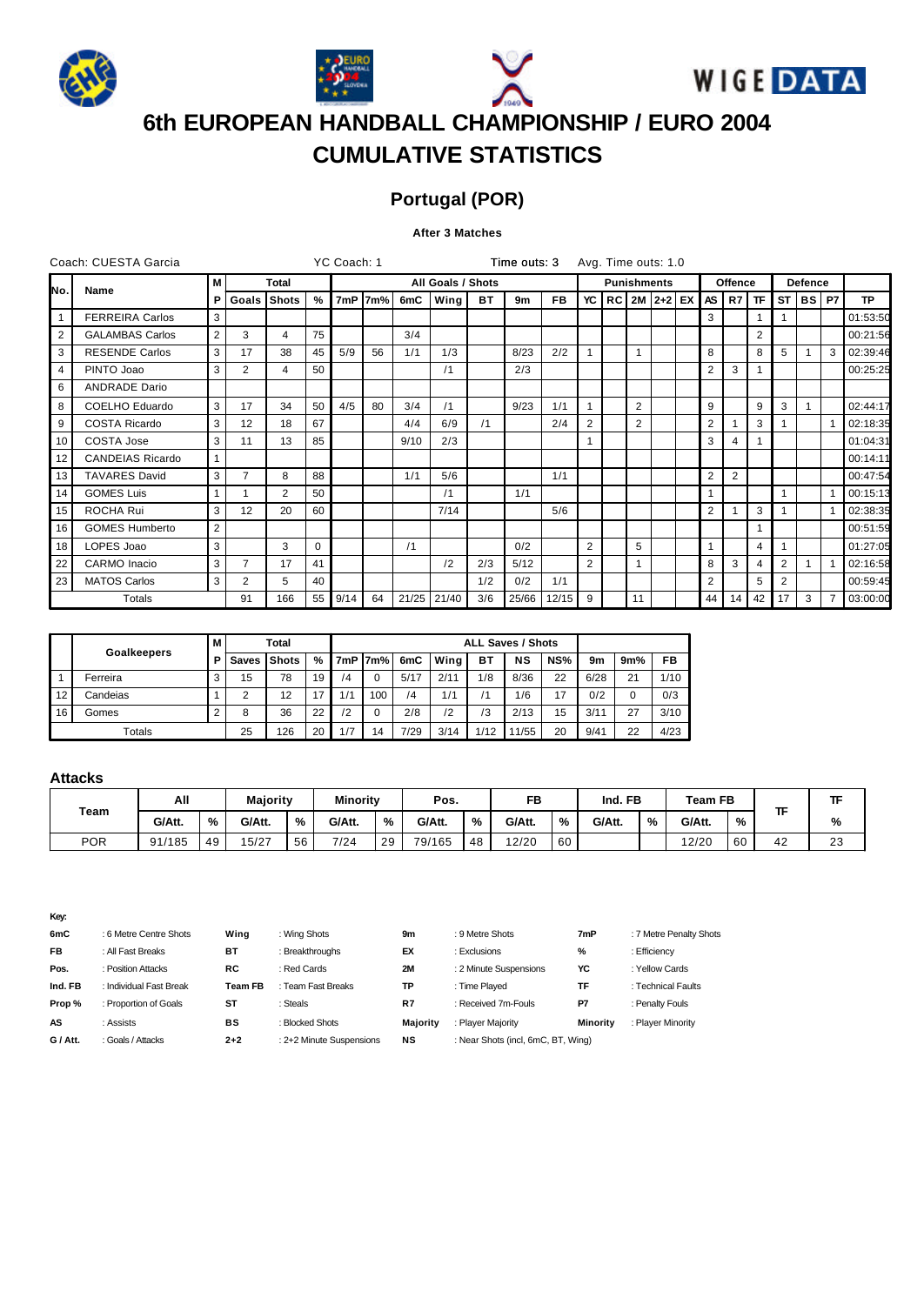







## **Portugal (POR)**

### **After 3 Matches**

## **Overview of Shot Distribution**

**Players** Goals/Shots

| 2 GALAMBAS Carlos |  |
|-------------------|--|
| 1/2               |  |
|                   |  |
| 2/2               |  |

| 1/2 |  |
|-----|--|
|     |  |
|     |  |

4 PINTO Joao

|         |  | 6 ANDRADE Dario |  | 8 COELHO Eduardo |                 |     |
|---------|--|-----------------|--|------------------|-----------------|-----|
| 1/1     |  |                 |  |                  | 1/1             |     |
|         |  |                 |  | 1/2              | 1/2             |     |
|         |  |                 |  | 6/6              | 1/1             |     |
| Blocked |  |                 |  |                  | 3-Missed 2-Post | - 1 |

| 8 COELHO Eduardo |        |           |
|------------------|--------|-----------|
|                  | 1/1    | 2/2       |
| 1/2              | 1/2    | 2/4       |
| 6/6              | 1/1    | 3/3       |
| 3-Missed         | 2-Post | 8-Blocked |

| 1/1      | 4/5 | 1/1 |
|----------|-----|-----|
| 1/1      |     |     |
| 3/3      | 2/4 | /1  |
| 2-Missed |     |     |

10 COS<sup>-</sup>

 $1/1$  $2/3$ 

| TA Jose |     | 13 TAVARES David |  |
|---------|-----|------------------|--|
| 1/1     |     |                  |  |
| 1/1     |     |                  |  |
|         | 6/6 | 3/3              |  |

 $3/3$   $3/3$ 1-Post

1/1

3 RESENDE Carlos 1/2 1/1 3/6  $1/2$  /2 3/8 1/2 7/8 1-Missed 1-Post 5-Blocked

| 14 GOMES Luis |  |     |
|---------------|--|-----|
|               |  |     |
| /1            |  |     |
|               |  | 1/1 |

| 15 ROCHA Rui  |        |     |  |
|---------------|--------|-----|--|
|               | 6/6    | 1/1 |  |
| $\mathcal{D}$ | 1/1    |     |  |
| 3/4           | /1     | 1/3 |  |
| 1-Missed      | 1-Post |     |  |

| 18 LOPES Joao |  |  |
|---------------|--|--|
|               |  |  |
|               |  |  |
|               |  |  |

2-Bloc

22 CARMO Inacio

| 1/1                   |     |     |
|-----------------------|-----|-----|
|                       |     |     |
| 2/5                   | 2/3 | 2/3 |
| 3-Missed<br>2-Blocked |     |     |

|     | 1/1       |
|-----|-----------|
| 1/2 |           |
|     | 1-Blocked |

**Team Goals/Shots** 4/6 13/14 8/11 5/11 3/4 4/10

**Offence Defence** 11/20 1/4 3/6 11/13 ١ Breakthroughs Breakthroughs  $\overline{\phantom{a}}$ 7/13 16/20 2/2  $\lambda$ I Over Circle 22/30 21/25 17/40  $\mathbf{r}$  $\overline{\phantom{a}}$ 12/23  $\mathbf{I}$  $\mathbf{I}$ 25/36 6/12 23/28 9/14 6/7 10-missed 5-Post 19-Blocked J V 7m 7m 1/13 4/10 12/15 19/28 ╲ Fast Breaks Fast Breaks  $\overline{\phantom{a}}$  $\checkmark$ 10/12 8/18

**Goalkeepers**

oals/Sho /6 4/17 3/11 4/10 2/3 6/15 1/27 1/14 4/23 10-missed 8-Post 3-Blocked

1 Ferreira

| /4                 | 2/8  | 1/6  |
|--------------------|------|------|
| 2/6                | 2/3  | 4/8  |
| /18                | 1/10 | 3/15 |
| 7-missed<br>4-Post |      |      |

12 Candeias

| /1  | /3     |           |
|-----|--------|-----------|
|     |        | 1/2       |
| 1/4 | /1     | /1        |
|     | 1-Post | 1-Blocked |

16 Gomes

| /1  | 2/6 | 2/5 |
|-----|-----|-----|
| 2/4 |     | 1/5 |
| /5  | /3  | 1/7 |

3-missed 3-Post 2-Blo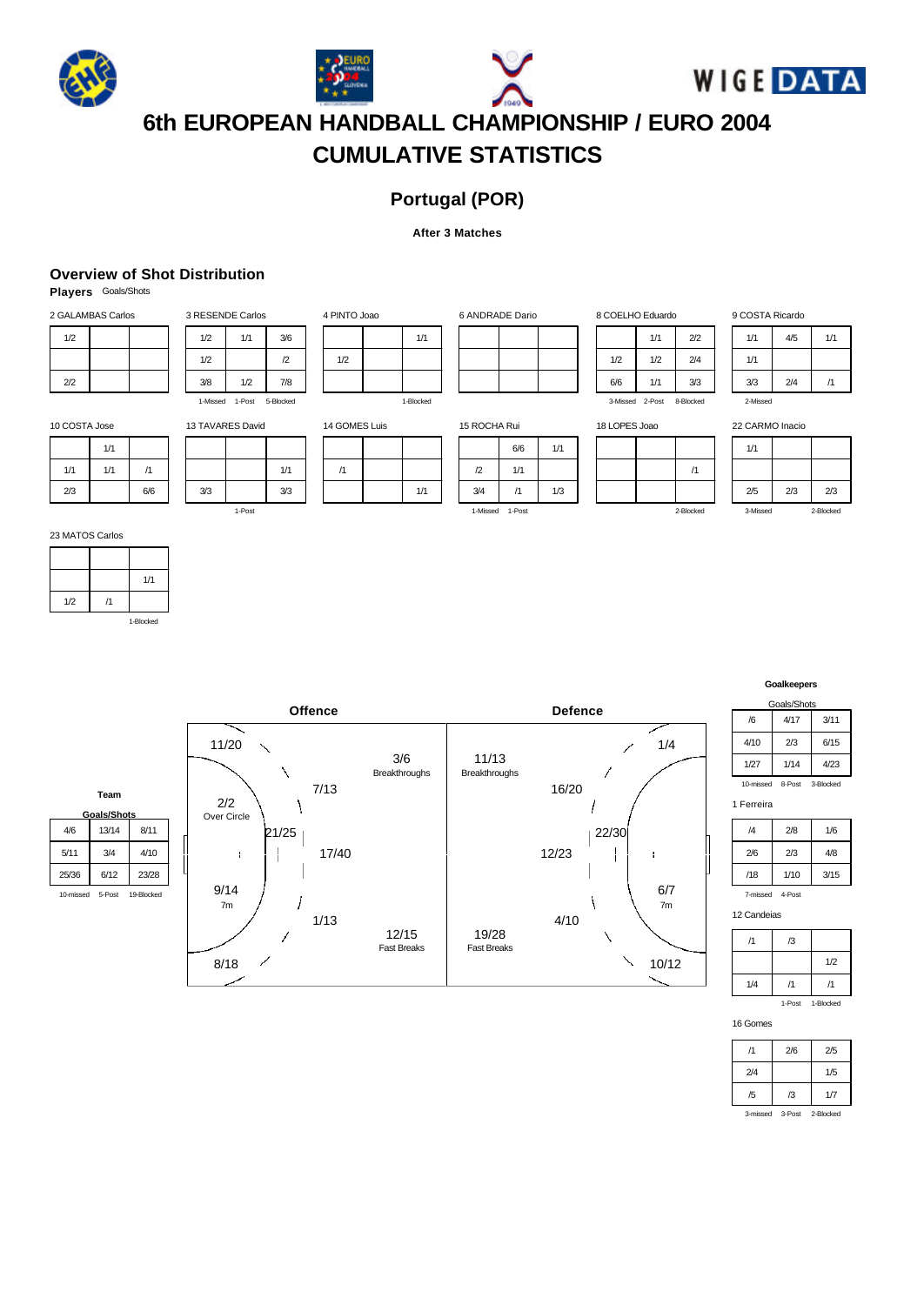







## **Russia (RUS)**

## **After 7 Matches**

|                | Coach: MAXIMOV Vladimir     |                |       |                |     | YC Coach: 2 |          |       |                   |     | Time outs: 7       |           |                | Avg. Time outs: 1.0 |                |                    |                |                |           |    |                |                |           |
|----------------|-----------------------------|----------------|-------|----------------|-----|-------------|----------|-------|-------------------|-----|--------------------|-----------|----------------|---------------------|----------------|--------------------|----------------|----------------|-----------|----|----------------|----------------|-----------|
| N٥.            |                             | м              |       | Total          |     |             |          |       | All Goals / Shots |     |                    |           |                |                     |                | <b>Punishments</b> |                | Offence        |           |    | <b>Defence</b> |                |           |
|                | Name                        | Р              | Goals | Shots          | %   |             | 7mP 17m% | 6mC   | Wing              | BT. | 9m                 | <b>FB</b> | YC             |                     |                | RC   2M   2+2   EX | AS I           | R7             | <b>TF</b> | ST |                | BS P7          | <b>TP</b> |
| $\mathbf{1}$   | <b>LAVROV Andrey</b>        |                |       |                |     |             |          |       |                   |     |                    |           |                |                     |                |                    |                |                |           |    |                |                | 05:19:59  |
| $\overline{2}$ | LAVROV Igor                 | $\overline{2}$ |       | $\overline{2}$ | 50  |             |          |       |                   |     | 1/2                |           |                |                     |                |                    |                |                | 2         |    |                |                | 00:19:57  |
| 3              | <b>IVANOV Vitaly</b>        |                | 31    | 47             | 66  | 10/14       | 71       | 9/11  |                   | 5/5 | 7/17               |           | $\overline{2}$ |                     | 5              |                    | 31             | 6              | 21        |    |                |                | 06:04:40  |
| 4              | <b>KOKSHAROV Eduard</b>     |                | 38    | 56             | 68  | 18/23       | 78       | /3    | 12/20             |     |                    | 8/10      | 4              |                     | 3              |                    | 4              | $\overline{2}$ | 14        | 15 |                | 5              | 06:21:38  |
| 6              | <b>KRIVOSHLYKOV Denis</b>   |                | 18    | 24             | 75  |             |          | 1/2   | 3/6               | 3/4 |                    | 11/12     | $\overline{2}$ |                     | 3              |                    | 1              | 3              | 5         | 5  |                | $\overline{2}$ | 04:28:55  |
| 8              | <b>TUCHKIN Alexander</b>    |                | 29    | 60             | 48  |             |          | 2/3   | /2                | 1/1 | 26/53              | /1        |                |                     |                |                    | 7              |                | 6         |    |                |                | 02:50:02  |
| 9              | <b>ENGOVATOV Victor</b>     |                |       |                |     |             |          |       |                   |     |                    |           |                |                     |                |                    |                |                |           |    |                |                |           |
| 10             | <b>BASHKIN Pavel</b>        | 6              | 13    | 19             | 68  |             |          |       | 10/16             |     |                    | 3/3       |                |                     |                |                    | 3              | 2              | 5         |    |                |                | 02:26:20  |
| 13             | <b>GORBATIKOV Alexander</b> | 5              | 4     | 4              | 100 |             |          | 1/1   | 2/2               |     | 1/1                |           |                |                     |                |                    | $\overline{2}$ | 2              | 5         |    |                |                | 01:16:08  |
| 14             | <b>KAMANIN Alexey</b>       |                | 8     | 17             | 47  |             |          |       |                   |     | 8/15               | /2        | 6              |                     | 6              |                    | 4              |                | 6         | 2  | 3              | 3              | 03:54:26  |
| 15             | RASTVORTSEV Alexey          |                | 34    | 71             | 48  |             |          | /2    | 1/1               | 2/3 | 31/65              |           |                |                     |                |                    | 14             | 6              | 6         |    | $\overline{2}$ |                | 03:05:21  |
| 16             | <b>KOSTYGOV Alexei</b>      | 3              |       |                |     |             |          |       |                   |     |                    |           |                |                     |                |                    |                |                |           |    |                |                | 01:40:01  |
| 18             | <b>GORPISHIN Viacheslav</b> | $\overline{7}$ |       |                | 100 |             |          | 1/1   |                   |     |                    |           |                |                     | $\overline{2}$ |                    | $\overline{2}$ |                |           | 4  | 5              |                | 02:46:03  |
| 19             | POGORELOV Sergey            |                | 3     | 8              | 38  |             |          |       | /1                | 1/1 | 1/5                | 1/1       | 6              | 1                   | $\overline{7}$ |                    | 6              |                | 3         | 8  | 9              |                | 03:41:06  |
| 20             | <b>CHIPURIN Mikhail</b>     |                | 23    | 32             | 72  |             |          | 21/30 |                   |     | 1/1                | 1/1       |                |                     | $\overline{4}$ |                    | 8              | 13             | 14        |    |                | $\overline{2}$ | 03:14:49  |
| 21             | <b>GRITSENKO Artem</b>      |                | 3     | 5              | 60  |             |          | 3/5   |                   |     |                    |           |                |                     | 2              |                    | 4              | 2              | 4         |    |                |                | 01:30:35  |
|                | Totals                      |                | 206   | 346            |     | 60 28/37    | 76       |       | 38/58 28/48       |     | 12/14 76/159 24/30 |           | 21             | 2                   | 34             |                    | 88             | 37             | 91        | 37 | 21             | 28             | 07:00:00  |

|    | <b>Goalkeepers</b> | м |                              | Total |    |      |      |      |       |      | <b>ALL Saves / Shots</b> |     |        |     |       |
|----|--------------------|---|------------------------------|-------|----|------|------|------|-------|------|--------------------------|-----|--------|-----|-------|
|    |                    |   | <b>PI</b> Saves <i>Shots</i> |       | %  | 7mP  | 17m% | 6mC  | Wina  | BT   | ΝS                       | NS% | 9m     | 9m% | FB    |
|    | _avrov             |   | 68                           | 223   | 30 | 4/22 | 18   | 8/26 | 11/38 | 1/19 | 20/83                    | 24  | 32/75  | 43  | 12/43 |
| 16 | Kostygov           |   | 23                           | 58    | 40 | 2/4  | 50   | 1/8  | 4/11  |      | 5/19                     | 26  | 14/28  | 50  | 2/7   |
|    | Totals             |   | 91                           | 281   | 32 | 6/26 | 23   | 9/34 | 15/49 | 1/19 | 25/102                   | 25  | 46/103 | 45  | 14/50 |

## **Attacks**

|            | All     |    | <b>Majority</b> |    | <b>Minority</b> |    | Pos.    |    | FB     |    | Ind. FB |    | Team FB |    |     |    |
|------------|---------|----|-----------------|----|-----------------|----|---------|----|--------|----|---------|----|---------|----|-----|----|
| Team       | G/Att.  | %  | G/Att.          | %  | G/Att.          | %  | G/Att.  | %  | G/Att. | %  | G/Att.  | %  | G/Att.  | %  |     | %  |
| <b>RUS</b> | 206/408 | 50 | 43/67           | 64 | 21/59           | 36 | 182/369 | 49 | 24/39  | 62 | 5/6     | 83 | 19/33   | 58 | 101 | 25 |

| 6mC       | : 6 Metre Centre Shots  | Wing           | : Wing Shots             | 9m        | : 9 Metre Shots                    | 7mP      | : 7 Metre Penalty Shots |
|-----------|-------------------------|----------------|--------------------------|-----------|------------------------------------|----------|-------------------------|
| <b>FB</b> | : All Fast Breaks       | BT             | : Breakthroughs          | EX        | : Exclusions                       | %        | : Efficiency            |
| Pos.      | : Position Attacks      | RC.            | : Red Cards              | <b>2M</b> | : 2 Minute Suspensions             | YC       | : Yellow Cards          |
| Ind. FB   | : Individual Fast Break | <b>Team FB</b> | : Team Fast Breaks       | TP        | : Time Plaved                      | ΤF       | : Technical Faults      |
| Prop%     | : Proportion of Goals   | ST             | : Steals                 | R7        | : Received 7m-Fouls                | P7       | : Penalty Fouls         |
| AS        | : Assists               | BS             | : Blocked Shots          | Majority  | : Player Majority                  | Minority | : Player Minority       |
| G / Att.  | : Goals / Attacks       | $2+2$          | : 2+2 Minute Suspensions | NS        | : Near Shots (incl, 6mC, BT, Wing) |          |                         |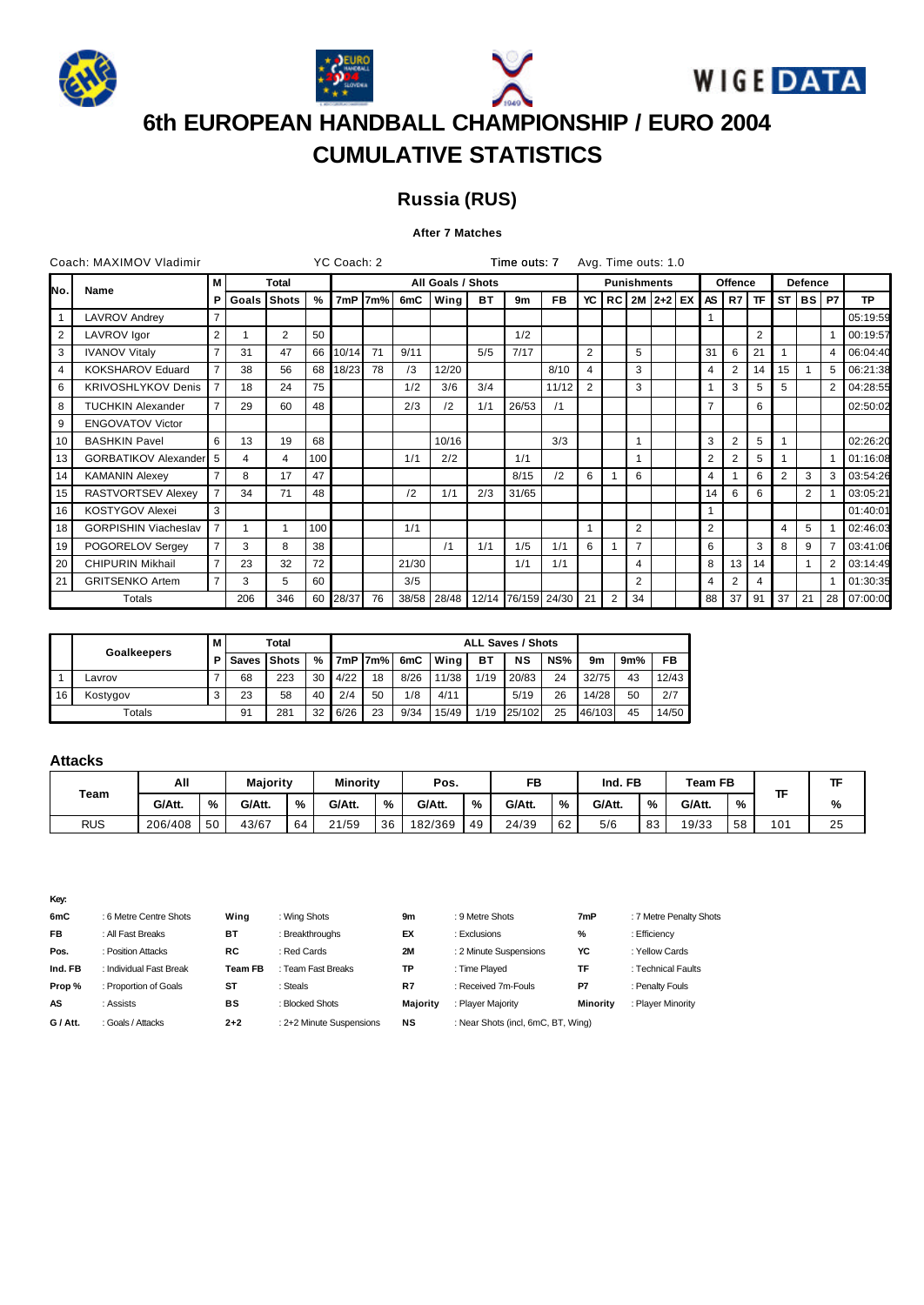







## **Russia (RUS)**

### **After 7 Matches**

## **Overview of Shot Distribution**

**Players** Goals/Shots

| 2 LAVROV Igor |    |  |
|---------------|----|--|
| 1/1           |    |  |
|               |    |  |
|               | /1 |  |

| 3 IVANOV Vitaly |                 |           |  |  |  |  |
|-----------------|-----------------|-----------|--|--|--|--|
| 1/1             | 4/4             | 4/4       |  |  |  |  |
| $\sqrt{2}$      |                 | 3/7       |  |  |  |  |
| 12/13           | 2/3             | 5/6       |  |  |  |  |
|                 | 2-Missed 2-Post | 3-Blocked |  |  |  |  |

13 GORBATIKOV Alexander  $1/1$  1/1

 $1/1$  1/1

1-Post

21 GRITSENKO Artem /1 1/1

2/2

| 4 KOKSHAROV Eduard |            |      |
|--------------------|------------|------|
| 2/4                | 3/3        | 2/3  |
| /5                 | $\sqrt{2}$ | 2/3  |
| 15/17              | 5/5        | 9/10 |
|                    | 4-Post     |      |

| 6 KRIVOSHLYKOV Denis |           |     |
|----------------------|-----------|-----|
| 2/2                  | 4/4       | 2/2 |
| 1/1                  |           | 1/3 |
| 1/2                  | 1/1       | 6/7 |
|                      | $2$ -Post |     |

|  | 4/5      | 1/1    | 1/2       |
|--|----------|--------|-----------|
|  | 3/6      | /2     | 3/6       |
|  | 7/10     | 1/1    | 9/12      |
|  | 3-Missed | 3-Post | 9-Blocked |

8 TUCHKIN Alexander

 $1/2$  $3/6$ 

 $9/12$ 

9 ENGOVATOV Victor

10 BASHKIN Pavel

| 1/1 | 1/1 | /1  |
|-----|-----|-----|
| 1/1 |     |     |
| 6/7 |     | 4/4 |

2-Missed 2-Post

20 CHIPURIN Mikhail

| 4/4          | 2/2             | 1/1 |
|--------------|-----------------|-----|
| $\mathbf{r}$ | /1              | 2/3 |
| 9/9          | 2/2             | 3/3 |
|              | 2-Missed 3-Post |     |

14 KAMANIN Alexey

| 2/3 | 11 |     |
|-----|----|-----|
| 1/2 |    | 1/2 |
| 3/3 |    | 1/1 |

3-Post 2-Blocked

| 15 RASTVORTSEV Alexey |               |           |  |  |  |  |  |  |
|-----------------------|---------------|-----------|--|--|--|--|--|--|
| 3/4                   |               | 5/5       |  |  |  |  |  |  |
| 3/8                   | $\mathcal{D}$ | 6/8       |  |  |  |  |  |  |
| 9/16                  | 2/2           | 6/13      |  |  |  |  |  |  |
| 7-Missed              | 4-Post        | 2-Blocked |  |  |  |  |  |  |

18 GORPISHIN Viacheslav

| 1/1 |  |     |
|-----|--|-----|
|     |  | /1  |
|     |  | 3/3 |
|     |  |     |

| ia i oooneed voorgey |    |  |  |  |  |  |  |  |  |
|----------------------|----|--|--|--|--|--|--|--|--|
|                      |    |  |  |  |  |  |  |  |  |
| /1                   |    |  |  |  |  |  |  |  |  |
| 3/3                  | 11 |  |  |  |  |  |  |  |  |

ed 1-Post

19 POGORELOV Sergey

**Goalkeepers**

| Goals/Shots |         |            |  |  |  |  |  |  |
|-------------|---------|------------|--|--|--|--|--|--|
| 6/22        | 6/12    | 5/19       |  |  |  |  |  |  |
| 15/26       | 8/8     | 23/45      |  |  |  |  |  |  |
| 14/74       | 6/19    | 8/56       |  |  |  |  |  |  |
| 24-missed   | 25-Post | 19-Blocked |  |  |  |  |  |  |

1 Lavrov

| 4/18      | 5/10    | 4/13       |  |  |  |  |
|-----------|---------|------------|--|--|--|--|
| 12/21     | 6/6     | 16/33      |  |  |  |  |
| 10/58     | 5/16    | 6/48       |  |  |  |  |
| 13-missed | 19-Post | 14-Blocked |  |  |  |  |

16 Kostygov

| 2/4  | 1/2 | 1/6  |
|------|-----|------|
| 3/5  | 2/2 | 7/12 |
| 4/16 | 1/3 | 2/8  |

11-missed 6-Post 5-Blocked

**Team Goals/Shots** 21/27 17/18 16/19 9/28 /7 18/32  $\mathbf{r}$ 68/83 13/16 44/57 18-missed 25-Post 16-Blocked

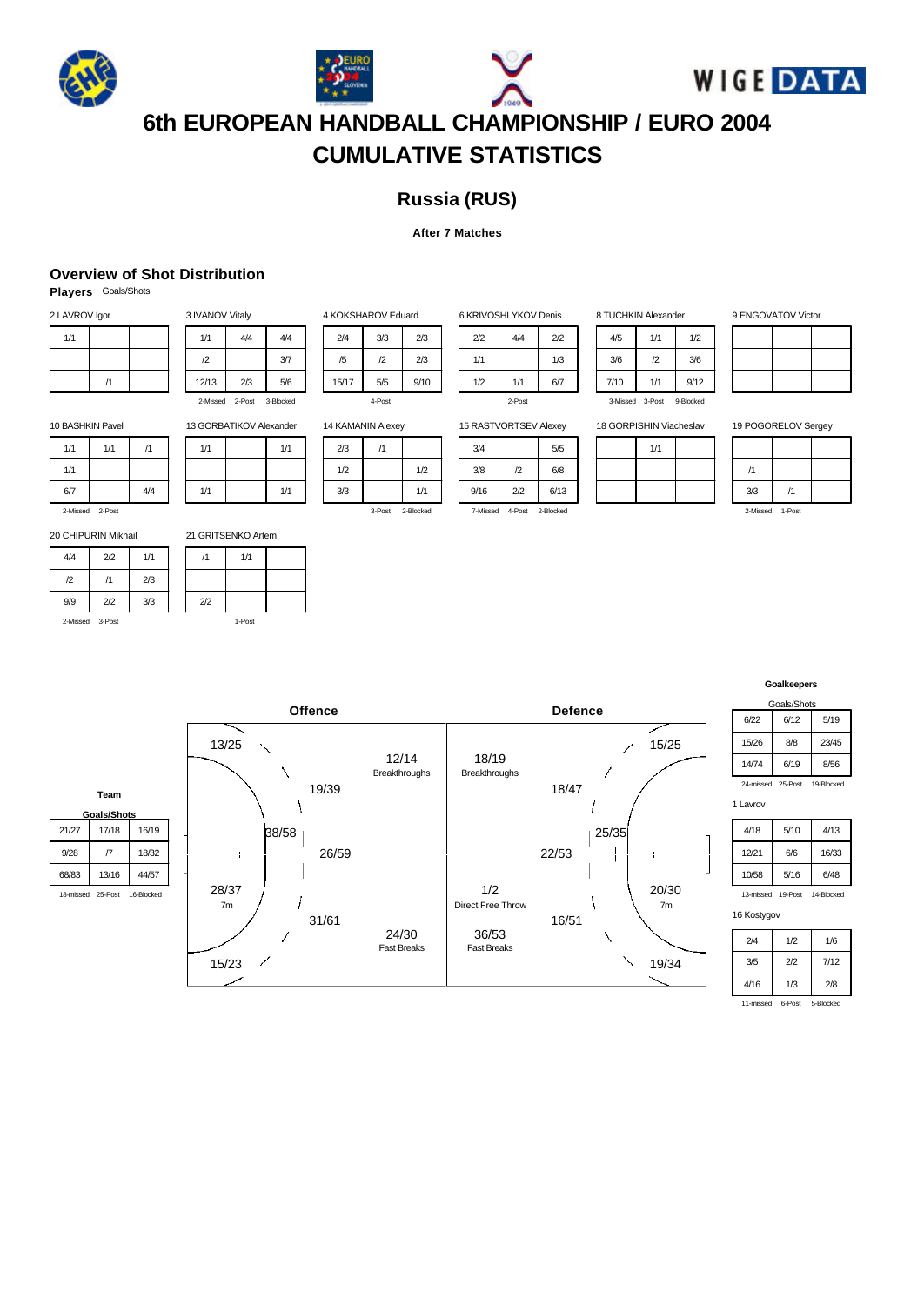







## **Serbia & Montenegro (SCG)**

## **After 7 Matches**

|                | Coach: VUJOVIC Veselin    |                |       |              |     | YC Coach: 2 |             |       |                   |     | Time outs: 11 Avg. Time outs: 1.6 |           |                |   |                |                           |                 |         |                |                |                |    |           |
|----------------|---------------------------|----------------|-------|--------------|-----|-------------|-------------|-------|-------------------|-----|-----------------------------------|-----------|----------------|---|----------------|---------------------------|-----------------|---------|----------------|----------------|----------------|----|-----------|
| No.            |                           | М              |       | <b>Total</b> |     |             |             |       | All Goals / Shots |     |                                   |           |                |   |                | <b>Punishments</b>        |                 | Offence |                |                | <b>Defence</b> |    |           |
|                | Name                      | P.             | Goals | Shots        | %   |             | $7mP$ $7m%$ | 6mC   | Wing              | ВT  | 9m                                | <b>FB</b> | YC             |   |                | $RC$   2M   2+2   EX   AS |                 | R7      | <b>TF</b>      | ST I           | l BS l         | P7 | <b>TP</b> |
|                | <b>SIJAN Dane</b>         |                |       |              |     |             |             |       |                   |     |                                   |           |                |   |                |                           |                 |         |                |                |                |    | 02:19:18  |
| 2              | <b>DJURKOVIC Ratko</b>    | $\overline{7}$ | 3     | 3            | 100 |             |             | 2/2   |                   |     |                                   | 1/1       | 3              | 1 | 10             |                           | $\overline{2}$  | 3       |                | 2              |                | 9  | 03:02:02  |
| 3              | <b>CURUVIJA Marko</b>     | 6              | 8     | 12           | 67  | 2/2         | 100         | /1    | 4/7               |     |                                   | 2/2       |                |   | $\overline{4}$ |                           |                 |         |                | Δ              |                |    | 02:21:14  |
| $\overline{4}$ | <b>KOKIR Branko</b>       | 5              | 11    | 25           | 44  |             |             | /1    |                   | 7/8 | 2/13                              | 2/3       | 3              |   | $\overline{4}$ |                           | 18              | 2       | 5              |                |                |    | 02:20:29  |
| 5              | <b>KRIVOKAPIC Marko</b>   | 6              | 19    | 43           | 44  | /2          | $\Omega$    | 1/1   | 4/8               | 3/4 | 8/25                              | 3/3       |                |   | $\overline{2}$ |                           | $\overline{7}$  | 3       | 5              |                | 3              | 3  | 02:44:13  |
| 6              | <b>KRIVOKAPIC Milorad</b> | $\overline{7}$ | 14    | 32           | 44  |             |             | 1/1   | 2/3               | 1/5 | 10/23                             |           |                |   | $\overline{2}$ |                           | 9               |         | 11             |                |                |    | 02:21:53  |
| 8              | <b>EKLEMOVIC Nikola</b>   | 5              | 11    | 26           | 42  |             |             | 3/3   | 1/1               | 4/6 | 2/14                              | 1/2       |                |   | 2              |                           | 9               | 3       |                | 2              |                | 3  | 02:18:48  |
| 9              | <b>DJUKANOVIC Goran</b>   | $\overline{7}$ | 5     | 8            | 63  | 4/6         | 67          |       |                   |     | 1/2                               |           |                |   | 6              |                           | 6               |         | $\overline{2}$ |                | 5              |    | 02:31:04  |
| 10             | <b>MAKSIC Nenad</b>       | 6              | 27    | 38           | 71  | 15/18       | 83          |       | 3/3               | 7/9 | 1/7                               | 1/1       |                |   |                |                           | 10 <sup>°</sup> | 5       | 9              | $\overline{2}$ |                |    | 03:04:39  |
| 11             | LAPCEVIC Ivan             |                | 12    | 22           | 55  |             |             | 1/1   | 1/1               | 4/7 | 6/12                              | /1        | $\overline{2}$ |   | 4              |                           | 9               | 2       | 8              |                | 8              | 3  | 03:29:00  |
| 12             | PERIC Dejan               | 6              |       |              |     |             |             |       |                   |     |                                   |           |                |   |                |                           |                 |         | $\overline{2}$ |                |                |    | 04:40:42  |
| 13             | PETRIC Vladimir           | $\overline{2}$ | 3     | 10           | 30  |             |             | 1/1   | /1                | 1/1 | 1/7                               |           |                |   |                |                           | 4               |         | 4              |                |                |    | 00:27:39  |
| 15             | <b>MATIC Vladan</b>       | 6              | 18    | 27           | 67  |             | $\Omega$    | 3/3   | 9/16              |     | 1/2                               | 5/5       | 3              |   | 5              |                           | 5               | 2       | 8              | $\overline{2}$ |                | 3  | 03:59:40  |
| 17             | MILOSAVLJEVIC Zikica      | 6              | 25    | 40           | 63  | 7/9         | 78          | 4/5   | 9/17              | /1  |                                   | 5/8       |                |   |                |                           | 11              | 4       |                | 4              |                |    | 05:12:01  |
| 18             | ANDJELKOVIC Danijel       | 6              | 23    | 31           | 74  |             |             | 2/2   | 1/1               | 6/6 | 13/21                             | 1/1       | $\overline{2}$ |   | 2              |                           | 18              | 2       | 14             | 5              |                | 2  | 03:37:23  |
| 20             | NIKOLIC Ratko             |                | 27    | 36           | 75  |             |             | 26/34 | /1                |     | 1/1                               |           | $\overline{2}$ |   | 2              |                           | 9               | 12      | 8              | 6              | 2              | 5  | 04:29:55  |
|                | Totals                    |                | 206   | 353          | 58  | 28/38       | 74          |       | 44/55 34/59       |     | 33/47 46/127 21/27                |           | 20             | 3 | 44             |                           | 118             | 38      | 93             | 31             | 21             | 37 | 07:00:00  |

|    | Goalkeepers | м |    | Total       |    |       |      |      |       |      |         |     |       |     |      |
|----|-------------|---|----|-------------|----|-------|------|------|-------|------|---------|-----|-------|-----|------|
|    |             | P |    | Saves Shots | %  | 7mP   | 17m% | 6mC  | Wing  | ВT   | NS      | NS% | 9m    | 9m% | FB   |
|    | Siian       |   | 39 | 117         | 33 | 3/8   | 38   | 1/13 | 17/28 | 15   | 18/56   | 32  | 16/32 | 50  | 2/21 |
| 12 | Peric       |   | 58 | 179         | 32 | 8/25  | 32   | 5/25 | 17/37 | 2/19 | 24/81   | 30  | 21/49 | 43  | 5/24 |
|    | Totals      |   | 97 | 296         | 33 | 11/33 | 33   | 6/38 | 34/65 | 2/34 | 142/137 | 31  | 37/81 | 46  | 7/45 |

## **Attacks**

|            | All     |    | <b>Majority</b> |     | <b>Minority</b> |    | Pos.    |    | FB     |    | Ind. FB |                  | Team FB |    |    |          |
|------------|---------|----|-----------------|-----|-----------------|----|---------|----|--------|----|---------|------------------|---------|----|----|----------|
| Team       | G/Att.  | %  | G/Att.          | %   | G/Att.          | %  | G/Att.  | %  | G/Att. | %  | G/Att.  | %                | G/Att.  | %  |    | %        |
| <b>SCG</b> | 206/408 | 50 | 33/64           | -52 | 26/62           | 42 | 185/377 | 49 | 21/31  | 68 | 9/9     | 100 <sup>1</sup> | 12/22   | 55 | 94 | ົດ<br>د∠ |

| 6mC       | : 6 Metre Centre Shots  | Wing           | : Wing Shots             | 9m        | : 9 Metre Shots                    | 7mP      | : 7 Metre Penalty Shots |
|-----------|-------------------------|----------------|--------------------------|-----------|------------------------------------|----------|-------------------------|
| <b>FB</b> | : All Fast Breaks       | <b>BT</b>      | : Breakthroughs          | EX        | : Exclusions                       | %        | : Efficiency            |
| Pos.      | : Position Attacks      | <b>RC</b>      | : Red Cards              | <b>2M</b> | : 2 Minute Suspensions             | YC       | : Yellow Cards          |
| Ind. FB   | : Individual Fast Break | <b>Team FB</b> | : Team Fast Breaks       | ТP        | : Time Plaved                      | TF       | : Technical Faults      |
| Prop%     | : Proportion of Goals   | ST             | : Steals                 | R7        | : Received 7m-Fouls                | P7       | : Penalty Fouls         |
| AS        | : Assists               | BS             | : Blocked Shots          | Majority  | : Player Majority                  | Minority | : Player Minority       |
| G / Att.  | : Goals / Attacks       | $2+2$          | : 2+2 Minute Suspensions | NS        | : Near Shots (incl, 6mC, BT, Wing) |          |                         |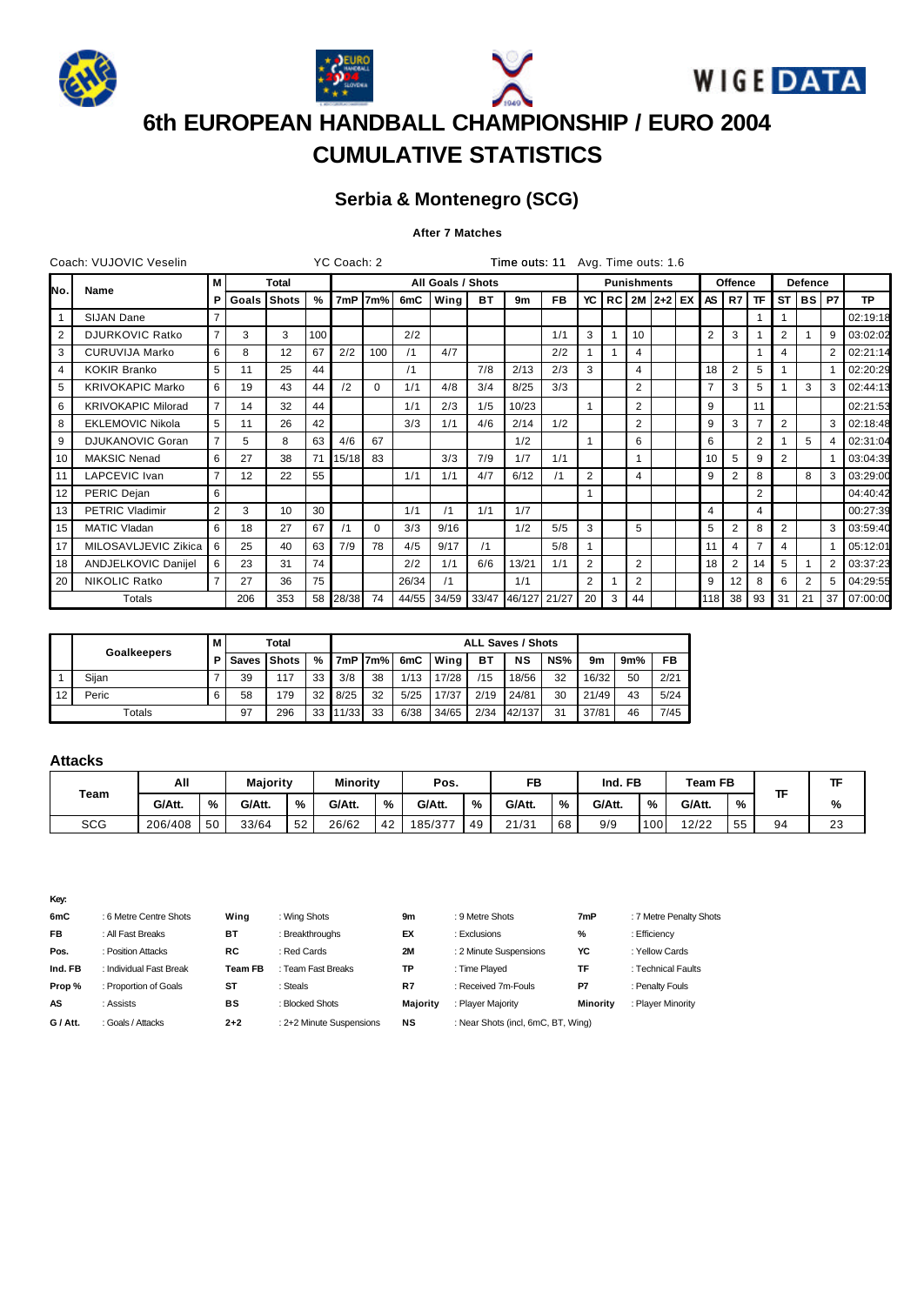







## **Serbia & Montenegro (SCG)**

**After 7 Matches**

## **Overview of Shot Distribution**

**Players** Goals/Shots

| 2 DJURKOVIC Ratko |     |  |  |  |  |  |  |  |  |
|-------------------|-----|--|--|--|--|--|--|--|--|
|                   | 2/2 |  |  |  |  |  |  |  |  |
|                   |     |  |  |  |  |  |  |  |  |
| 1/1               |     |  |  |  |  |  |  |  |  |

| 1/1 | 2/2 | /1   |
|-----|-----|------|
|     | 1/1 | /1   |
| 2/3 |     | 2/4  |
|     |     | 1-Mi |
|     |     |      |

| 4 KOKIR Branko |                 |           |  |
|----------------|-----------------|-----------|--|
| /1             | /1              | 1/1       |  |
| /1             | 1/1             | 2/5       |  |
| 2/4            | 1/2             | 4/6       |  |
|                | 1-Missed 1-Post | 1-Blocked |  |

| 5 KRIVOKAPIC Marko |        |               |  |
|--------------------|--------|---------------|--|
| /1                 | 3/4    | 1/3           |  |
| 1/3                |        | $\mathcal{L}$ |  |
| 6/6                | 1/2    | 7/8           |  |
| 5-Missed           | 2-Post | 6-Blocked     |  |

| 1/3           | 1/1      |
|---------------|----------|
| $\mathcal{L}$ | 1/4      |
| 7/8           | 4/5      |
| 6-Blocked     | 2-Misseo |

| 1/1 |                 | 3/3          |  |
|-----|-----------------|--------------|--|
| 1/4 | /1              | $\mathbf{r}$ |  |
| 4/5 | 2/2             | 3/7          |  |
|     | 2-Missed 2-Post | 3-Blocked    |  |

8 EKLEMOVIC Nikola

| /1                    | 1/1 | /1  |
|-----------------------|-----|-----|
| /2                    |     | 1/5 |
| 2/2                   | 3/3 | 4/5 |
| 2-Missed<br>4-Blocked |     |     |

9 DJUKANOVIC Goran

| /1 | 2/2    |            |
|----|--------|------------|
|    |        | $\sqrt{1}$ |
|    |        | 3/3        |
|    | 1-Post |            |

18 ANDJELKOVIC Danijel

| 2/2 | 1/1             | 3/5       |
|-----|-----------------|-----------|
| 1/1 |                 | 2/2       |
| 5/5 | 4/4             | 5/6       |
|     | 1-Missed 1-Post | 3-Blocked |

11 LAPCEVIC Ivan

|          | /1        | 1/1       |
|----------|-----------|-----------|
| 2/5      |           |           |
| 2/2      | 2/3       | 5/6       |
| 1-Miccod | $1.$ Poet | 2-Rinckod |

| <b>J</b> -IVIISSEU | Z-FUSL | u-pinneu |  |
|--------------------|--------|----------|--|
| 13 PETRIC Vladimir |        |          |  |
| 1/1                |        | 1/2      |  |
| /1                 |        | /3       |  |
|                    | /1     | 1/1      |  |

15 MATIC Vladan  $1/1$   $2/4$   $3/3$  $/2$  /1  $2/2$  $2/4$  3/4 5/5 1-Post

15/33

 $\overline{\phantom{a}}$ 

1/1 Over Circle

15/39

╲

22/37 7m

 $\mathbf{I}$ 

6 KRIVOKAPIC Milorad

17 MILOSAVLJEVIC Zikica

| 1/1      |        | 2/3 |
|----------|--------|-----|
| 3/4      | /1     | 1/2 |
| 6/8      | 4/7    | 8/9 |
| 3-Missed | 2-Post |     |

15/30

 $\overline{\phantom{a}}$ 

 $\overline{\phantom{a}}$ 

| 1/1                | 2/3           | 1/1 |
|--------------------|---------------|-----|
| 1/1                | $\mathcal{D}$ | 1/2 |
| 11/11              | 2/3           | 8/8 |
| 3-Missed<br>1-Post |               |     |

 $/1$ 1-Blocked

Goals/Shot 6/26 | 12/26 | 8/38  $17/29$  6/7  $23/32$ 8/50 7/22 10/66 23-missed 27-Post 22-Blocked

1 Sijan

| 2/10     | 7/12   | 2/16      |  |  |
|----------|--------|-----------|--|--|
| 3/7      | 5/6    | 8/9       |  |  |
| 4/18     | 3/8    | 5/31      |  |  |
| 8-missed | 9-Post | 9-Blocked |  |  |

12 Peric

| 4/16  | 5/14 | 6/22  |
|-------|------|-------|
| 14/22 | 1/1  | 15/23 |
| 4/32  | 4/14 | 5/35  |

15-missed 18-Post 13-Blocked

|           | Team               |            | 4/     |
|-----------|--------------------|------------|--------|
|           | <b>Goals/Shots</b> |            | Over 0 |
| 9/14      | 16/24              | 19/27      |        |
| 11/27     | 1/8                | 13/33      |        |
| 51/59     | 27/37              | 59/70      |        |
| 20-missed | $12$ -Post         | 22-Blocked | 28/    |

| <b>Offence</b>                       |                        |                                | <b>Defence</b> |       |
|--------------------------------------|------------------------|--------------------------------|----------------|-------|
| 15/23                                | 33/47<br>Breakthroughs | 32/35<br>Breakthroughs         |                |       |
| 14/30<br>4/6<br>Over Circle<br>44/55 |                        |                                | 11/34          | 32/40 |
| 23/67<br>ł                           |                        |                                | 23/59          |       |
| 28/38<br>7m<br>9/30                  |                        | /1<br><b>Direct Free Throw</b> | 10/39          |       |

21/27 Fast Breaks

38/50 Fast Breaks

## $2/3$  /2 3/5 9/9 3/3 6/6

1/1 2/4 1/2

1-Missed 2-Blocked

10 MAKSIC Nenad

3 CURUVIJA Marko  $1/2$ 

> $1/2$ 1-Missed

 $20$  NIK

| OLIC Ratko |     |  |
|------------|-----|--|
| 2/3        | 1/1 |  |
| 12         | 1/2 |  |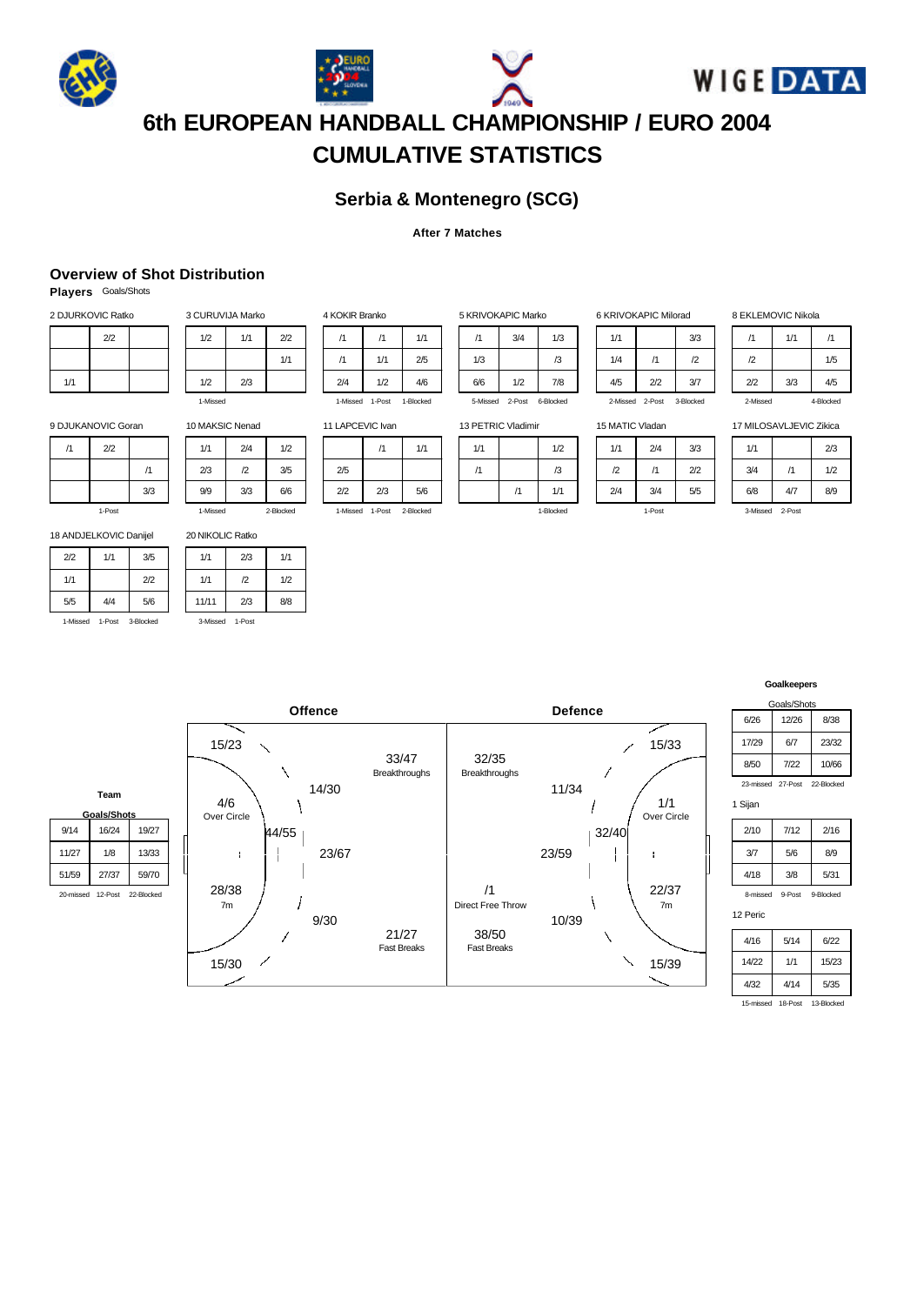







## **Slovenia (SLO)**

## **After 8 Matches**

|                | Coach: TISELJ Tone      |                |                 |                |          | YC Coach: 2 |         |       |                   |       | Time outs: 8       |     |                | Avg. Time outs: 1.0 |                |                    |                           |                 |                |                |           |                |           |             |
|----------------|-------------------------|----------------|-----------------|----------------|----------|-------------|---------|-------|-------------------|-------|--------------------|-----|----------------|---------------------|----------------|--------------------|---------------------------|-----------------|----------------|----------------|-----------|----------------|-----------|-------------|
|                |                         | м              |                 | Total          |          |             |         |       | All Goals / Shots |       |                    |     |                |                     |                | <b>Punishments</b> |                           |                 | Offence        |                |           | <b>Defence</b> |           |             |
| N٥.            | Name                    | P.             | Goals           | l Shots        | %        |             | 7mP 7m% | 6mC   | Wina              | ВT    | 9m                 | FB  | YC             |                     |                |                    | $RC$   2M   2+2   EX   AS |                 | R7             | <b>TF</b>      | <b>ST</b> | <b>BS</b>      | <b>P7</b> | <b>TP</b>   |
| $\mathbf{1}$   | PODPECAN Dusan          | 6              |                 |                |          |             |         |       |                   |       |                    |     |                |                     |                |                    |                           |                 |                |                |           |                |           | 02:42:46    |
| 3              | <b>BACKOVIC Ognjen</b>  | $\overline{7}$ | 17              | 31             | 55       |             |         | 1/1   | 2/3               | 7/7   | 7/19               | /1  | 2              |                     | 6              |                    |                           |                 |                | 4              |           | $\overline{2}$ | 5         | 02:43:49    |
| $\overline{4}$ | <b>VUGRINEC Renato</b>  | 8              | 38              | 77             | 49       | 4/6         | 67      | 2/2   | 1/3               | 13/20 | 12/39              | 6/7 | 2              |                     | $\overline{2}$ |                    |                           | 53              |                | 19             | 5         | $\overline{2}$ |           | 05:50:04    |
| 5              | <b>JOVICIC Zoran</b>    | 6              | 25              | 32             | 78       | 6/6         | 100     | 6/9   | 10/14             | 1/1   |                    | 2/2 |                |                     | 3              |                    |                           | 4               |                | 4              | 2         |                |           | 03:30:09    |
| 6              | <b>KASTELIC Andrei</b>  | 8              | 6               | 16             | 38       | 1/2         | 50      | /1    | 2/7               | 2/2   | 0/3                | 1/1 | 2              |                     | 5              |                    |                           | $\overline{2}$  | 2              |                | 3         |                |           | 04:09:57    |
| $\overline{7}$ | <b>KAVTICNIK Vid</b>    | 8              | 40              | 65             | 62       | 1/3         | 33      |       | 14/22             | 4/4   | 12/27              | 9/9 | $\overline{2}$ |                     | 4              |                    |                           | $\overline{7}$  | 3              |                | 3         |                | 3         | 05:57:16    |
| 8              | <b>BEDEKOVIC Branko</b> | 8              |                 | $\overline{2}$ | $\Omega$ |             |         |       |                   |       | 0/2                |     | 3              |                     | 11             |                    |                           | $\overline{2}$  |                |                | 3         | 3              | 11        | 03:00:14    |
| 11             | <b>PUNGARTNIK Roman</b> | 4              | 10 <sup>1</sup> | 21             | 48       |             |         |       | 5/12              | 2/2   | 0/4                | 3/3 | 2              |                     | 5              |                    |                           |                 |                | 3              | 2         |                | 2         | 02:13:20    |
| 12             | <b>SKOF Gorazd</b>      | 5              |                 |                |          |             |         |       |                   |       |                    |     |                |                     |                |                    |                           |                 |                |                |           |                |           | 01:38:33    |
| 13             | <b>TOMSIC Tomaz</b>     | 8              | 11              | 17             | 65       |             |         | 9/13  | /1                |       | 1/1                | 1/2 | 2              |                     | 5              |                    |                           | 4               |                | $\overline{2}$ | 6         | 12             | 3         | 02:54:14    |
| 14             | SIMONOVIC Ivan          | 5              | 9               | 17             | 53       | 3/5         | 60      |       |                   | 2/3   | 4/9                |     |                |                     |                |                    |                           | 3               |                | 6              |           |                |           | 01:11:52    |
| 15             | <b>PAJOVIC Ales</b>     | 8              | 21              | 49             | 43       |             |         |       |                   | 2/2   | 17/44              | 2/3 | 4              |                     | 9              |                    |                           | 10 <sup>1</sup> |                | 9              | 6         | 8              |           | 05:32:04    |
| 16             | <b>LAPAJNE Beno</b>     | 5              |                 |                |          |             |         |       |                   |       |                    |     |                |                     |                |                    |                           | 3               |                |                |           |                |           | 03:40:41    |
| 17             | <b>FICKO Bostjan</b>    | 6              | 6               | 10             | 60       |             |         | 2/3   |                   | 2/2   | 2/5                |     |                |                     |                |                    |                           | $\overline{2}$  |                | 8              | 2         |                |           | 02:36:35    |
| 18             | <b>ZORMAN Uros</b>      | 8              | 22              | 29             | 76       |             |         | 5/6   | 1/2               | 13/14 | 0/4                | 3/3 |                |                     | 3              |                    |                           | 20              | 5              | 16             | 8         |                | 5         | 04:25:13    |
| 19             | LUBEJ Zoran             | 8              | 25              | 32             | 78       | 4/5         | 80      | 17/21 | /1                |       |                    | 4/5 |                |                     | 3              |                    |                           | 5               | $\overline{7}$ | 11             | 3         | 4              |           | 03:53:13    |
|                | Totals                  |                | 230             | 398            | 58       | 19/27       | 70      |       | 42/56 35/65       |       | 48/57 55/157 31/36 |     | 24             | 3                   | 58             |                    |                           | 117             | 26             | 91             | 44        | 33             |           | 42 08:00:00 |

|    | Goalkeepers | м |       | <b>Total</b> |    |      | <b>ALL Saves / Shots</b> |      |       |      |        |     |        |     |      |  |  |
|----|-------------|---|-------|--------------|----|------|--------------------------|------|-------|------|--------|-----|--------|-----|------|--|--|
|    |             | Р | Saves | l Shots      | %  | 7mP  | 17m%                     | 6mC  | Wing  | BТ   | NS     | NS% | 9m     | 9m% | FB   |  |  |
|    | Podpecan    | 6 | 30    | 111          | 27 | 4/18 | 22                       | 3/16 | 5/21  | 1/9  | 9/46   | 20  | 14/37  | 38  | 3/10 |  |  |
| 12 | Skof        | 5 | 11    | 59           | 19 | /9   | 11                       | 1/14 | 1/6   | 1/8  | 3/28   | 11  | 7/17   | 41  | 0/5  |  |  |
| 16 | Lapaine     | 5 | 56    | 145          | 39 | 3/12 | 25                       | 5/19 | 11/26 | 3/17 | 19/62  | 31  | 30/56  | 54  | 4/15 |  |  |
|    | Totals      |   | 97    | 315          | 31 | 8/39 | 21                       | 9/49 | 17/53 | 5/34 | 31/136 | 23  | 51/110 | 46  | 7/30 |  |  |

### **Attacks**

|      | All     |    | <b>Maiority</b> | <b>Minority</b><br>Pos. |        |    | FB      |    | Ind. FB |     | Team FB |    |        |    |    |    |
|------|---------|----|-----------------|-------------------------|--------|----|---------|----|---------|-----|---------|----|--------|----|----|----|
| Team | G/Att.  | %  | G/Att.          | %                       | G/Att. | %  | G/Att.  | %  | G/Att.  | %   | G/Att.  | %  | G/Att. | %  |    | %  |
| SLO  | 230/445 | 52 | 31/58           | 53                      | 30/79  | 38 | 199/401 | 50 | 31/44   | 70. | 3/4     | 75 | 28/40  | 70 | 94 | 21 |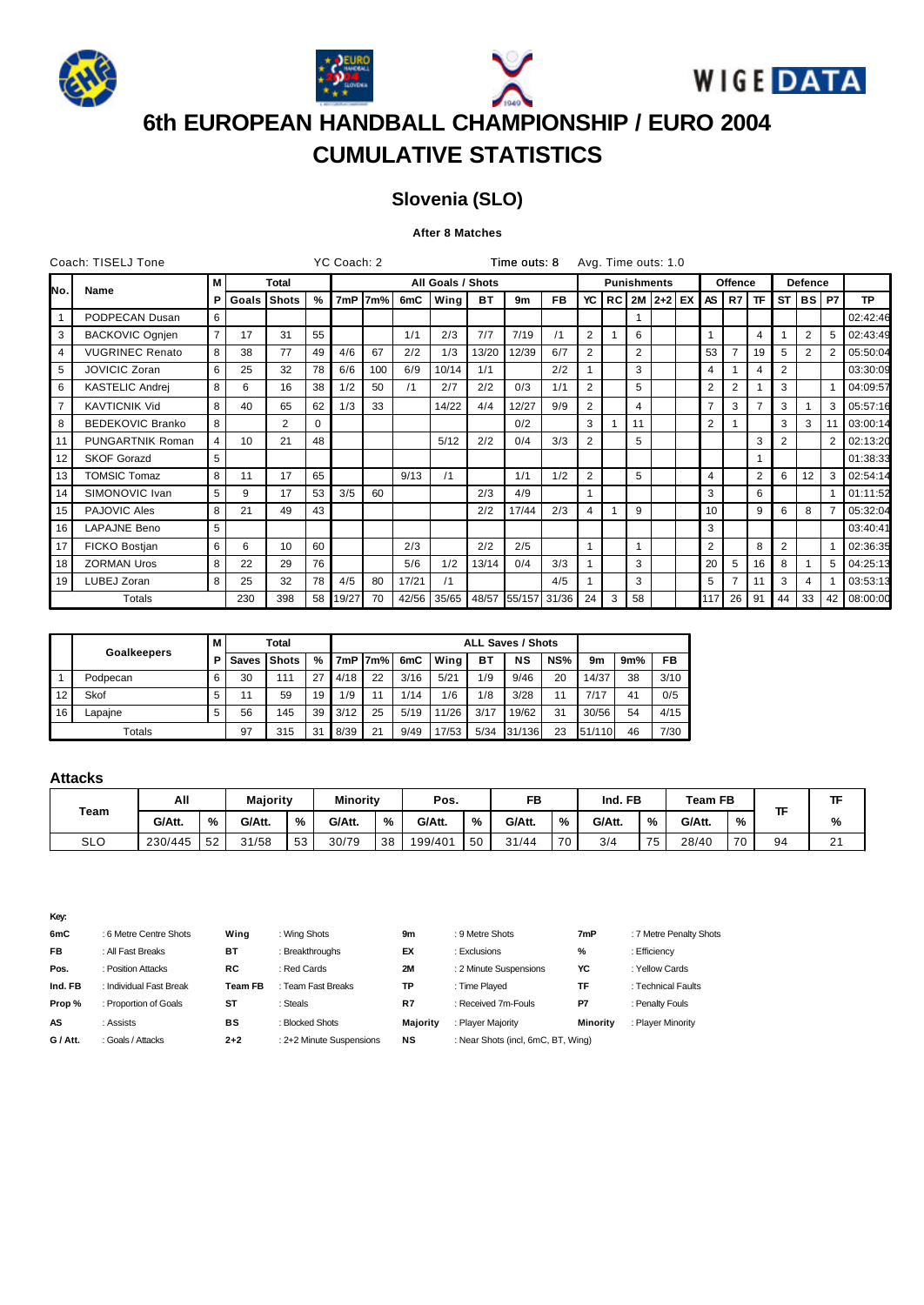







## **Slovenia (SLO)**

### **After 8 Matches**

## **Overview of Shot Distribution**

**Players** Goals/Shots

| 3 BACKOVIC Ognjen |           |     |  |  |  |  |  |  |
|-------------------|-----------|-----|--|--|--|--|--|--|
|                   | 1/1       | 2/2 |  |  |  |  |  |  |
| 2/4               |           | 1/3 |  |  |  |  |  |  |
| 7/8               | 1/3       | 3/3 |  |  |  |  |  |  |
| 4-Missed          | 3-Blocked |     |  |  |  |  |  |  |

 $4/5$   $4/4$   $4/8$ 4/6 /1 1/4 9/13 1/3 11/17 6-Missed 4-Post 6-Blocked

| 1/2             | 5/5 | 1/1 |
|-----------------|-----|-----|
| /1              |     | 1/1 |
| 5/5             | 5/6 | 7/8 |
| 1-Missed 2-Post |     |     |

| 6 KASTELIC Andrej |              |           |
|-------------------|--------------|-----------|
| 1/1               | 1/1          |           |
| /4                |              | 1/1       |
| 2/2               | $\mathbf{r}$ | 1/2       |
|                   | 2-Post       | 1-Blocked |

| 7 KAVTICNIK Vid |        |           |
|-----------------|--------|-----------|
| 1/1             | 5/6    | 4/5       |
| 7/12            | /2     | 3/8       |
| 13/13           | 3/4    | 4/5       |
| 4-Missed        | 1-Post | 4-Blocked |

8 BEDEKOVIC Branko

11 PUNGARTNIK Roman

|     | 1/1 | $\mathbf{r}$ |
|-----|-----|--------------|
|     | /1  | 1/2          |
| 2/4 | 2/2 | 4/6          |

1-Missed 1-Post 1-Blocked

|  | 19 LUBEJ Zoran |  |
|--|----------------|--|
|  |                |  |

| 4/4      | 6/6 |     |
|----------|-----|-----|
|          |     |     |
| 2/5      | /1  |     |
| 10/11    | /1  | 3/3 |
| 1-Missed |     |     |

**Team Goals/Shots** 15/18 29/31 19/29 20/43 /12 19/35 63/77 15/24 50/65 23-missed 20-Post 21-Blocked 14 SIMONOVIC Ivan

5 JOVICIC Zoran

|     | 2/3 | 4/4 |
|-----|-----|-----|
| 1/1 | /1  | 1/3 |
| 1/1 |     |     |
|     | .   | .   |

 $15 P$ 

| 7/12             | $\mathcal{D}$   | 3/8       |  |
|------------------|-----------------|-----------|--|
| 13/13            | 3/4             | 4/5       |  |
|                  | 4-Missed 1-Post | 4-Blocked |  |
| 17 FICKO Bostjan |                 |           |  |

 $1/1$  /2 1/1 4/4 1-Post 1-Blocked 1-Missed 1-Post

18 ZORMAN Uros

| 2/2    | 1/1 | 1/2 |  |
|--------|-----|-----|--|
| 1/3    |     | 2/3 |  |
| 6/7    | 2/2 | 7/8 |  |
| 1-Post |     |     |  |

| <b>PAJOVIC Ales</b> |                 |           |  |
|---------------------|-----------------|-----------|--|
| /1                  | 1/1             | 1/1       |  |
| 1/4                 | /5              | 4/6       |  |
| 8/12                | 1/1             | 5/8       |  |
|                     | 4-Missed 3-Post | 3-Blocked |  |

**Goalkeepers**

| Goals/Shots                        |       |       |  |
|------------------------------------|-------|-------|--|
| 4/17                               | 11/34 | 3/17  |  |
| 19/32                              | 2/2   | 20/32 |  |
| 13/81                              | 12/34 | 12/65 |  |
| 23-Post<br>28-missed<br>35-Blocked |       |       |  |

1 Podpecan

| 2/8       | 4/14   | /8         |
|-----------|--------|------------|
| 10/15     |        | 8/15       |
| 1/28      | 2/9    | 3/14       |
| 12-missed | 7-Post | 11-Blocked |

12 Skof

| 1/6      | 1/6    | $\mathbf{r}$ |
|----------|--------|--------------|
| 1/2      | 1/1    | 5/8          |
| /12      | /6     | 1/15         |
| 5-missed | 8-Post | 8-Blocked    |

16 Lapajne

| 1/3   | 6/14  | 3/7  |
|-------|-------|------|
| 8/15  | 1/1   | 7/9  |
| 12/41 | 10/19 | 8/36 |
|       |       |      |

11-missed 8-Post 16-Block



| 2/2 | 1/1 | 2/2 |
|-----|-----|-----|
| 2/3 | /1  | 3/3 |
|     |     | 1/1 |

13 TOMSIC Tomaz

4 VUGRINEC Renato

1-Missed 2-Post

2-Post 2-Blocked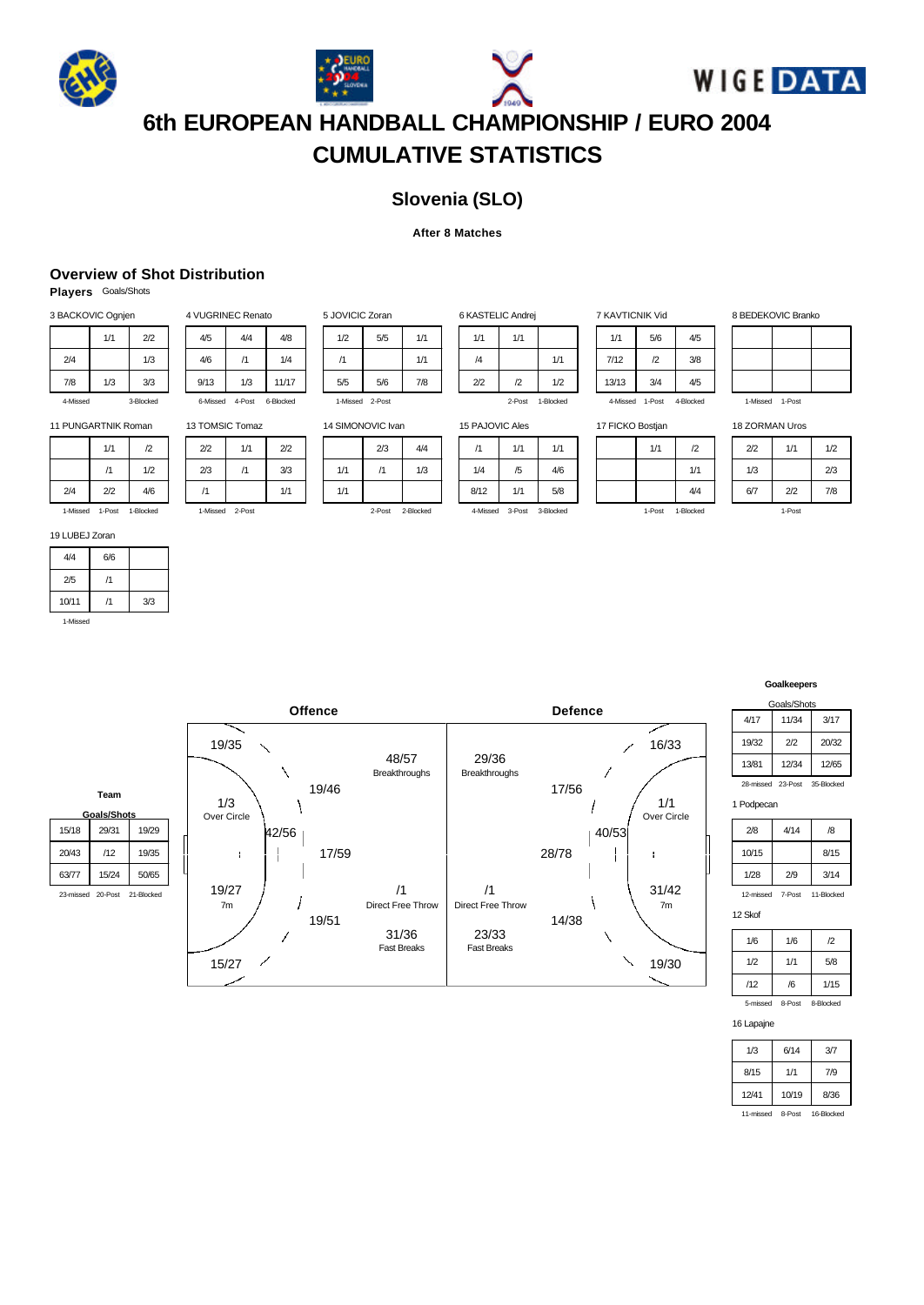







## **Switzerland (SUI)**

## **After 6 Matches**

|                | Coach: EHRET Arno          |   |                |              |    |          |         |      |                   |           | Time outs: 8       |           |                | Avg. Time outs: 1.3 |                |                    |                |         |                |    |                |                |           |
|----------------|----------------------------|---|----------------|--------------|----|----------|---------|------|-------------------|-----------|--------------------|-----------|----------------|---------------------|----------------|--------------------|----------------|---------|----------------|----|----------------|----------------|-----------|
| N٥.            | <b>Name</b>                | М |                | <b>Total</b> |    |          |         |      | All Goals / Shots |           |                    |           |                |                     |                | <b>Punishments</b> |                | Offence |                |    | <b>Defence</b> |                |           |
|                |                            | Р | Goals          | <b>Shots</b> | %  |          | 7mP 7m% | 6mC  | Wing              | <b>BT</b> | 9m                 | <b>FB</b> | YC             |                     |                | RC 2M 2+2 EX       | AS I           | R7      | <b>TF</b>      |    | ST BS P7       |                | <b>TP</b> |
|                | MEISTERHANS Christian      | 4 |                |              |    |          |         |      |                   |           |                    |           |                |                     |                |                    |                |         |                | 2  |                |                | 02:32:47  |
| 3              | <b>BROGLI Simon</b>        | 6 | 9              | 12           | 75 |          |         |      | 3/6               |           |                    | 6/6       | $\overline{2}$ |                     | $\overline{2}$ |                    | $\overline{2}$ | 2       | 3              |    |                | 5              | 04:49:35  |
| $\overline{4}$ | <b>KURTH Marco</b>         | 6 | 13             | 34           | 38 |          |         | /1   | 4/9               | 2/2       | 6/20               | 1/2       |                |                     |                |                    | 6              | 2       |                | 2  |                | 3              | 03:16:05  |
| 5              | <b>LINIGER Manuel</b>      | 5 | 5              | 17           | 29 |          |         | /1   | 2/10              |           | 0/2                | 3/4       |                |                     |                |                    | $\overline{2}$ |         | 3              |    |                |                | 02:53:37  |
| 6              | <b>SCHÄRER Urs</b>         | 5 | 5              | 8            | 63 | 5/8      | 63      |      |                   |           |                    |           |                |                     |                |                    |                |         |                |    |                |                | 00:02:44  |
| $\overline{7}$ | <b>URSIC</b> Iwan          | 6 | 17             | 36           | 47 |          |         | 7/14 | /1                | 3/3       | 7/18               |           | $\overline{2}$ |                     | 3              |                    | 5              | 8       | 13             | 4  | $\overline{2}$ |                | 05:34:38  |
| 8              | <b>STETTLER Martin</b>     | 6 | $\overline{2}$ | 3            | 67 |          |         | 1/1  |                   |           |                    | 1/2       | 6              |                     | 6              |                    |                |         | $\overline{2}$ | 2  | $\overline{7}$ | 8              | 02:46:55  |
| 10             | <b>VONLANTHEN Marc</b>     | 4 |                | 5            | 0  |          |         |      |                   |           | 0/5                |           |                |                     |                |                    | 1              |         | 4              |    |                |                | 00:24:50  |
| 11             | <b>BRÜNGGER Severin</b>    | 4 | 4              | 5            | 80 |          |         | 3/3  |                   |           |                    | 1/2       | 4              |                     | $\overline{2}$ |                    | 2              | 2       |                | 3  | 13             | 3              | 02:19:06  |
| 12             | <b>EBINGER Antoine</b>     | 5 |                |              |    |          |         |      |                   |           |                    |           |                |                     |                |                    |                |         |                |    |                |                | 02:45:11  |
| 13             | <b>FELLMANN Daniel</b>     |   | 3              | 5            | 60 |          |         | 1/1  |                   |           | 2/4                |           |                |                     |                |                    |                |         |                |    |                |                | 00:34:19  |
| 14             | <b>KOSTADINOVIC Robert</b> | 6 | 40             | 81           | 49 | 12/17    | 71      | 2/3  | 2/2               | 4/7       | 18/47              | 2/5       | $\overline{2}$ |                     |                |                    | 21             |         | 17             | 10 | $\overline{2}$ | 2              | 05:12:58  |
| 15             | <b>FURER Thomas</b>        | 6 | 12             | 25           | 48 |          |         | /1   | 1/3               | 2/2       | 6/15               | 3/4       |                |                     | $\overline{4}$ |                    | 4              | 4       | 10             | 6  |                | 2              | 02:02:24  |
| 16             | <b>STAUBER Pascal</b>      | 2 |                |              |    |          |         |      |                   |           |                    |           |                |                     |                |                    |                |         |                |    |                |                | 00:42:02  |
| 17             | <b>LIMA Carlos</b>         | 5 | 10             | 17           | 59 |          |         |      | 4/7               |           |                    | 6/10      |                |                     | 4              |                    | $\overline{1}$ |         | 5              | 2  |                | $\overline{2}$ | 03:04:27  |
| 18             | <b>GAUTSCHI Thomas</b>     | 6 | 20             | 55           | 36 |          |         | 1/2  | 5/9               | 2/3       | 12/41              |           |                |                     | 4              |                    | 3              | 3       | 10             | 2  |                | $\overline{2}$ | 02:58:22  |
|                | Totals                     |   | 140            | 303          |    | 46 17/25 | 68      |      | 15/27 21/47       |           | 13/17 51/152 23/35 |           | 18             |                     | 27             |                    | 51             | 25      | 76             | 35 | 25             | 29             | 06:00:00  |

|    |             | м | Total |         |    |       | <b>ALL Saves / Shots</b> |      |      |    |       |     |        |     |      |
|----|-------------|---|-------|---------|----|-------|--------------------------|------|------|----|-------|-----|--------|-----|------|
|    | Goalkeepers | Р | Saves | l Shots | %  | 7mP   | l7m%                     | 6mC  | Wing | вT | NS    | NS% | 9m     | 9m% | FB   |
|    | Meisterhans |   | 28    | 108     | 26 | 4/12  | 33                       | 4/22 | 2/13 | ί3 | 6/38  | 16  | 14/43  | 33  | 4/15 |
| 12 | Ebinger     | 5 | 39    | 113     | 35 | 4/10  | 40                       | 2/10 | 7/19 | /6 | 9/35  | 26  | 25/51  | 49  | 1/17 |
| 16 | Stauber     |   | 9     | 30      | 30 | 2/5   | 40                       | /4   | 2/4  | Ι3 | 2/11  | 18  | 2/7    | 29  | 3/7  |
|    | Totals      |   | 76    | 251     | 30 | 10/27 | 37                       | 6/36 | 1/36 | 12 | 17/84 | 20  | 41/101 | 41  | 8/39 |

### **Attacks**

|      | All    |    | <b>Majority</b> |    | <b>Minority</b> |    | Pos.    |    | FB     |    | Ind. FB |    | Team FB |    |    |           |
|------|--------|----|-----------------|----|-----------------|----|---------|----|--------|----|---------|----|---------|----|----|-----------|
| Team | G/Att. | %  | G/Att.          | %  | G/Att.          | %  | G/Att.  | %  | G/Att. | %  | G/Att.  | %  | G/Att.  | %  |    | %         |
| SUI  | 40/351 | 40 | 27/51           | 53 | 1/31            | 35 | 117/309 | 38 | 23/42  | 55 | 8/10    | 80 | 15/32   | 47 | 79 | ົດດ<br>د∠ |

| 6mC       | : 6 Metre Centre Shots  | Wina    | : Wing Shots             | 9m              | : 9 Metre Shots                    | 7mP      | : 7 Metre Penalty Shots |
|-----------|-------------------------|---------|--------------------------|-----------------|------------------------------------|----------|-------------------------|
| <b>FB</b> | : All Fast Breaks       | ВT      | : Breakthroughs          | EX              | : Exclusions                       | %        | : Efficiency            |
| Pos.      | : Position Attacks      | RC.     | : Red Cards              | 2M              | : 2 Minute Suspensions             | YC       | : Yellow Cards          |
| Ind. FB   | : Individual Fast Break | Team FB | : Team Fast Breaks       | ТP              | : Time Plaved                      | TF       | : Technical Faults      |
| Prop%     | : Proportion of Goals   | ST      | : Steals                 | R7              | : Received 7m-Fouls                | P7       | : Penalty Fouls         |
| AS        | : Assists               | BS      | : Blocked Shots          | <b>Majority</b> | : Plaver Maiority                  | Minority | : Plaver Minority       |
| G / Att.  | : Goals / Attacks       | $2+2$   | : 2+2 Minute Suspensions | <b>NS</b>       | : Near Shots (incl, 6mC, BT, Wing) |          |                         |
|           |                         |         |                          |                 |                                    |          |                         |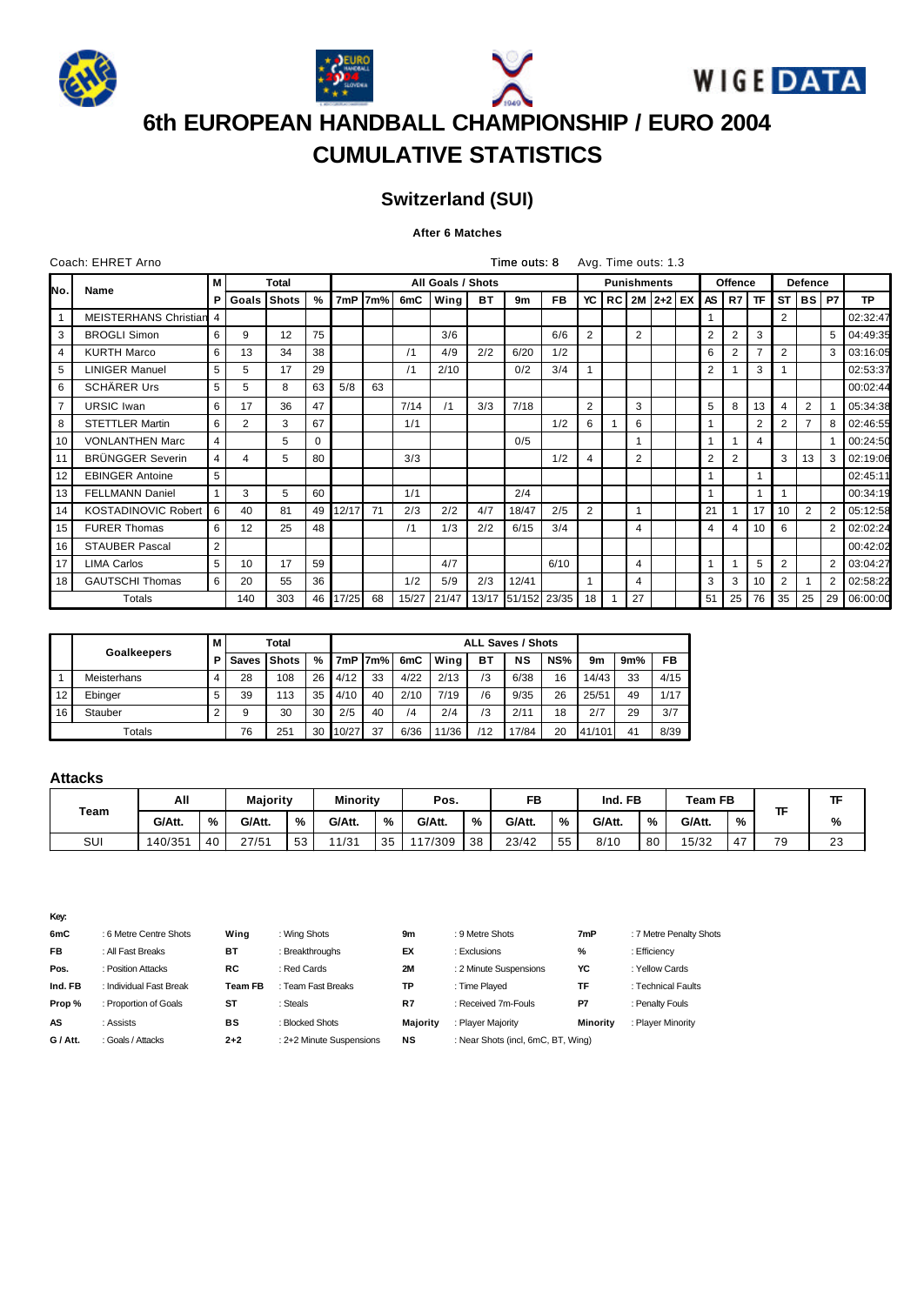







## **Switzerland (SUI)**

### **After 6 Matches**

 $14$ 

**Offence Defence**

## **Overview of Shot Distribution**

**Players** Goals/Shots

| 3 BROGLI Simon |     |     |  |  |  |  |  |  |
|----------------|-----|-----|--|--|--|--|--|--|
| 1/1            | 1/1 | 2/2 |  |  |  |  |  |  |
| 2/3            |     | 1/2 |  |  |  |  |  |  |
| 1/1            |     | 1/1 |  |  |  |  |  |  |
| .              |     |     |  |  |  |  |  |  |

| 4 KURTH Marco |                 |           |  |  |  |  |  |
|---------------|-----------------|-----------|--|--|--|--|--|
| 1/2           | 2/3             | 1/4       |  |  |  |  |  |
| 1/1           |                 | 1/4       |  |  |  |  |  |
| 3/4           | 2/4             | 2/4       |  |  |  |  |  |
|               | 1-Missed 1-Post | 6-Blocked |  |  |  |  |  |

 $/1$ 

3/3

11 BRÜNGGER Severin 1/1

| 5 LINIGER Manuel |                 |     |  |  |  |  |  |  |
|------------------|-----------------|-----|--|--|--|--|--|--|
| 1/1              | 1/2             | 1/1 |  |  |  |  |  |  |
| $\mathbf{r}$     | /1              |     |  |  |  |  |  |  |
| 1/3              | $\mathbf{r}$    | 1/1 |  |  |  |  |  |  |
|                  | 2-Missed 2-Post |     |  |  |  |  |  |  |

| 6 SCHÄRER Urs |        |     |
|---------------|--------|-----|
|               | 1/1    | 1/1 |
| /1            |        | /1  |
| 1/1           |        | 2/2 |
|               | 1-Post |     |

| 7 URSIC Iwan |        |           |
|--------------|--------|-----------|
| 1/3          | 2/3    | 1/1       |
| /3           | 1/2    | /2        |
| 7/9          | 3/3    | 2/3       |
| 2-Missed     | 3-Post | 2-Blocked |

| 1/1        |  |  |
|------------|--|--|
| $\sqrt{2}$ |  |  |
| 2/3        |  |  |

1-Missed

10 VONLANTHEN Marc Τ  $\mathsf{l}$  $\overline{\phantom{a}}$ 

| $\mathbf{r}$ | 11        |
|--------------|-----------|
| 1-Missed     | 1-Blocked |

18 GAUTSCHI Thomas

| 2/5      | /1             | $\sqrt{2}$ |
|----------|----------------|------------|
| /1       | $\overline{3}$ | /8         |
| 12/16    | 1/3            | 5/6        |
| 2-Missed | 1-Post         | 7-Blocked  |

**Team Goals/Shots** 13 FELLMANN Daniel

| 1/1      | 1/1 |  |
|----------|-----|--|
|          |     |  |
| 1/1      | /1  |  |
| 1-Missed |     |  |

| <b>KOSTADINOVIC Robert</b> |           |           |  |  |  |  |  |  |
|----------------------------|-----------|-----------|--|--|--|--|--|--|
| $\mathcal{D}$              | 3/4       | 3/5       |  |  |  |  |  |  |
| 3/6                        | /1        | 2/6       |  |  |  |  |  |  |
| 11/18                      | 5/8       | 13/14     |  |  |  |  |  |  |
| A-Miccod                   | $A$ -Post | 0.Rinckod |  |  |  |  |  |  |

15 FURER Thomas  $3/3$   $1/1$  $1/2$   $1/2$ 4/6 1/3 1/2

3-Missed 1-Post 2-Blocked

18/22

Í

ļ

╲

 $\checkmark$ 

1/3 Over Circle

6/17

17/29 7m

f.

8 STETTLER Martin

| 1/2 | 1/1 |
|-----|-----|
|     |     |
|     |     |

17 LIMA Carlos

|          | 1/2 |
|----------|-----|
| /1       | /3  |
| 5/6      | 4/4 |
| 1-Missed |     |

### 9/18 12/14 13/17  $\overline{\phantom{0}}$ Breakthroughs Breakthroughs 8/34 19/46 À I 30/38 10/18 12/18 13/21 15/27 7/20 1/7 5/29 23/66 31/80  $\mathbf{r}$  $\overline{\phantom{a}}$ 49/70 12/23 31/39 17/25 /1 /1 18-missed 13-Post 27-Blocked J Direct Free Throw Direct Free Throw ١ 7m 20/51 10/27 23/35 31/42 Fast Breaks Fast Breaks  $\overline{\phantom{a}}$ 12/29

### **Goalkeepers**

| Goals/Shots                     |      |       |  |  |  |  |  |  |
|---------------------------------|------|-------|--|--|--|--|--|--|
| 4/20                            | 3/16 | 4/19  |  |  |  |  |  |  |
| 17/29                           | 9/9  | 15/25 |  |  |  |  |  |  |
| 11/61                           | 5/18 | 8/54  |  |  |  |  |  |  |
| 21-missed 21-Post<br>26-Blocked |      |       |  |  |  |  |  |  |

1 Meisterhans

| 2/9       | /4     | 1/7       |  |  |  |  |
|-----------|--------|-----------|--|--|--|--|
| 9/15      | 1/1    | 3/9       |  |  |  |  |
| 3/25      | 4/11   | 5/27      |  |  |  |  |
| 12-missed | 8-Post | 8-Blocked |  |  |  |  |

### 12 Ebinger

| 1/6  | 2/10             | 3/8        |  |  |  |  |
|------|------------------|------------|--|--|--|--|
| 7/13 | 7/7              | 10/14      |  |  |  |  |
| 7/31 | 1/5              | 1/19       |  |  |  |  |
|      | 5-missed 10-Post | 15-Blocked |  |  |  |  |

### 16 Stauber

| 1/2          | /4  |
|--------------|-----|
| 1/1          | 2/2 |
| $\mathbf{r}$ | 2/8 |
|              |     |

4-missed 3-Post 3-Block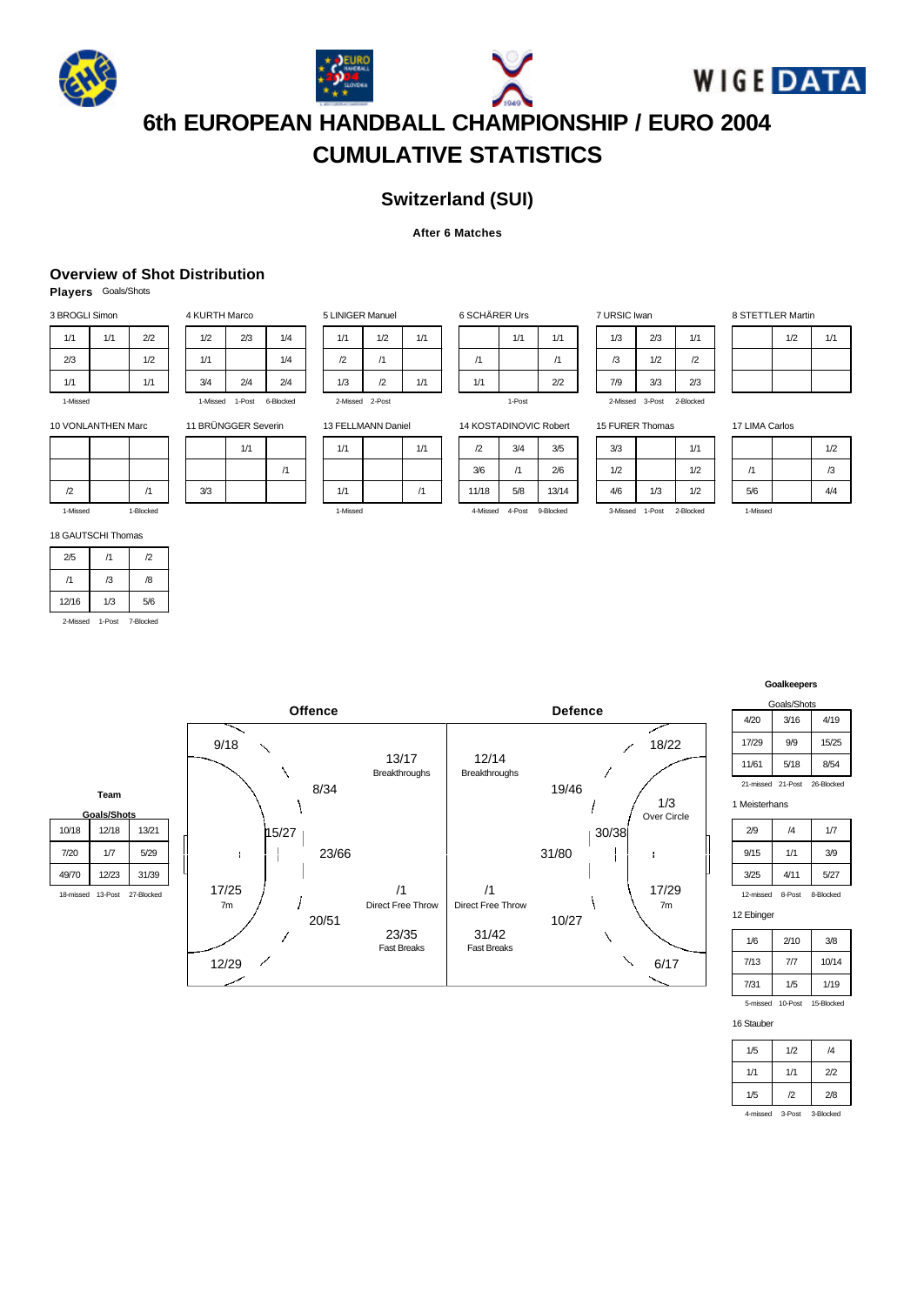







## **Sweden (SWE)**

## **After 7 Matches**

|                | Coach: JOHANSSON Bengt  |                |       |              |      | YC Coach: 1 |         |       |                   |     | Time outs: 8       |       |                | Avg. Time outs: 1.1 |                |                    |                |         |                |                |                |           |             |
|----------------|-------------------------|----------------|-------|--------------|------|-------------|---------|-------|-------------------|-----|--------------------|-------|----------------|---------------------|----------------|--------------------|----------------|---------|----------------|----------------|----------------|-----------|-------------|
| No.            |                         | М              |       | <b>Total</b> |      |             |         |       | All Goals / Shots |     |                    |       |                |                     |                | <b>Punishments</b> |                | Offence |                |                | <b>Defence</b> |           |             |
|                | Name                    | P.             | Goals | l Shots      | $\%$ |             | 7mP 7m% | 6mC   | Wina              | ВT  | 9m                 | FB    | YC             |                     |                | RC 2M 2+2 EX       | AS I           | R7      | <b>TF</b>      | <b>ST</b>      | <b>BS</b>      | <b>P7</b> | <b>TP</b>   |
| $\mathbf{1}$   | <b>SVENSSON Tomas</b>   |                |       |              |      |             |         |       |                   |     |                    |       |                |                     |                |                    | 3              |         |                |                |                |           | 03:39:38    |
| 2              | <b>BOQUIST Martin</b>   |                | 22    | 53           | 42   | 2/4         | 50      | 2/2   | 4/5               | 1/2 | 10/35              | 3/5   | 6              |                     | $\overline{2}$ |                    | 22             | 2       | 16             | $\overline{7}$ | 9              | 5         | 05:26:14    |
| 3              | <b>WISLANDER Magnus</b> | 6              | 11    | 18           | 61   |             |         | 11/18 |                   |     |                    |       | 3              |                     | $\overline{2}$ |                    | 4              | 6       | 6              | 3              | 3              | 5         | 02:51:11    |
| $\overline{4}$ | <b>ARRHENIUS Robert</b> | 3              | 5     | 5            | 100  |             |         | 5/5   |                   |     |                    |       | 2              |                     | 3              |                    |                |         | 3              |                | 2              |           | 01:13:10    |
| 5              | <b>ANDERSSON Kim</b>    |                | 17    | 46           | 37   |             |         | 1/1   | 1/1               | 3/3 | 11/40              | 1/1   |                |                     | 2              |                    | 6              | 2       | 6              | $\overline{2}$ |                | 3         | 02:43:35    |
| 6              | KÄLLMAN Jonas           | 6              | 25    | 38           | 66   |             |         | 1/1   | 9/12              |     | 0/5                | 15/20 | $\overline{2}$ |                     |                |                    | 6              | 3       |                | 6              |                |           | 03:09:15    |
| $\overline{7}$ | <b>FRANZEN Mathias</b>  | 3              | 4     | 6            | 67   |             |         | 1/1   | 2/2               | /1  | 0/1                | 1/1   |                |                     |                |                    |                |         | $\overline{2}$ |                |                |           | 01:28:58    |
| 8              | PETTERSSON Johan        | 6              | 22    | 40           | 55   | 4/7         | 57      | 3/4   | 8/20              |     |                    | 7/9   |                |                     |                |                    | 2              |         | 5              | 4              |                |           | 03:26:26    |
| 9              | LÖVGREN Stefan          | $\overline{7}$ | 31    | 55           | 56   | 7/11        | 64      | 2/5   | 2/2               | 3/3 | 11/27              | 6/7   |                |                     |                |                    | 33             | 3       | 22             | 5              | $\overline{2}$ |           | 04:38:07    |
| 10             | <b>ERNELIND Jonas</b>   | $\overline{7}$ | 11    | 18           | 61   | 2/4         | 50      | 2/3   | 5/8               |     |                    | 2/3   |                |                     | 3              |                    |                |         | $\overline{2}$ |                |                |           | 03:37:58    |
| 11             | <b>AHLM Marcus</b>      | 6              | 15    | 19           | 79   |             |         | 14/18 |                   |     |                    | 1/1   | 4              |                     | 5              |                    |                | 3       | $\overline{2}$ |                | $\overline{4}$ |           | 03:33:17    |
| 12             | <b>GENTZEL Peter</b>    | 6              |       |              |      |             |         |       |                   |     |                    |       |                |                     |                |                    | 4              |         |                |                |                |           | 03:20:22    |
| 13             | <b>OLSSON Staffan</b>   | $\overline{7}$ | 17    | 37           | 46   |             |         |       |                   | 3/4 | 10/26              | 4/7   | 4              |                     | 3              |                    | 18             |         | 10             | $\overline{7}$ | 3              | 3         | 03:50:45    |
| 14             | SEIFERT Sebastian       | 5              | 9     | 15           | 60   |             |         | 2/2   |                   |     | 7/13               |       |                |                     | $\overline{2}$ |                    | 4              |         | 3              |                |                |           | 01:24:05    |
| 15             | LARHOLM Jonas           | $\overline{7}$ | 18    | 27           | 67   | 1/1         | 100     | 3/4   | 6/9               | 2/2 | 5/10               | 1/1   |                |                     | $\overline{1}$ |                    | 4              | 4       | 9              |                |                |           | 03:10:26    |
| 18             | ERNSTSSON Joacim        | 3              | 4     | 6            | 67   |             |         |       | 1/2               | 2/2 | 1/2                |       |                |                     |                |                    | $\overline{2}$ |         | $\overline{2}$ |                |                |           | 00:26:33    |
|                | Totals                  |                | 211   | 383          | 55   | 16/27       | 59      |       | 47/64 38/61       |     | 14/17 55/159 41/55 |       | 21             |                     | 25             |                    | 112            | 27      | 90             | 38             | 27             |           | 25 07:00:00 |

|    | М<br><b>Goalkeepers</b><br>P |  |             | Total |    |      |      |       |       |      | <b>ALL Saves / Shots</b> |     |        |     |      |
|----|------------------------------|--|-------------|-------|----|------|------|-------|-------|------|--------------------------|-----|--------|-----|------|
|    |                              |  | Saves Shots |       | %  | 7mP  | 17m% | 6mC   | Wing  | BТ   | ΝS                       | NS% | 9m     | 9m% | FB   |
|    | Svensson                     |  | 52          | 158   | 33 |      | 0    | 5/29  | 4/20  | 3/11 | 12/60                    | 20  | 37/71  | 52  | 3/16 |
| 12 | Gentzel                      |  | 51          | 148   | 34 | 3/12 | 25   | 9/32  | 8/16  | 112  | 17/60                    | 28  | 30/63  | 48  | 1/13 |
|    | Totals                       |  | 103         | 306   | 34 | 3/23 | 13   | 14/61 | 12/36 | 3/23 | 29/120                   | 24  | 67/134 | 50  | 4/29 |

## **Attacks**

|            | All     |    | <b>Majority</b> |    | <b>Minority</b> |    | Pos.    |    | FB     |    | Ind. FB |    | Team FB |    |    |          |
|------------|---------|----|-----------------|----|-----------------|----|---------|----|--------|----|---------|----|---------|----|----|----------|
| Team       | G/Att.  | %  | G/Att.          | %  | G/Att.          | %  | G/Att.  | %  | G/Att. | %  | G/Att.  | %  | G/Att.  | %  |    | %        |
| <b>SWE</b> | 211/424 | 50 | 35/56           | 63 | 15/41           | 37 | 170/362 | 47 | 41/62  | 66 | 11/13   | 85 | 30/49   | 61 | 92 | ົດ<br>22 |

| 6mC       | : 6 Metre Centre Shots  | Wing           | : Wing Shots             | 9m              | : 9 Metre Shots                    | 7mP      | : 7 Metre Penalty Shots |
|-----------|-------------------------|----------------|--------------------------|-----------------|------------------------------------|----------|-------------------------|
| <b>FB</b> | : All Fast Breaks       | BT             | : Breakthroughs          | EX              | : Exclusions                       | %        | : Efficiency            |
| Pos.      | : Position Attacks      | RC             | : Red Cards              | <b>2M</b>       | : 2 Minute Suspensions             | YC       | : Yellow Cards          |
| Ind. FB   | : Individual Fast Break | <b>Team FB</b> | : Team Fast Breaks       | ТP              | : Time Plaved                      | TF       | : Technical Faults      |
| Prop%     | : Proportion of Goals   | ST             | : Steals                 | R7              | : Received 7m-Fouls                | P7       | : Penalty Fouls         |
| AS        | : Assists               | BS             | : Blocked Shots          | <b>Majority</b> | : Plaver Maiority                  | Minority | : Plaver Minority       |
| G / Att.  | : Goals / Attacks       | $2 + 2$        | : 2+2 Minute Suspensions | NS              | : Near Shots (incl, 6mC, BT, Wing) |          |                         |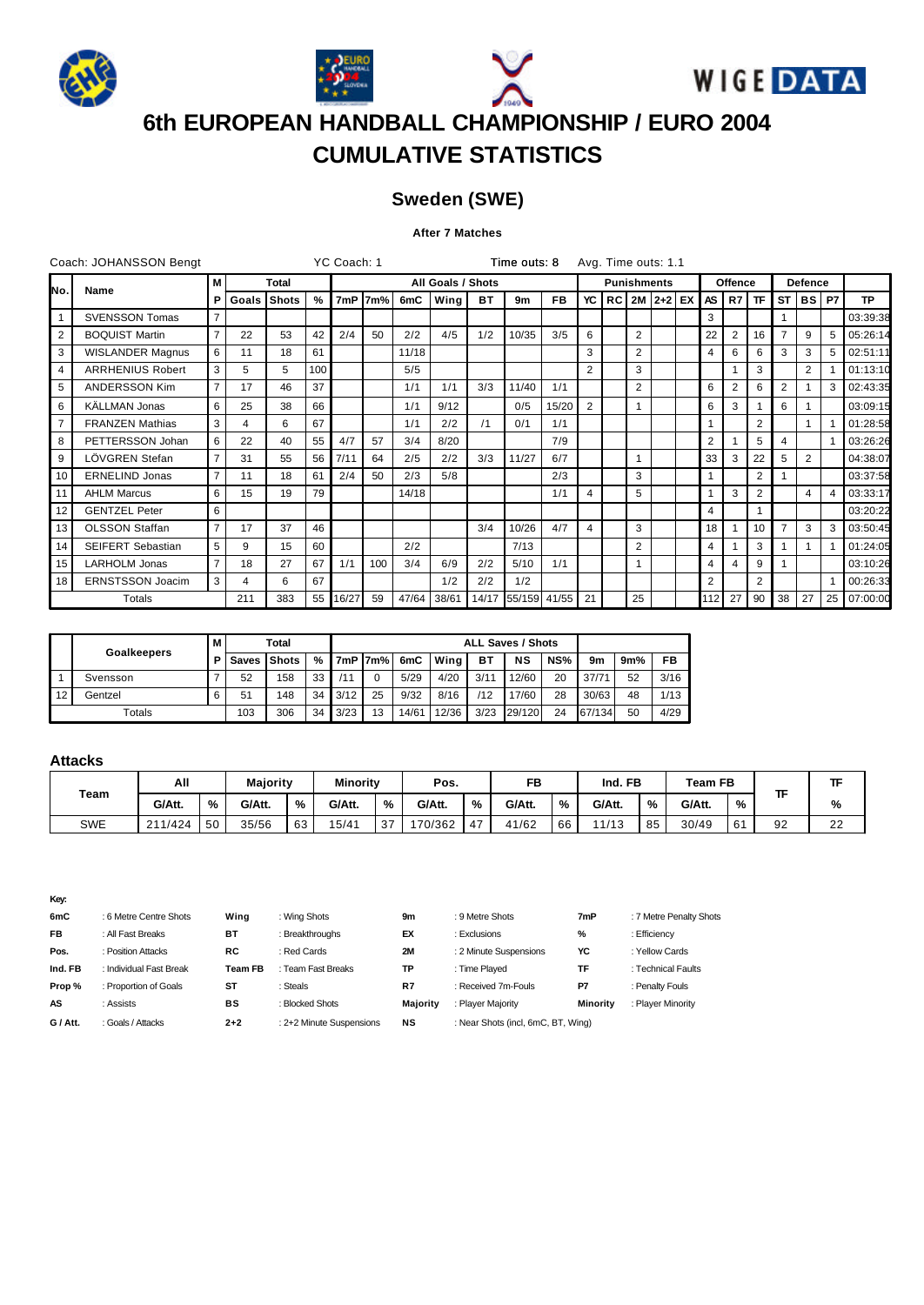







## **Sweden (SWE)**

### **After 7 Matches**

### **Overview of Shot Distribution**

**Players** Goals/Shots

| 2 BOQUIST Martin |     |  |  |  |  |  |  |
|------------------|-----|--|--|--|--|--|--|
| 2/2              | 3/4 |  |  |  |  |  |  |
| /1               | 1/8 |  |  |  |  |  |  |
| 2/3              | 7/9 |  |  |  |  |  |  |
|                  |     |  |  |  |  |  |  |

6-Missed 2-Post 3-Blocked

| 8 PETTERSSON Johan |     |     |  |  |  |  |  |
|--------------------|-----|-----|--|--|--|--|--|
| 1/1                | 3/5 | 2/3 |  |  |  |  |  |
| 1/4                |     | 1/4 |  |  |  |  |  |
| 10/13              | 1/2 | 3/3 |  |  |  |  |  |
| 2-Missed           |     |     |  |  |  |  |  |

15 LARHOLM Jonas

| 1/1      | 3/3    | 4/5       |
|----------|--------|-----------|
| 1/2      |        | 1/2       |
| 2/3      | 1/1    | 5/5       |
| 1-Missed | 3-Post | 1-Blocked |

**Team Goals/Shots** 16/17 14/20 20/30 15/38 /9 7/24 65/89 13/21 61/71 20-missed 21-Post 23-Blocked 9 LÖVGREN Stefan  $2/2$   $2/2$   $2/5$  $2/5$  /1 1/2 11/14 1/1 10/12

3-Missed 4-Post 4-Blocked

 $1/1$   $3/4$ 

1-Missed

18 ERNSTSSON Joacim

3 WISLANDER Magnus  $1/1$  /2  $1/2$  /2 3/5 2/2 4/4

| 10 ERNELIND Jonas |     |  |  |  |  |  |  |
|-------------------|-----|--|--|--|--|--|--|
| 1/1               |     |  |  |  |  |  |  |
| $\sqrt{2}$        |     |  |  |  |  |  |  |
| 9/9               | 1/4 |  |  |  |  |  |  |
| 1-Post            |     |  |  |  |  |  |  |

4 ARRHENIUS Robert

 $2/2$  1/1 1/1

 $/1$ 

1/1

|  | 11 AHLM Marcus |                 |           |
|--|----------------|-----------------|-----------|
|  |                | 2-Missed 3-Post | 9-Blocked |
|  | 1/5            | 1/2             | 8/11      |
|  | 1/2            | /3              | 1/2       |

 $1/1$   $1/1$ /3  $6/6$  1/1

5 ANDERSSON Kim  $4/4$  /1 1/2

| 13 OLSSON |  |     |  |  |  |  |  |  |
|-----------|--|-----|--|--|--|--|--|--|
| 2/3       |  | 2/2 |  |  |  |  |  |  |
|           |  | 3/5 |  |  |  |  |  |  |
| 4/4       |  | 4/6 |  |  |  |  |  |  |

3-Missed

6 KÄLLMAN Jonas

| 1/2      | 2/2    | 1/1  |  |  |  |  |  |  |
|----------|--------|------|--|--|--|--|--|--|
| 1/2      |        | 1/2  |  |  |  |  |  |  |
| 9/11     | 1/1    | 9/11 |  |  |  |  |  |  |
| 1-Missed | 5-Post |      |  |  |  |  |  |  |

7 FRANZEN Mathias

|     | 1/1 |
|-----|-----|
| 1/2 |     |
| 1/2 | 1/1 |

3/4

 $2/2$ 1-Missed 1-Blocked

**Staffan** 

 $1/2$  $/2$  $1/3$ 

|     |          | 14 SEIFERT Sebastian |  |
|-----|----------|----------------------|--|
| 1/2 | 1/1      |                      |  |
| 1/3 | 2/2      |                      |  |
| 4/4 | 1/4      |                      |  |
| .   | $\cdots$ |                      |  |

**Goalkeepers**

**Offence Defence** 14/29 13/22 14/17 20/27 ╲ Breakthroughs Breakthroughs  $\overline{\phantom{a}}$ 14/42 25/53 1/1 2/2 ١ I Over Circle Over Circle 47/64 47/70 28/72  $\mathbf{r}$  $\overline{\phantom{a}}$ 29/87  $\mathbf{I}$ 16/27 /2 20/25 Direct Free Throw V 7m 7m 13/43 13/48 41/55 25/30 ╲ Fast Breaks Fast Breaks  $\overline{\phantom{a}}$ ╲ 23/31 9/17

| Goals/Shots       |       |            |  |  |  |  |  |  |  |
|-------------------|-------|------------|--|--|--|--|--|--|--|
| 6/19              | 3/18  | 7/25       |  |  |  |  |  |  |  |
| 12/22             | 6/6   | 19/35      |  |  |  |  |  |  |  |
| 22/92             | 10/24 | 18/65      |  |  |  |  |  |  |  |
| 20-missed 27-Post |       | 28-Blocked |  |  |  |  |  |  |  |

1 Svensson

| 5/12                               | 1/10 | 5/15  |  |  |  |
|------------------------------------|------|-------|--|--|--|
| 6/10                               | 1/1  | 6/14  |  |  |  |
| 8/42                               | 7/16 | 13/38 |  |  |  |
| 18-Blocked<br>12-missed<br>14-Post |      |       |  |  |  |

12 Gentzel

| 1/7   | 2/8 | 2/10  |
|-------|-----|-------|
| 6/12  | 5/5 | 13/21 |
| 14/50 | 3/8 | 5/27  |

8-missed 13-Post 10-Blocked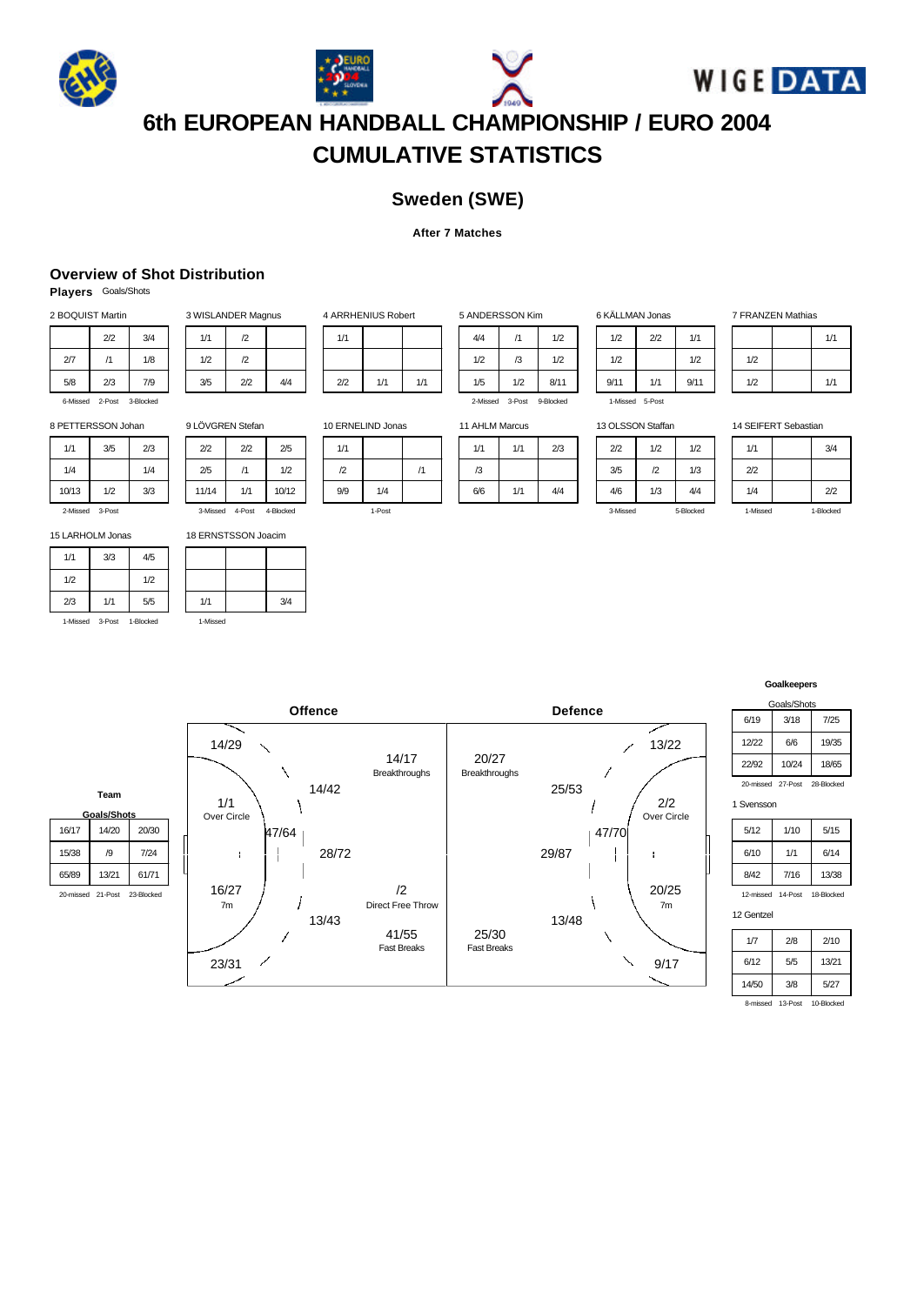







## **Ukraine (UKR)**

## **After 3 Matches**

|                | Coach: KUSHNIRIOUK Sergey |    |                |                |      |       |         |      |                   |           | Time outs: 5 |           |                | Avg. Time outs: 1.7 |                |                    |                      |      |                 |           |                |                |                  |           |
|----------------|---------------------------|----|----------------|----------------|------|-------|---------|------|-------------------|-----------|--------------|-----------|----------------|---------------------|----------------|--------------------|----------------------|------|-----------------|-----------|----------------|----------------|------------------|-----------|
|                |                           | М  |                | Total          |      |       |         |      | All Goals / Shots |           |              |           |                |                     |                | <b>Punishments</b> |                      |      | Offence         |           |                | Defence        |                  |           |
| No.            | Name                      | P. | Goals Shots    |                | $\%$ |       | 7mP 7m% | 6mC  | Wing              | <b>BT</b> | 9m           | <b>FB</b> | YC             |                     |                |                    | $RC$   2M   2+2   EX | AS I | R7              | <b>TF</b> | <b>ST</b>      |                | BSIP7            | <b>TP</b> |
|                | <b>BILYK Sergey</b>       | 3  |                |                |      |       |         |      |                   |           |              |           |                |                     |                |                    |                      |      |                 |           |                |                |                  | 01:37:22  |
| 3              | TSAP Mykhaylo             |    |                |                |      |       |         |      |                   |           |              |           |                |                     |                |                    |                      | 2    |                 |           |                |                |                  | 00:13:19  |
| 4              | SKYBA Mikhaylo            | 3  |                |                | 100  |       |         | 1/1  |                   |           |              |           | $\overline{2}$ |                     | 5              |                    |                      |      |                 |           | 3              | $\overline{2}$ |                  | 01:30:25  |
| 5              | PETRENKO Yuriy            | 3  | 15             | 30             | 50   |       |         | 6/8  | 1/2               | 2/2       | 5/17         | 1/1       | 3              |                     |                |                    |                      | 2    |                 | 6         | 4              |                | $\overline{2}$   | 02:49:26  |
| 6              | <b>NAT Vitaliy</b>        | 2  | $\overline{2}$ | $\overline{2}$ | 100  |       |         |      |                   | 1/1       |              | 1/1       |                |                     |                |                    |                      |      |                 | 2         | 2              |                |                  | 00:26:58  |
| $\overline{7}$ | KOLTSOV Bogdan            | 3  | 8              | 12             | 67   |       |         | /1   | 6/8               |           |              | 2/3       |                |                     | 4              |                    |                      | 1    |                 |           |                |                | $\boldsymbol{4}$ | 02:44:10  |
| 8              | <b>KOSYAK Alexandr</b>    |    |                | $\overline{2}$ | 0    |       |         |      |                   |           | 0/2          |           |                |                     |                |                    |                      |      |                 | 3         |                |                |                  | 00:15:45  |
| 9              | SHEL'MENKO Sergiy         | 3  | 11             | 33             | 33   |       |         |      | 2/4               |           | 8/28         | 1/1       |                |                     |                |                    |                      | 6    |                 | 8         |                |                |                  | 01:43:07  |
| 10             | NATALYUK Andriy           | 3  |                |                |      |       |         |      |                   |           |              |           | $\overline{2}$ |                     | 5              |                    |                      |      |                 |           | $\overline{2}$ | 6              |                  | 01:23:41  |
| 11             | <b>VASYUK Andriv</b>      | 3  | 8              | 11             | 73   |       |         | 8/10 |                   |           | 0/1          |           |                |                     |                |                    |                      |      | 6               | 3         |                |                |                  | 01:17:21  |
| 12             | SHYPENKO Andriy           |    |                |                |      |       |         |      |                   |           |              |           |                |                     |                |                    |                      |      |                 |           |                |                |                  |           |
| 13             | KUMOGORODSKY Oleg         | 3  | 4              | 8              | 50   |       |         |      | 1/4               |           | 1/2          | 2/2       |                | 1                   |                |                    |                      |      |                 | 2         | 2              |                | 3                | 02:59:30  |
| 16             | <b>BUDKO Yevgeniy</b>     | 3  |                |                |      |       |         |      |                   |           |              |           |                |                     |                |                    |                      |      |                 |           |                |                |                  | 01:22:38  |
| 17             | MANKOVSKY Yuriy           | 3  |                |                | 100  |       |         |      |                   |           | 1/1          |           |                |                     | $\overline{2}$ |                    |                      |      |                 |           |                |                |                  | 00:30:07  |
| 19             | NIKIFOROV Pavlo           |    |                |                |      |       |         |      |                   |           |              |           |                |                     |                |                    |                      |      |                 |           |                |                |                  |           |
| 20             | KOSTETSKIY Yuriy          | 3  | 24             | 51             | 47   | 11/12 | 92      | 2/2  | 1/3               |           | 10/34        |           | 2              |                     |                |                    |                      | 16   | 3               | 10        | $\overline{1}$ |                |                  | 02:06:11  |
|                | Totals                    |    | 74             | 151            | 49   | 11/12 | 92      |      | 17/22 11/21       | 3/3       | 25/85        | 7/8       | 9              | 2                   | 18             |                    |                      | 27   | 12 <sup>2</sup> | 36        | 16             | 9              | 14               | 03:00:00  |

|    | <b>Goalkeepers</b> | М<br>Total |             |     |    | <b>ALL Saves / Shots</b> |     |      |       |    |       |     |       |     |      |  |
|----|--------------------|------------|-------------|-----|----|--------------------------|-----|------|-------|----|-------|-----|-------|-----|------|--|
|    |                    | Р          | Saves Shots |     | %  | 7mP                      | 7m% | 6mC  | Wing  | BТ | NS    | NS% | 9m    | 9m% | FB   |  |
|    | <b>Bilvk</b>       |            | 23          | 77  | 30 | 1/6                      | 17  | 4/14 | 8/19  |    | 12/33 | 36  | 9/27  | 33  | 1/11 |  |
| 12 | Shypenko           |            |             |     |    |                          |     |      |       |    |       |     |       |     |      |  |
| 16 | <b>Budko</b>       |            | 23          | 54  | 43 | 3/6                      | 50  | 3/7  | 7/16  |    | 10/23 | 43  | 10/21 | 48  | 0/4  |  |
|    | Totals             |            | 46          | 131 | 35 | 4/12                     | 33  | 7/21 | 15/35 |    | 22/56 | 39  | 19/48 | 40  | 1/15 |  |

### **Attacks**

|      | All          |    | <b>Majority</b><br><b>Minority</b> |    | Pos.   |                      | FB     |    | Ind. FB |    | Team FB |     |        |    |    |              |
|------|--------------|----|------------------------------------|----|--------|----------------------|--------|----|---------|----|---------|-----|--------|----|----|--------------|
| Team | G/Att.       | %  | G/Att.                             | %  | G/Att. | %                    | G/Att. | %  | G/Att.  | %  | G/Att.  | %   | G/Att. | %  |    | %            |
| UKR  | 74/172<br>12 | 43 | 12/22                              | 55 | 5/24   | $\sim$<br>$\epsilon$ | 67/163 | 41 | 7/9     | 78 | 3/3     | 100 | 4/6    | 67 | 38 | $\sim$<br>22 |

| 6mC       | : 6 Metre Centre Shots  | Wina           | : Wing Shots             | 9m              | : 9 Metre Shots                    | 7mP      | : 7 Metre Penalty Shots |
|-----------|-------------------------|----------------|--------------------------|-----------------|------------------------------------|----------|-------------------------|
| <b>FB</b> | : All Fast Breaks       | ВT             | : Breakthroughs          | EX              | : Exclusions                       | %        | : Efficiency            |
| Pos.      | : Position Attacks      | RC             | : Red Cards              | <b>2M</b>       | : 2 Minute Suspensions             | YC       | : Yellow Cards          |
| Ind. FB   | : Individual Fast Break | <b>Team FB</b> | : Team Fast Breaks       | ТP              | : Time Plaved                      | TF       | : Technical Faults      |
| Prop%     | : Proportion of Goals   | ST             | : Steals                 | R7              | : Received 7m-Fouls                | P7       | : Penalty Fouls         |
| AS        | : Assists               | BS             | : Blocked Shots          | <b>Majority</b> | : Player Majority                  | Minority | : Plaver Minority       |
| G / Att.  | : Goals / Attacks       | $2 + 2$        | : 2+2 Minute Suspensions | <b>NS</b>       | : Near Shots (incl, 6mC, BT, Wing) |          |                         |
|           |                         |                |                          |                 |                                    |          |                         |